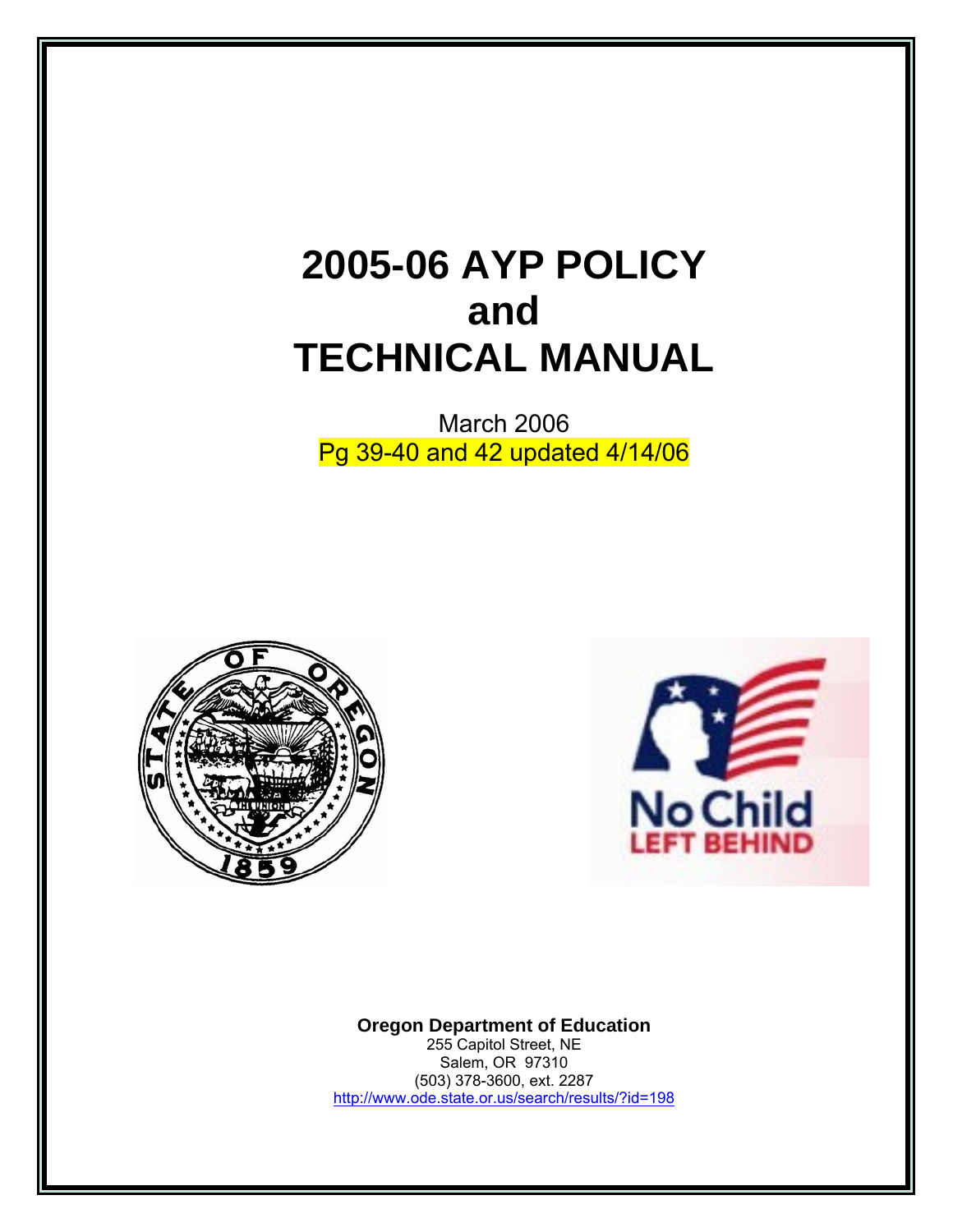## **AYP Policy and Technical Manual**

## **Table of Contents**

| I.   | <b>Introduction</b><br>What is Adequate Yearly Progress?<br>Is AYP something new?<br>What does it mean to say a school or district does not meet AYP this year?<br>What happens if schools or districts do not meet AYP this year?<br>Are there any changes in determining AYP for 2005-06?                                                                                                                                                                                                                                                                                                                              | $\mathbf{3}$   |
|------|--------------------------------------------------------------------------------------------------------------------------------------------------------------------------------------------------------------------------------------------------------------------------------------------------------------------------------------------------------------------------------------------------------------------------------------------------------------------------------------------------------------------------------------------------------------------------------------------------------------------------|----------------|
| Ш.   | <b>Guiding Principles</b>                                                                                                                                                                                                                                                                                                                                                                                                                                                                                                                                                                                                | 5              |
| III. | <b>AYP Timeline</b>                                                                                                                                                                                                                                                                                                                                                                                                                                                                                                                                                                                                      | 6              |
| IV.  | <b>Data Sources</b><br>Academic Indicators: Academic Achievement and Participation<br><b>Other Indicators: Attendance and Graduation Rates</b>                                                                                                                                                                                                                                                                                                                                                                                                                                                                           | $\overline{7}$ |
| V.   | <b>Data Definitions: AYP Indicators</b><br>Participation<br><b>Academic Achievement Status</b><br>Attendance<br>Graduation                                                                                                                                                                                                                                                                                                                                                                                                                                                                                               | 8              |
| VI.  | Data Definitions: Subgroups and Demographics<br><b>Identified Subgroups</b><br>Group and Subgroup Membership Definitions<br>Data Sources for Subgroup Membership<br><b>Full Academic Year</b><br><b>District Special Education</b>                                                                                                                                                                                                                                                                                                                                                                                       | 11             |
| VII. | <b>AYP Calculations and Determinations</b><br>Statewide Targets for All Schools and Districts<br>Participation<br><b>Academic Status Indicators</b><br>Academic Growth: Safe Harbor<br>Other Academic Indicators: Attendance and Graduation<br>How AYP is Determined for a School, District, or the State<br>Minimum Cell Size (Minimum n) for Accountability Purposes<br><b>Participation Requirement</b><br>٠<br><b>Academic Status</b><br>$\bullet$<br>Margin of Error<br>٠<br>Academic Growth: Safe Harbor<br>٠<br>Other Academic Indicators: Attendance or Graduation<br>٠<br><b>Calculation Rules</b><br>$\bullet$ | 14             |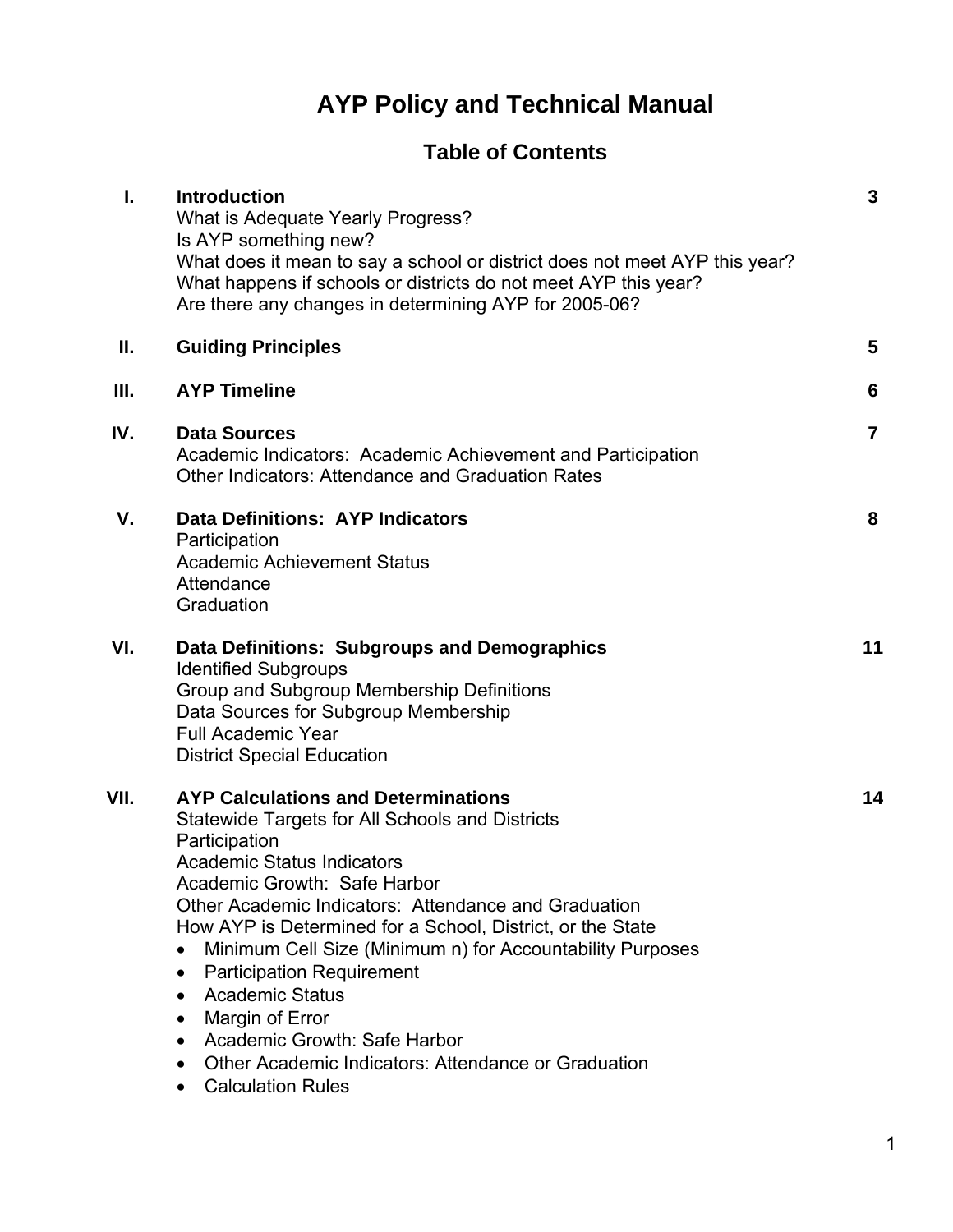| VIII. | The Preliminary AYP Designations and Additional Data<br><b>Title I Targeted Assistance Programs</b><br><b>Schools with Insufficient Data</b><br>Compliance with 1% and 2% Caps<br><b>Review Period</b><br><b>Preliminary AYP Preview</b>                                                                                     | 24 |
|-------|------------------------------------------------------------------------------------------------------------------------------------------------------------------------------------------------------------------------------------------------------------------------------------------------------------------------------|----|
| IX.   | <b>Final AYP Designation</b><br><b>AYP and Report Card Preview</b><br>Release of the Report Card with AYP Designations                                                                                                                                                                                                       | 25 |
| Χ.    | <b>Relationship of AYP Reports to Oregon's School and District Report Cards</b><br><b>AYP Designations</b><br><b>Report Card Ratings</b><br><b>Comparison of Ratings</b><br>Reporting of AYP and Non-AYP Data                                                                                                                | 26 |
| XI.   | <b>Special Situations</b><br><b>Accountability for All Student Results</b><br><b>AYP Reports for New Schools</b><br><b>Very Small Schools and Districts</b><br><b>Schools Without Benchmark Grades</b><br><b>Other Substantive Reasons</b>                                                                                   | 27 |
| XII.  | <b>Title I Notification Requirements</b>                                                                                                                                                                                                                                                                                     | 30 |
| XIII. | Accountability for Schools and Districts Designated as Not Meeting AYP<br><b>Accountability for Title I Schools</b><br>Accountability for Schools Not Receiving Title I Funds<br><b>Accountability for Districts</b>                                                                                                         | 31 |
| XIV.  | <b>AYP Determination Flowchart</b>                                                                                                                                                                                                                                                                                           | 35 |
| XV.   | <b>For Further Information</b>                                                                                                                                                                                                                                                                                               | 36 |
| XVI.  | <b>Appendix</b><br>School and Program Characteristics<br>Comparison of AYP and Report Card Data Sources and Definitions<br>NCLB Sanctions for Title I Schools and Districts Designated as Not Meeting AYP<br><b>LEP Subgroup Definition</b><br><b>Test Valid Code Table</b><br><b>Handling of Test Administration Errors</b> | 38 |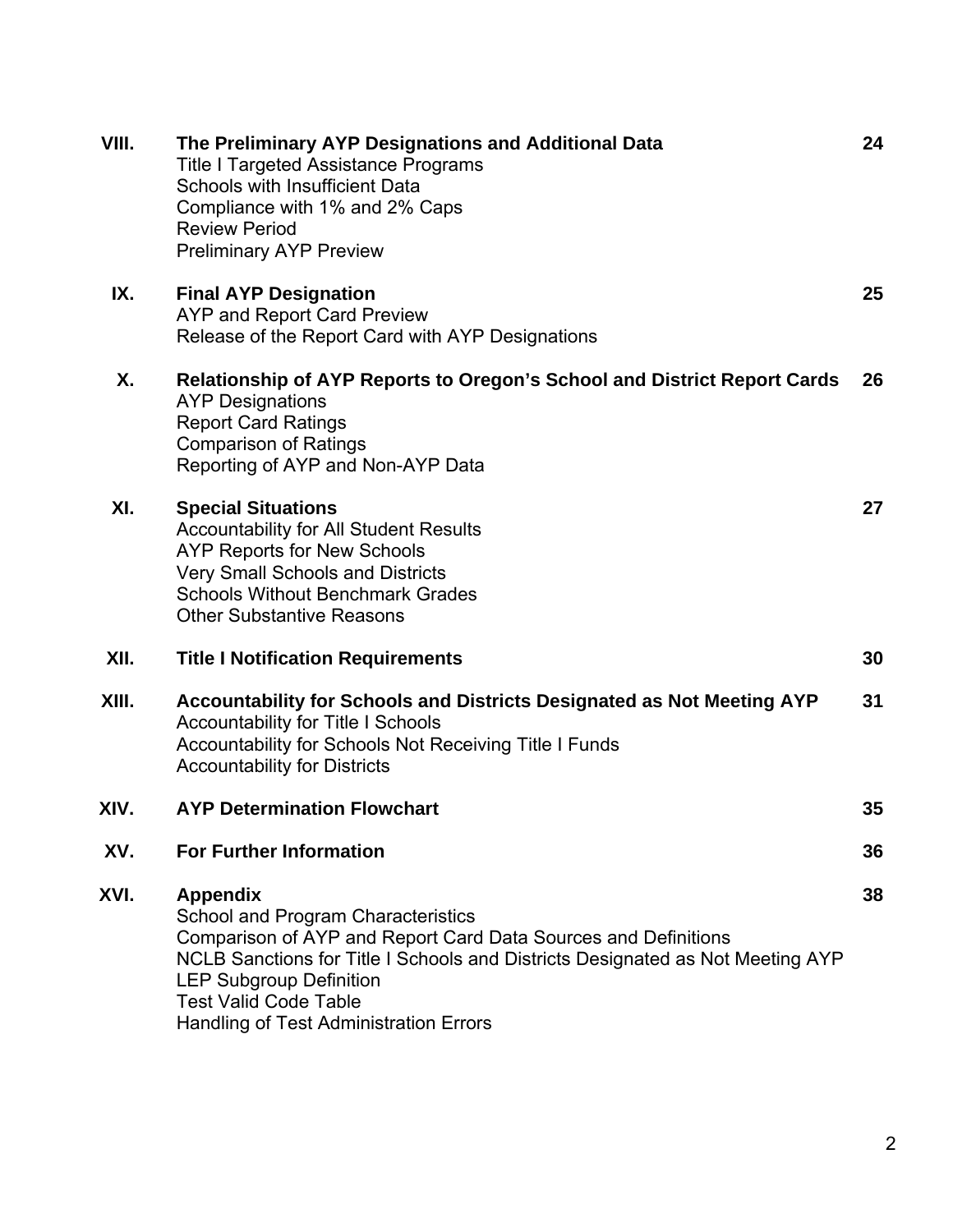#### **I. Introduction**

#### **What is Adequate Yearly Progress?**

The No Child Left Behind Act requires the annual determination of whether schools, districts, and states have made adequate yearly progress (AYP) toward the goal of having all students meet rigorous state academic standards by the 2013-2014 school year. Each year, the performance of all students in the school and district, as well as subgroups of students, is measured against annual performance targets.

- In a school, if all groups meet the statewide participation and academic achievement targets in English/Language Arts and Mathematics, and the school meets the statewide target for either attendance in elementary and middle schools or graduation rates for schools with grade 12, the school is designated as *meeting AYP*. The same requirements apply to each district and to the state, except the target for attendance.
- If all students or any subgroup in a school does not meet the targets, or does not make sufficient progress toward the targets, then the school is designated as *not meeting AYP*. The same requirements apply to each district and to the state.

#### **Is AYP Something New?**

No. Since the reauthorization of the Elementary and Secondary Education Act of 1994, districts have been required to determine the annual yearly progress of their Title I schools through the use of a formula. However, when the first Oregon School and District Report Cards were issued in January 2000, a transition was made, and the overall rating on the report card was used to determine AYP for Title I schools. Schools that received a *Satisfactory*, *Strong, or Exceptional* overall rating on the school report cards were designated as *met adequate yearly progress*. The report cards distributed in January 2000, 2001, and 2002 were used to measure AYP for Title I schools.

With the passage of NCLB and the prescription of common principles for determining AYP in schools throughout the nation, the Oregon School and District Report Cards can no longer be used to determine AYP. The last AYP rating that was based on the Oregon School and District Report Cards was issued in January 2002. Therefore, the report card ratings issued to districts and schools in January 2003 have no bearing on AYP. Schools have "held" their 2002 rating since January 2002, and the new AYP designation, distributed in November 2003, continues the AYP cycle for schools and districts.

A new requirement of the law is that all schools and districts, whether they receive Title I funding or not, must now receive AYP determinations. In addition, prescribed sanctions are applied to schools and districts that do not meet AYP if they are receiving Title I funds. Non-Title I schools are also held accountable for meeting AYP, although they are not subject to the sanctions outlined in NCLB.

#### **What does it mean to say a school or district does not meet AYP this year?**

A school or district that does not meet AYP should not be labeled as failing. The designation of *not meeting AYP* signals that the school or district as a whole, or one or more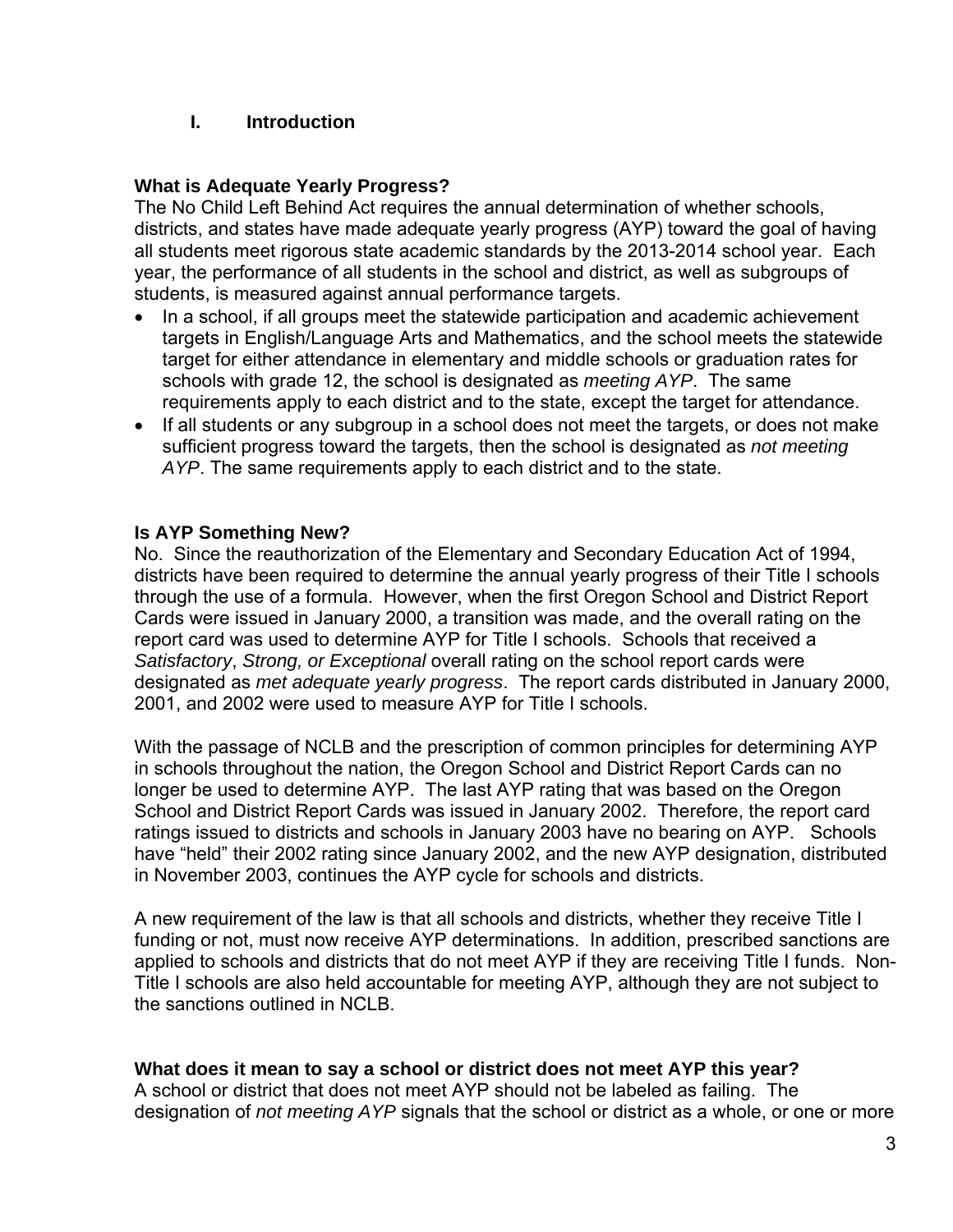subgroups of students, is not "on track" for meeting the national goals for student achievement by the target year of 2014. The school or district as a whole may have strong academic performance, but the designation may be based on a single factor or a single subgroup.

#### **What happens if schools or districts do not meet AYP?**

Under NCLB, schools and districts that are designated as *not meeting AYP* in the first year face no sanctions; however, sanctions begin at the end of the second year for Title I schools or districts that are designated as *not meeting AYP* for the second consecutive year in the same area (i.e. English/Language Arts, Mathematics, Other Indicator). Consequences outlined in NCLB increase in severity with each year's designation of *not meeting AYP* and range from offering school choice to restructuring. Please see the Section XIII for a description of sanctions for Title I schools and districts.

- If a Title I school or district identified for sanctions meets AYP the following year in the area that caused the school to be identified for improvement, then the school or district stays at the previous year's sanctions level.
- If a Title I school or district meets AYP the following two consecutive years in the area that caused the school or district to be identified for improvement, the school or district is no longer identified for improvement.

Even though mandatory consequences of school choice and supplemental services contained in the No Child Left Behind Act do not apply to schools that do not receive Title I funds, all schools are expected to help all students reach state standards. The Oregon Department of Education is developing policy and processes for assisting schools that do not receive federal Title I funds and are not yet meeting Adequate Yearly Progress. These policies and processes will include assistance in revising their school and district improvement plans to address targets identified in the AYP analysis.

#### **Are there any changes in determining AYP for 2005-06?**

ODE has requested amendments to the State's Accountability Workbook in the following areas:

- Inclusion of 2005-06 Reading and Math Assessments (see pg 7 and 20)
- Determining Group, School, and District Participation Rates (see pg 16)
- Extension of Flexibility Related to 2% Inclusion of Test Scores (see pg 21 and 24)

In addition, district special education students will be included in the calculation of district, but not school, attendance rate (see pgs 8 and 13).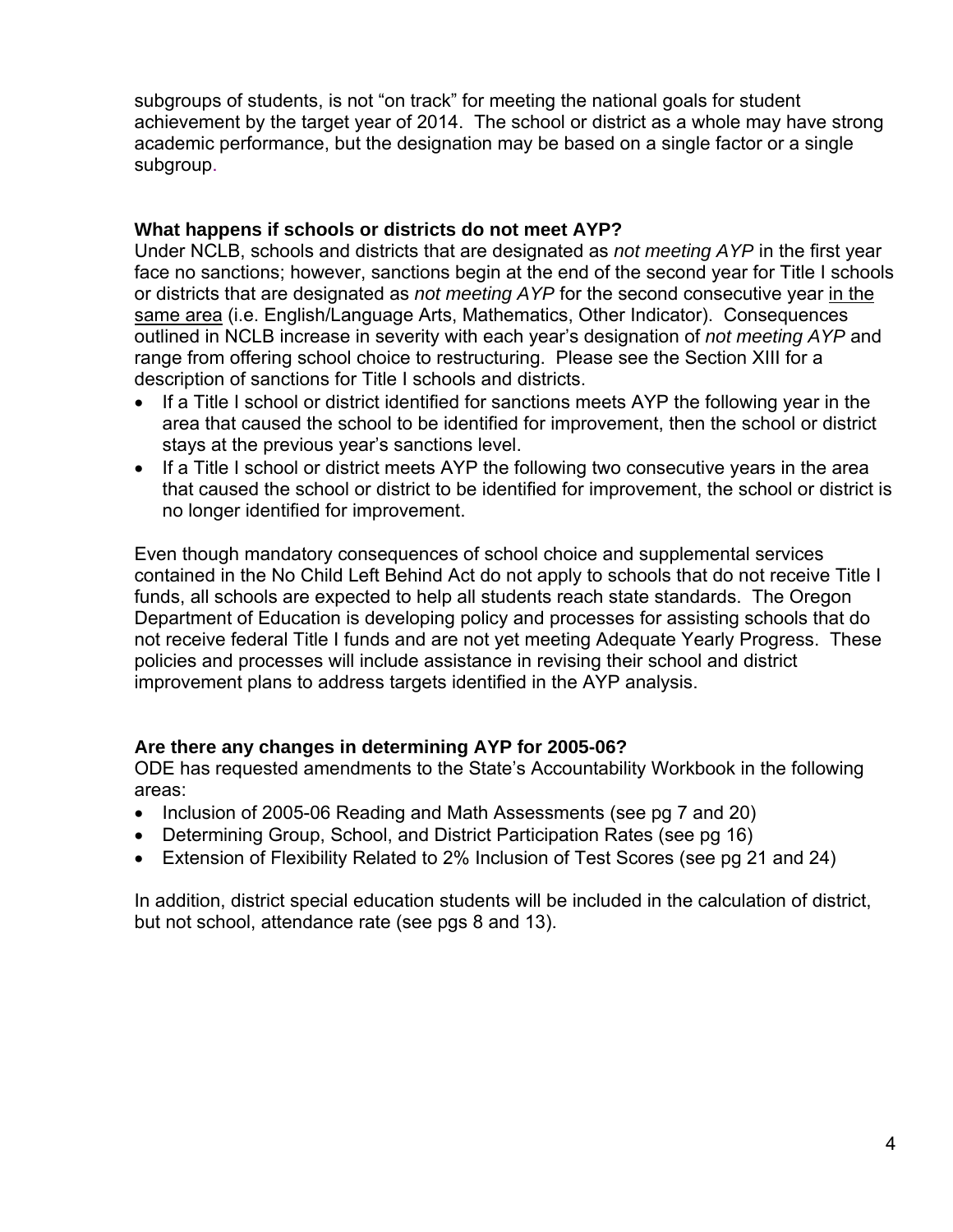#### **II. Guiding Principles**

The federal government established principles to be used in guiding the individual states in the development of their accountability systems. The guiding principles include the methods and means for determining AYP. These principles are summarized below.

- *The accountability system includes all schools and districts in the state,* and holds them to the same criteria. All schools and districts receive timely information on AYP reports, and the system includes rewards and sanctions based on school or district performance.
- *The accountability system includes all students.* All students are expected to participate in the statewide assessment system, and schools and districts are accountable for students that have been served for the majority of the school year.
- *All students including subgroups are expected to make continuous and substantial growth so that all students are proficient on the state's academic standards by 2013-2014.* Schools, districts, and the state are accountable for having students meet the annual targets, including the students who are English language learners, students in poverty, and students with disabilities.
- *Accountability is based primarily on academic assessments in reading and mathematics, and accountability also identifies additional measures, all of which are to be assessed annually.* In the accountability system, assessments measure student achievement of state content standards in reading and math. Additional factors of attendance or graduation rates will be included in the determination of AYP.
- *The accountability system is valid and reliable* and produces reliable and valid decisions about whether a group of students, a school, or a district meets AYP. These decisions include provisions for allowing for changes in a school's population and also protection of student confidentiality.

A full description of the ten principles and Oregon's approved response are in the Oregon Consolidated State Application Accountability Workbook at <http://www.ode.state.or.us/initiatives/nclb/pdfs/approvedaypworkbook.pdf>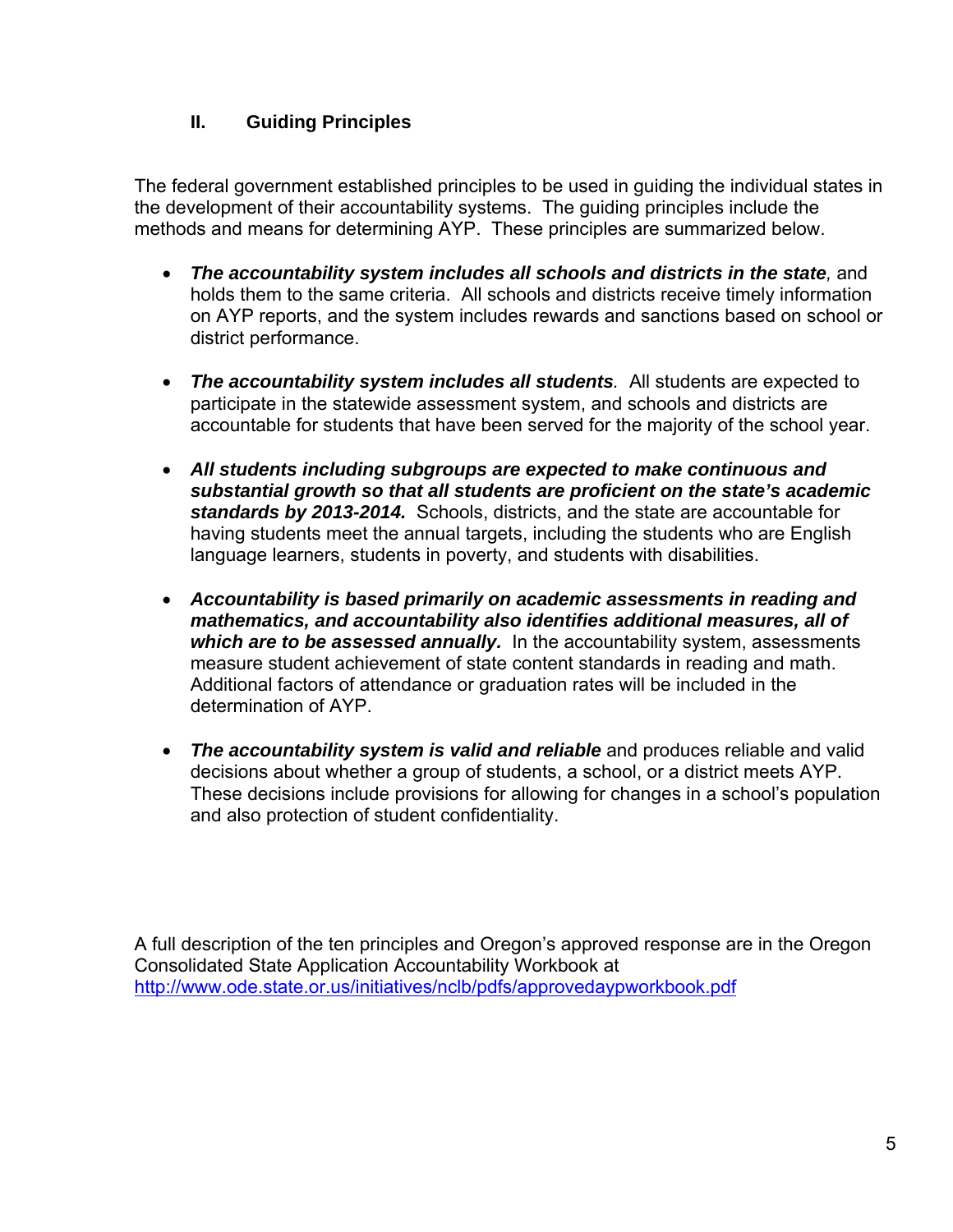| <b>Date</b>              | <b>Significant Events in Report Card/AYP Determination Process</b>                                                                                                                                                                                      |
|--------------------------|---------------------------------------------------------------------------------------------------------------------------------------------------------------------------------------------------------------------------------------------------------|
| April 20                 | Spring Student Membership 05-06 Collection opens (required for AYP determinations)<br>$\bullet$                                                                                                                                                         |
| May 1                    | NCLB English Proficiency 05-06 Collection opens (required for AYP determinations)<br>$\bullet$                                                                                                                                                          |
| May 3 - 26               | Spring Validation Window of Report Card Data Elements<br>$\bullet$                                                                                                                                                                                      |
|                          | Changes made after this date to data elements included in the validation will not be reflected                                                                                                                                                          |
| June 6                   | in accountability reports.                                                                                                                                                                                                                              |
|                          | Student tests records for all subjects and tests (except Writing administered in Spring Testing<br>$\bullet$<br>Window) loaded in Student Centered Staging                                                                                              |
| June 10                  | First extract of data from Spring Student Membership 05-06 and NCLB English Proficiency<br>$\bullet$<br>05-06 Collection for application to test records and generation of virtual records for inclusion<br>in pre-preliminary AYP and report card data |
| June 13                  | Pre-preliminary school and district AYP data and report card detail data on ODE district<br>$\bullet$                                                                                                                                                   |
|                          | secure website. Reports are scheduled to be updated weekly through August                                                                                                                                                                               |
| June 30                  | Due date for Suspensions/Expulsions/Truancy 05-06<br>$\bullet$                                                                                                                                                                                          |
| July 9                   | Due date for NCLB Staff 05-06 Collection<br>$\bullet$                                                                                                                                                                                                   |
| July 14                  | Due date for Annual ADM 05-06 and Class Size 05-06 Collections<br>$\bullet$                                                                                                                                                                             |
|                          | Due date for School Profile Collection 06-07 used for 06-07 AYP and Report Cards<br>$\bullet$                                                                                                                                                           |
| July 25                  | Due date for NCLB English Language Proficiency 05-06<br>$\bullet$                                                                                                                                                                                       |
| July 28                  | Last date for changes to:<br>$\bullet$                                                                                                                                                                                                                  |
|                          | Spring Student Membership 05-06                                                                                                                                                                                                                         |
|                          | Assessment test records                                                                                                                                                                                                                                 |
|                          | For inclusion in Preliminary AYP reports. These data will be released to the media and general                                                                                                                                                          |
|                          | public. Districts that wish to have final AYP determinations match these preliminary AYP                                                                                                                                                                |
|                          | determinations should complete edits to these collections by this date.                                                                                                                                                                                 |
| <b>August 1</b>          | Preliminary school and district AYP reports on ODE district website<br>$\bullet$                                                                                                                                                                        |
|                          | Preliminary report card detail sheets on ODE district website<br>٠                                                                                                                                                                                      |
| <b>August 4</b>          | Public release of preliminary AYP designations for all schools and districts on the ODE<br>$\bullet$<br>website                                                                                                                                         |
| August $4-22$            | Requests by districts for substantive appeals of preliminary AYP designation due to ODE.<br>$\bullet$                                                                                                                                                   |
|                          | Requests must be signed by the district Superintendent or his/her designee.                                                                                                                                                                             |
| <b>August 18</b>         | Last date for changes to:<br>$\bullet$                                                                                                                                                                                                                  |
|                          | Spring Student Membership 05-06                                                                                                                                                                                                                         |
|                          | NCLB English Proficiency 05-06                                                                                                                                                                                                                          |
|                          | Annual ADM 05-06<br>Changes made after this date to these data elements will not be reflected in Final AYP                                                                                                                                              |
|                          | determinations, Report Card or Assessment Group report results.                                                                                                                                                                                         |
| <b>August 25</b>         | Last date for changes to assessment test records                                                                                                                                                                                                        |
|                          | Changes made after this date to these data elements will not be reflected in Final AYP                                                                                                                                                                  |
|                          | determinations, Report Card or Assessment Group report results.                                                                                                                                                                                         |
| <b>August 30</b>         | Requested AYP data reviews completed for all schools and districts and final list of schools<br>$\bullet$                                                                                                                                               |
|                          | and districts identified for improvement posted to public website                                                                                                                                                                                       |
| September 7 - 28         | Fall Validation Window of Report Card Data Elements<br>$\bullet$                                                                                                                                                                                        |
|                          | Changes made after this date to data elements included in the validation will not be reflected<br>in published Report Cards                                                                                                                             |
| October 10               | District preview of 2005-06 school and district report cards, including final AYP designations<br>$\bullet$                                                                                                                                             |
|                          | and supporting detail sheets, on ODE district website                                                                                                                                                                                                   |
| October 13               | 2005-06 school and district report cards, including final AYP designations and supporting<br>$\bullet$                                                                                                                                                  |
|                          | detail sheets, available to public on ODE website                                                                                                                                                                                                       |
| No later than            | Distribution of school and district report cards completed by districts. Districts are responsible<br>$\bullet$                                                                                                                                         |
| <b>December 15, 2006</b> | for downloading, duplicating, and distributing report cards as described in the Report Card                                                                                                                                                             |
| (proposed)               | 2005-2006 Policy Manual                                                                                                                                                                                                                                 |

#### **III. AYP Timeline 2005-2006**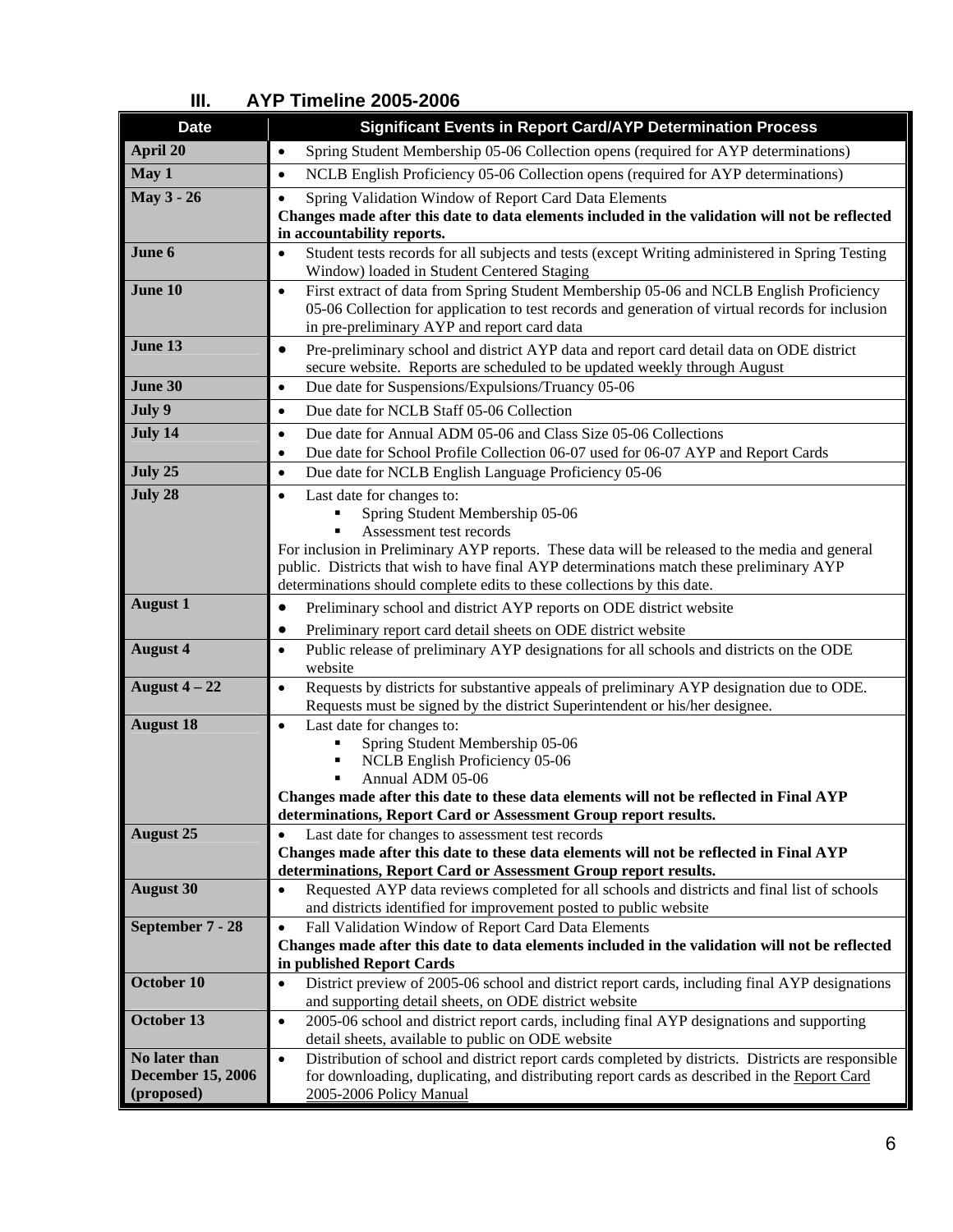#### **IV. Data Sources**

#### **Academic Indicators**

NCLB requires that states establish academic achievement targets. The determination of AYP for all schools and districts in the state is required by law to be based on assessments in English/Language Arts and Mathematics. The statewide assessments listed in the table below are used in determining school, district, and state performance relative to the academic targets and school participation requirements of *No Child Left Behind.* 

|                              | <b>Assessed Grade Levels</b><br><b>By School Year</b> |            | <b>For Small Schools and Districts</b><br>If Additional Data is Necessary |           |
|------------------------------|-------------------------------------------------------|------------|---------------------------------------------------------------------------|-----------|
| <b>Assessment</b>            | 2005-2006^                                            | 2004-2005^ | 2003-2004^                                                                | 2002-2003 |
| Reading Knowledge and Skills | $3,5,8,10*$                                           | 3,5,8,10   | 3,5,8,10                                                                  | 3,5,8,10  |
| Writing                      | 4.7.10                                                | 4.7.10     | 5.8.10                                                                    | 10        |
| Math Knowledge and Skills    | $3,5,8,10*$                                           | 3,5,8,10   | 3,5,8,10                                                                  | 3,5,8,10  |
| Math Problem Solving         | $^{\circledR}$                                        | ω,         | 5,8,10#                                                                   | 10        |

^ - The scores of students enrolled in grade 10 who took and passed the test the previous school year or challenged up and passed the test as an  $8<sup>th</sup>$  grade student and did not test again in 2005-06 are included.  $\#$  - 10<sup>th</sup> grade math problem solving results are included in participation but not in performance calculations. @ - The Department of Education suspended administration of the Math Problem Solving Assessment beginning with the 2004-05 school year. See [http://www.ode.state.or.us/pubs/memos/2004\\_05/014\\_05.aspx](http://www.ode.state.or.us/pubs/memos/2004_05/014_05.aspx) 

**\*** *For 2005-06, ODE has requested the following amendment to the State's Accountability Workbook:* 

- *Results from 05-06 reading and math assessments at grades 4, 6, and 7 will not be included in the calculation of student performance in 05-06 AYP reports or report cards rating formulas, but will be included in 06-07 reports and ratings.*
- *Results from 05-06 reading and math assessments at grades 4, 6, and 7 will be reported on the web as well as included in the Statewide Assessments table in the school and district reports cards and will be included in the calculation of testing participation rates.*

#### **Other Academic Indicators**

Under NCLB, the other required academic indicator for determining AYP for districts and schools with grade 12 is graduation. For all other schools and districts, Oregon selected attendance as the other indicator. States are required to establish targets for the other academic indicators used to determine whether a school or district has met adequate yearly progress, but the targets for the other indicators are not required to increase over time.

| <b>Indicator</b>                                          | <b>Data Source</b>                                                             | <b>Contact</b>                                                           |  |  |
|-----------------------------------------------------------|--------------------------------------------------------------------------------|--------------------------------------------------------------------------|--|--|
| Attendance<br>Elementary and middle schools               | <b>Annual ADM Collection</b>                                                   | <b>Terry Kliever</b><br>503-378-3600 x 2353<br>Terry.kliever@state.or.us |  |  |
| Graduation rate<br>High schools and schools with grade 12 | <b>Early Leavers Collection</b><br><b>High School Completers</b><br>Collection | Linda Burgin<br>503-378-3600 x 4453<br>Linda.burgin@ode.state.or.us      |  |  |

**Other Academic Indicators: Attendance and Graduation Rates**

Please note that graduation rates are based on data for school years 2003-2004 and 2004- 2005. Data for 2005-2006 are not available until January 2007.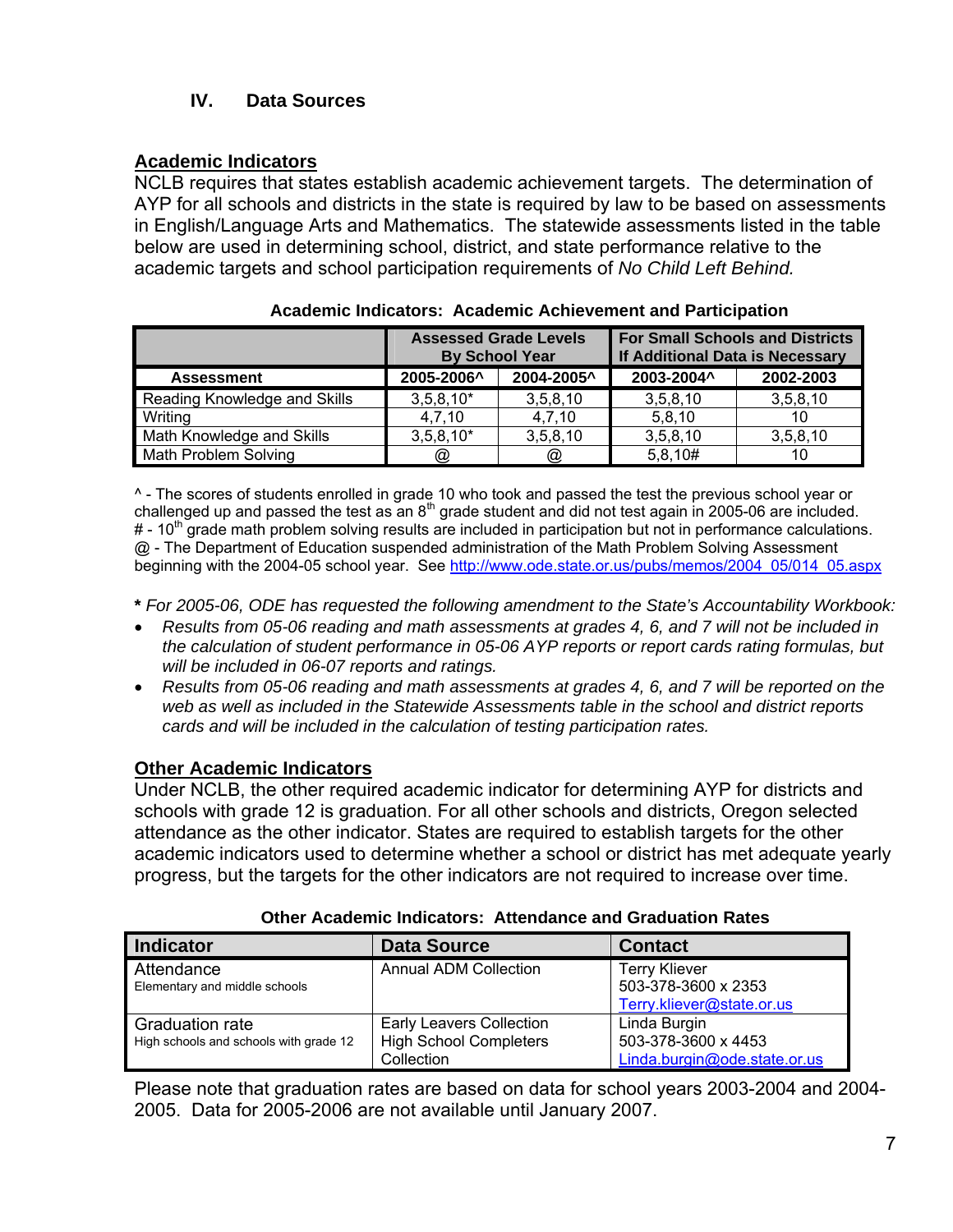#### **V. Data Definitions: AYP Indicators**

#### **Participation in Statewide Assessments**

*Number of valid test scores from all students for which the district receives state school fund enrolled in the school on the first school day in May* divided by *(The expected number of tests from students enrolled on the first school day in May - the number of students without test scores that were not enrolled during the testing window(s) for the assessment – the number of records from students with administration code of 6 (Home Schooled/Foreign Exchange students))* 

For schools, the records for students participating in district special education programs are also removed from the denominator.

#### **Academic Achievement Status**

*Number of valid test scores meeting standard from students enrolled for a full academic year in the school or district on the first school day in May* divided by *Number of valid test scores from students enrolled for a full academic year in the school or district on the first school day in May*

- Performance standards by test can be found at:<http://www.ode.state.or.us/search/results/?id=223>
- Scores on writing performance assessments that are scored as *Conditionally Meets* are counted as *Does Not Meet* the standard for the purposes of calculating AYP and report card ratings.
- Scores from modified assessments are counted as *Does Not Meet* the standard.
- Scores from targeted up assessments are counted as *Meet* the standard if the RIT score exceeds the benchmark standard for the grade in which the student is enrolled.
- Up to 1% of total test scores in the district used to determine AYP may be from CLRAS and extended assessments if the scores meet or exceed the alternate achievement standards adopted by the state.
- *For 2005-06, ODE has requested the following amendment to the State's Accountability Workbook:*

*For the 2004-05 and 2005-06 school years, up to 2% of total test scores in the district used to determine AYP may be from students with persistent academic disabilities who meet or exceed performance standards on a targeted assessment below the student's grade level that most appropriately measures their progress toward benchmark standards, when the student's IEP has determined that such an assessment is appropriate and when the assessment is taken under standard conditions with or without accommodations.* 

#### **Attendance: Elementary and Middle Schools, and Schools Without Grade 12**

*Weighted average of enrollment* times *the attendance rate for each year.* 

The attendance rate is the percentage of students attending in grades 1-12 and is calculated as the ratio of *Total Days Students are Present* to *(Total Days Students are Present + Total Days Students are Absent).* 

Enrollment is the number of students in membership on the first school day in May. District special education students will be included in the calculation of district, but not school, attendance rate for 2005-06.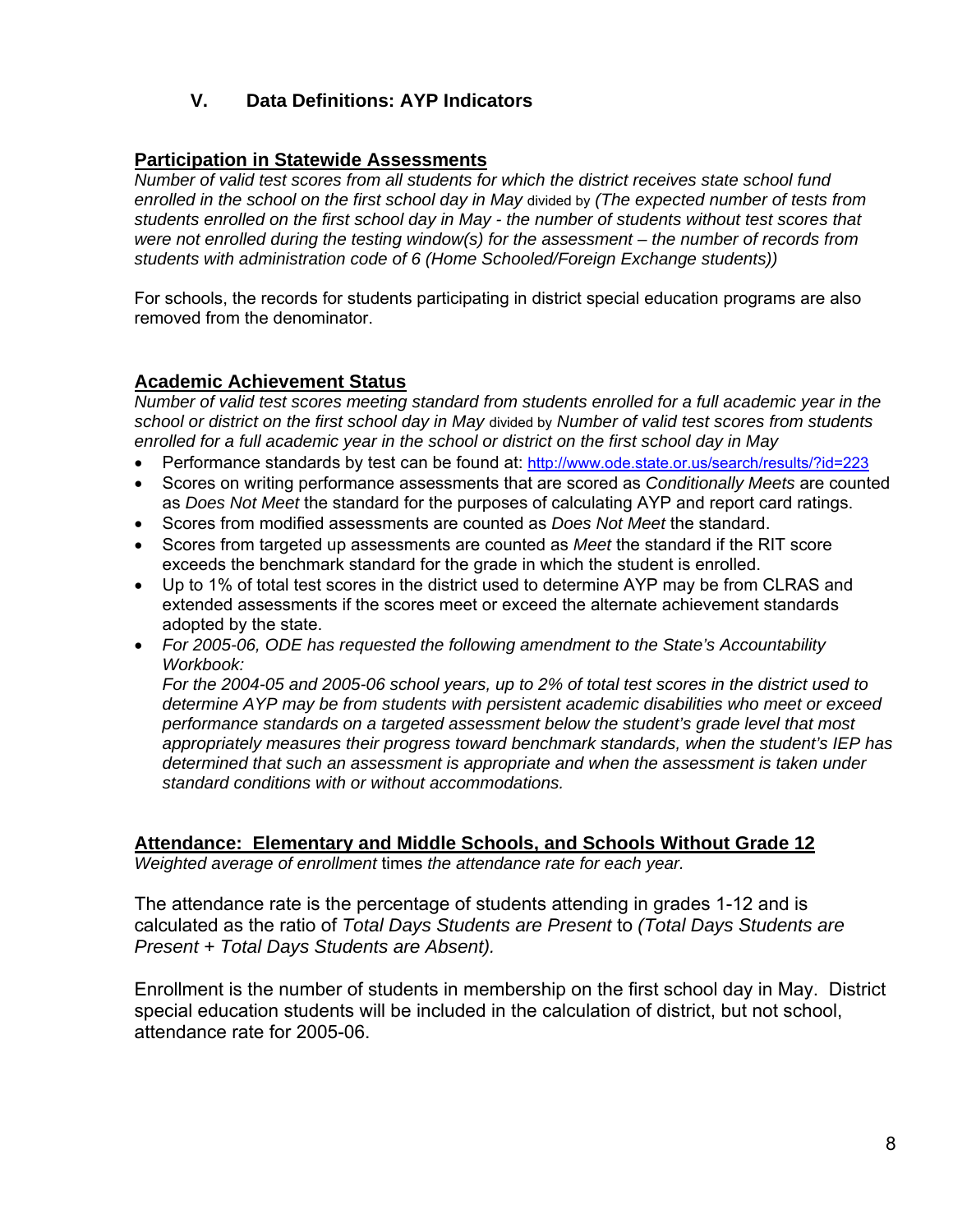#### **Graduation: High Schools and Schools with Grade 12**

*Weighted average of enrollment* times *graduation rate for each year*  Graduation rate = *Graduates* divided by (*graduates* + *dropouts)* 

#### **Graduates**

• Students **are** counted as graduates if they receive a regular high school diploma, including an adult high school diploma. The Oregon high school diploma requires at least 22 credits to earn.

#### **Not Graduates**

- Students **are not** counted as graduates if they receive modified diplomas based on completion of a special education individualized education program.
- Students **are not** counted as graduates if they receive credentials that require less than 22 credits to earn.
- Students **are not** counted as graduates if they finish their senior year and did not receive any credentials.
- Students **are not** counted as graduates if they earn a GED.

Oregon's definition meets requirements of the U.S. Department of Education for calculating a graduation rate.

Enrollment is the number of students in membership in grades 9 –12 on October 1, except for the Limited English Proficient and Economically Disadvantaged groups which use May 1 enrollment.

**Dropouts** are students who were enrolled during the current school year and have withdrawn from school, or were enrolled in the previous school year but not in the current school year, and **did not** meet any of these conditions:

- Transferred to another school that leads to graduation.
- Moved, and enrollment is verified by contact with the student's new school.
- Received a high school diploma issued by a school district.
- Received a modified diploma based on completion of an IEP.
- Received home instruction paid for by the district.
- Temporarily absent because of suspension, long-term illness, or family emergency.
- Enrolled in an approved, district-sponsored alternative education program.
- Enrolled in a foreign exchange program.
- Moved out of the United States and enrollment status is unknown.
- Enrolled in an adult high school diploma program sponsored by the district.
- In protective custody and the location of the student is not legally available.
- Placed in a corrections facility, substance abuse facility, or mental health facility, or a CSD certified shelter care program, or legally deported.
- Deceased.
- Withdrew to be taught at home by a parent or private tutor and registered with the ESD.
- Received an adult high school diploma at a community college.
- Received a General Educational Development (GED) certificate.

#### **Please note. A student who withdrew from school, and met one of the conditions above, is not a dropout.**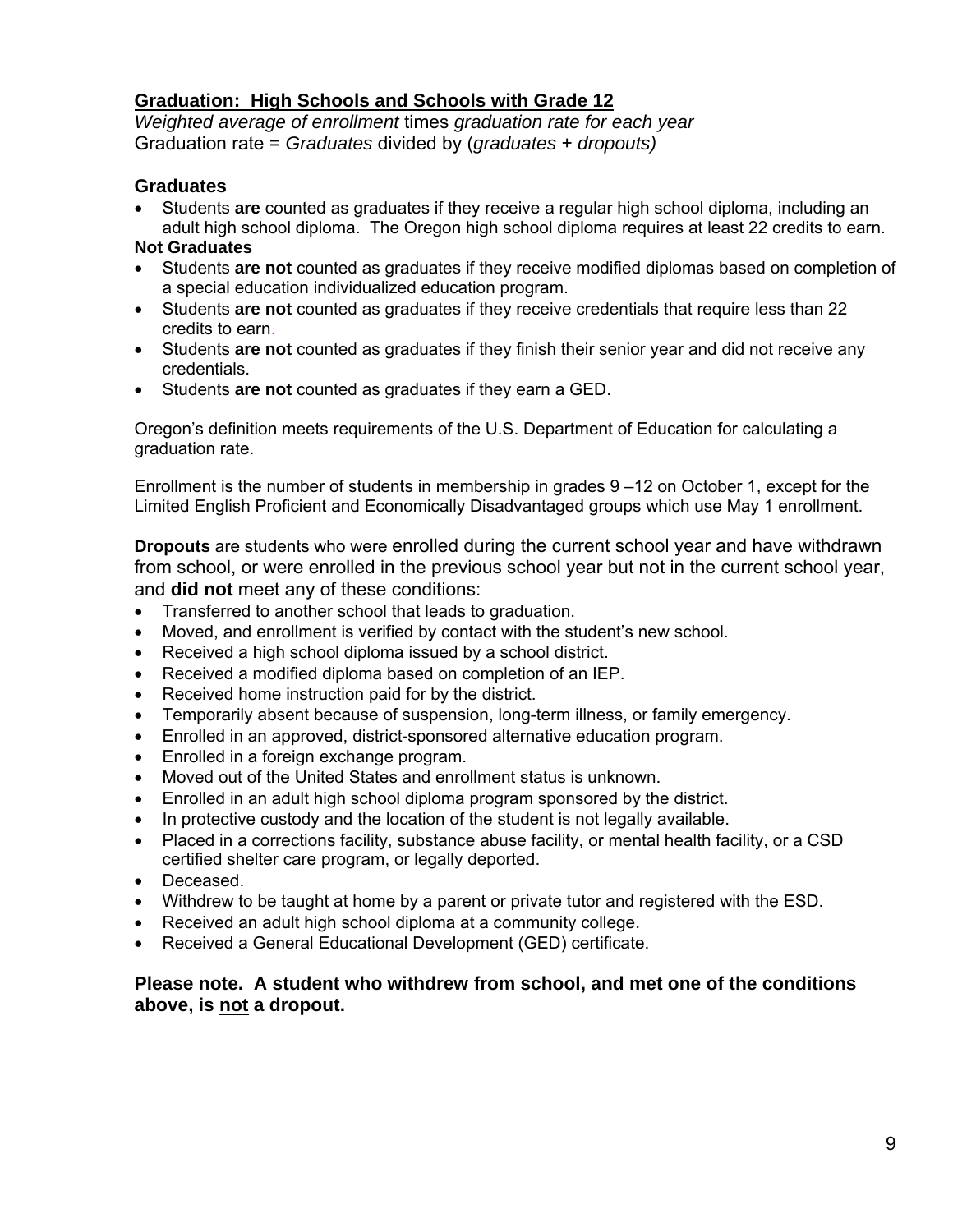The following special cases constitute dropping out. This is a list of the most common cases and does not describe every circumstance of dropping out.

- Left school without notice and cannot be located.
- Withdrew from a district-sponsored alternative program.
- Moved with a migrant family and is not known to be in school.
- Moved to another district or state and is not known to be in school.
- Suspended or expelled and did not return to school when scheduled to.
- Expelled and did not enroll in the alternative education program that was offered.
- Reported for active duty in military service before receiving a high school diploma or GED.
- Withdrew for home schooling and did not register with the ESD.
- Was sent back from home schooling by the ESD and did not re-enroll.
- Withdrew near the end of the school year before full credit for classes was awarded.
- Withdrew from a GED program without earning a GED.
- Received a certificate of completion based on completion of an IEP.
- Enrolled independently in an alternative education program.
- Enrolled independently in a community college without having received a high school diploma.
- Was released from compulsory attendance and did not stay in school.
- Received a completion credential requiring less than 22 credits to earn.

A dropout is defined by Oregon Revised Statute ORS 339.505. This definition of dropout is consistent with the definition used by the National Center for Education Statistics and is calculated following the regular definitions published by the Oregon Department of Education.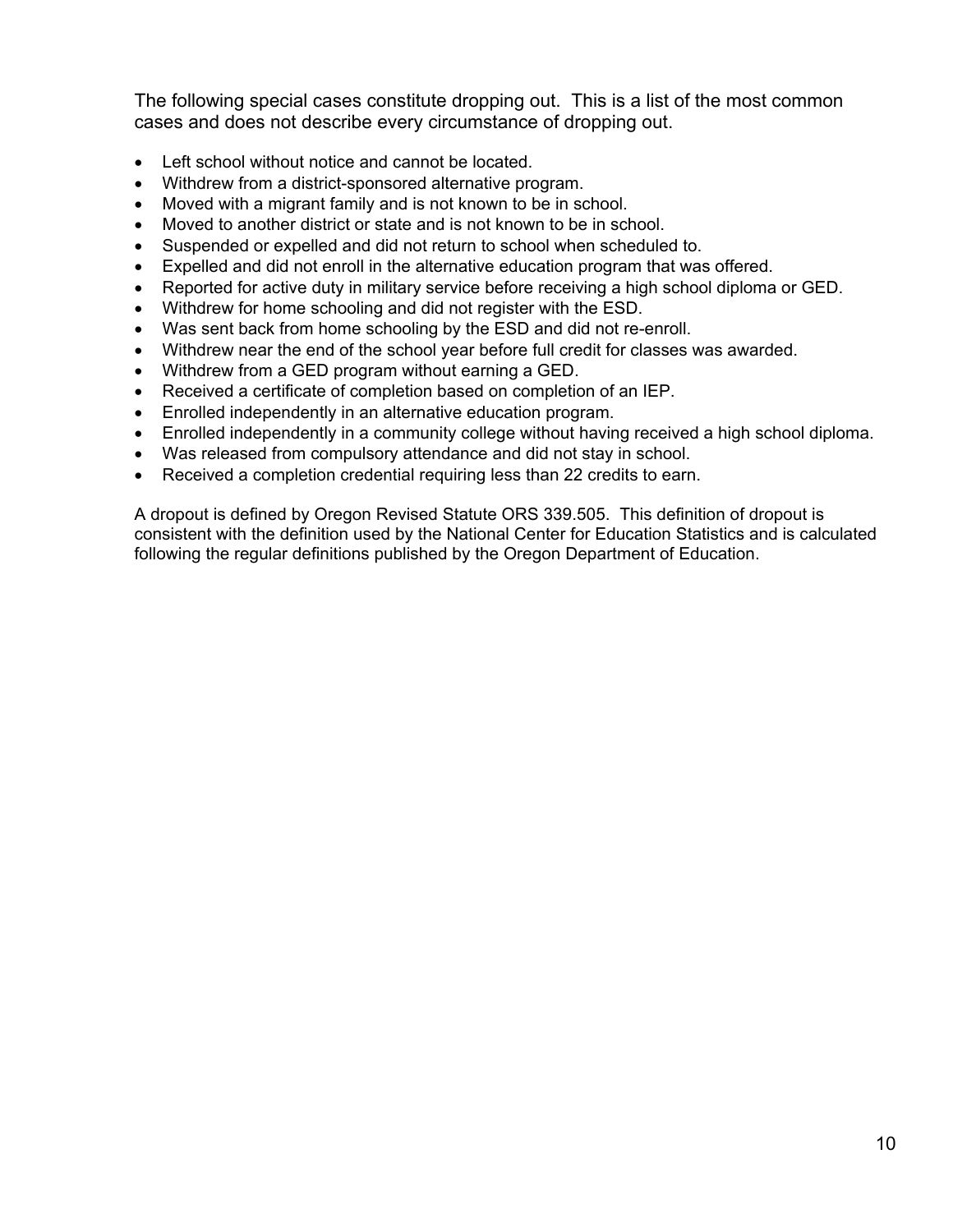#### **VI. Data Definitions: Subgroups**

#### **Identified Subgroups**

Under NCLB, the subgroups identified for determining AYP are Students with Disabilities; Limited English Proficient; Economically Disadvantaged; and the major Racial/Ethnic groups in the state: White, Black, Hispanic, Asian/Pacific Islander, American Indian/Alaskan Native, and Multi-Racial/Multi-Ethnic.

#### **Group and Subgroup Membership Definitions**

#### **All Students**

- All students enrolled in the school or district on the first school day in May except the following:
	- Home schooled, tuition or foreign exchange students
	- Students enrolled in private alternative programs that are not receiving instruction in core academic content areas assessed by the state assessments
	- Students identified by the school or district as transferring in without a test score after the testing window has closed
	- (For schools,) students enrolled in district special education programs

#### **Students with Disabilities**

• A student served at any time during the school year by a Special Education program in which students are instructed and monitored based on decisions defined by an Individualized Education Program (IEP)*.*

#### **Limited English Proficient**

- A student identified by the district in the English Language Proficiency Survey as:
	- Limited English Proficient (LEP)*,* when used with respect to an individual, means an individual:
		- who is aged 3 through 21;
		- who is enrolled or preparing to enroll in an elementary school or secondary school; (i) who was not born in the United States or whose native language is a language other than English;

(ii) (I) who is a Native American or Alaska Native, or a native resident of the outlying areas; and

(II) who comes from an environment where a language other than English has had a significant impact on the individual's level of English language proficiency; or (iii) who is migratory, whose native language is a language other than English, and

who comes from an environment where a language other than English is dominant; and whose difficulties in speaking, reading, writing, or understanding the English language may be sufficient to deny the individual

(i) the ability to meet the State's proficient level of achievement on State assessments (described in section 1111(b)(3) of the No Child Left Behind Act);

(ii) the ability to successfully achieve in classrooms where the language of instruction is English; or

(iii) the opportunity to participate fully in society.

**or**

• Transitioning students: LEP students who demonstrate fluency in English on a formal English language proficiency assessment and are on monitoring status for up to two years. LEP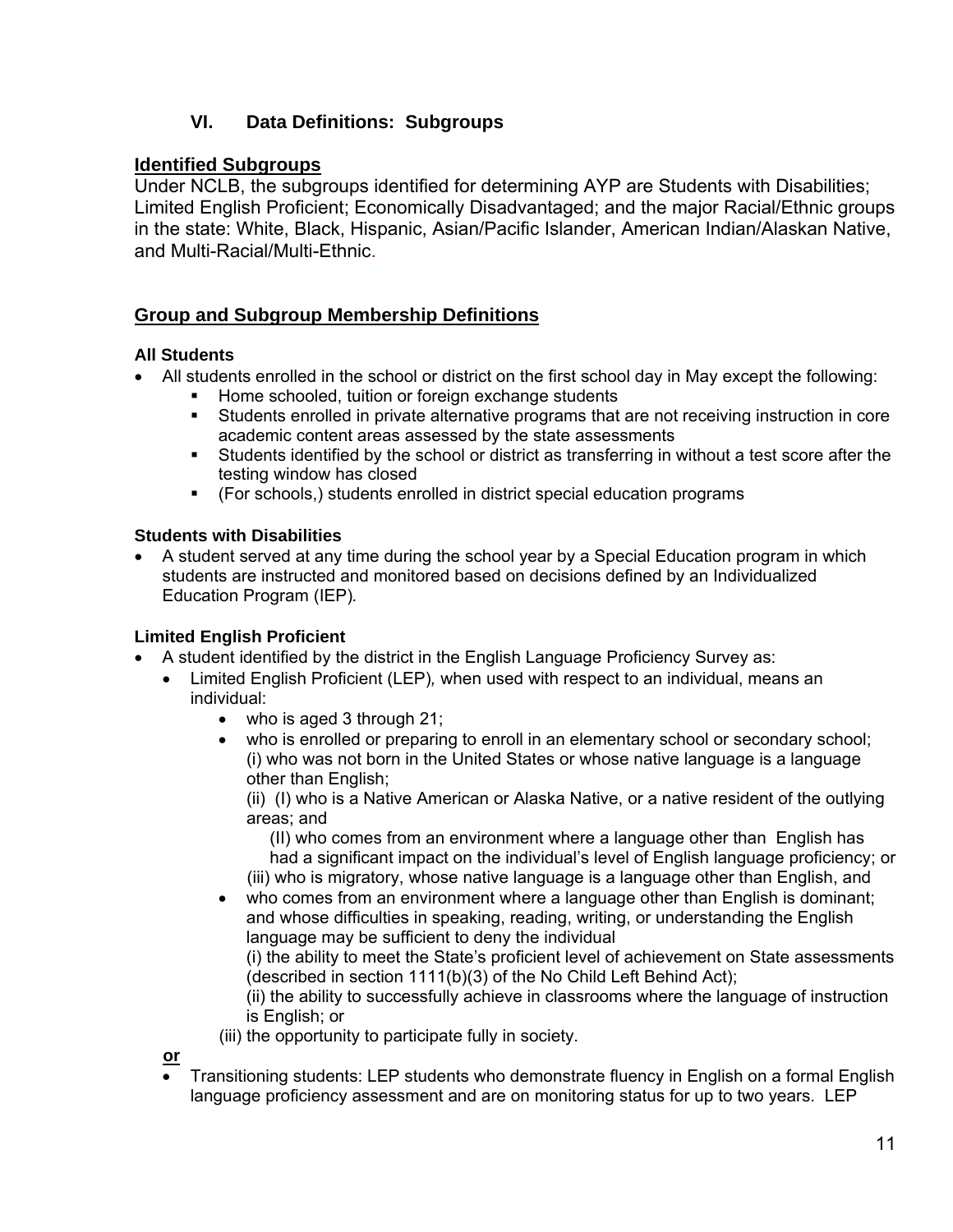students are on monitoring status for up to two years when they no longer need instructional services and methods provided by the district's LEP program.

• Test records with an LEP flag of B, Y, E, or Z are from students who are Limited English Proficient. Test records with an LEP flag of T are from transitioning students. See Appendix for details.

#### **Economically Disadvantaged**

• The eligibility application for free and reduced price meal programs will be used to determine membership in this subgroup. Students eligible for free and reduced price lunch are identified by the district in the Spring Membership Collection. For further information about the use of free and reduced price meal data for this purpose, please see [http://www.ode.state.or.us/supportservices/memos/2002\\_03/143\\_03.htm.](http://www.ode.state.or.us/supportservices/memos/2002_03/143_03.htm) Schools and districts that do not administer school lunch programs may identify economically disadvantaged students by other means.

#### **Race/Ethnicity**

- American Indian/Alaskan Native: A student having origins in any of the original peoples of North America
- Asian/Pacific Islander: A student having origins in any of the original peoples of the Far East, Southeast Asia, the Pacific Islands, or the Indian subcontinent
- Black (not of Hispanic origin): A student having origins in any of the black racial groups of Africa
- Hispanic Origin: A student of Mexican, Puerto Rican, Cuban, Central or South American, or other Spanish culture or origin, regardless of race
- White (not of Hispanic origin): A student having origins in any of the original peoples of Europe, North Africa, or the Middle East.
- Multi-Racial/Multi-Ethnic: A student having origins in more than one race or ethnicity.

Please note that students whose ethnicity is identified as *other* by the district are not included in any ethnicity subgroup calculations for the AYP determination.

#### **Data Sources for Subgroup Membership**

Subgroup membership information is collected from several data sources.

#### **Academic Achievement**

- Students with Disabilities is based on district pre-coding of student assessment answer sheets and/or the SSID file indicating special education program participation and/or the special education program flag in the Spring Membership Collection.
- Limited English Proficient are students that are listed in the NCLB English Language Proficiency Collection as 1) served by an LEP program and have not scored proficient on a district assessment of English Language Proficiency or 2) have reached proficiency in English and exited an ELL program after August 15, 2004.
- Economically disadvantaged students are students identified by the district as eligible for free or reduced price lunch in the Spring Membership 05-06 Collection. In schools and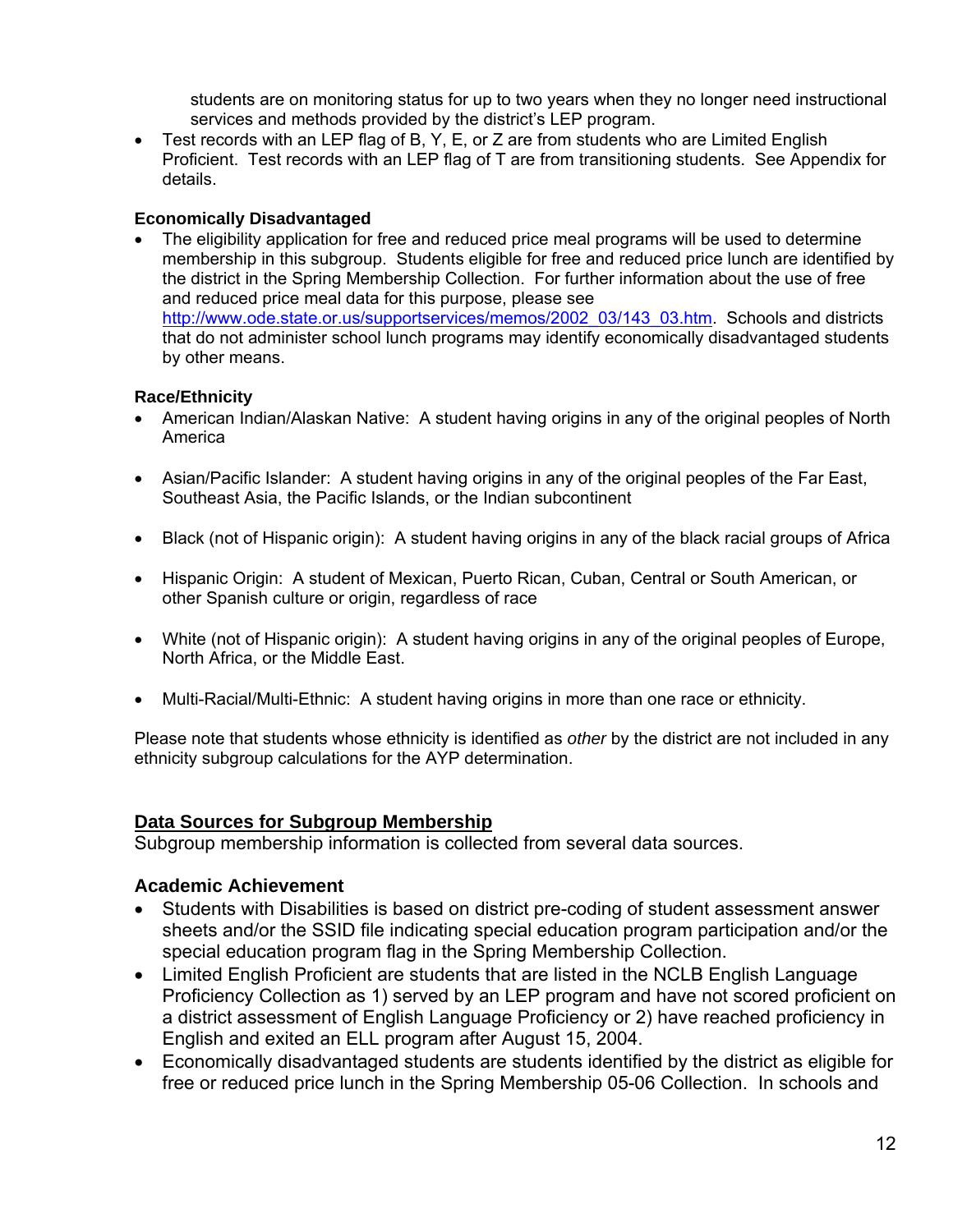districts that do not administer school lunch programs, students may be identified as economically disadvantaged by other means.

• Ethnicity is based on ethnic information in the SSID file.

#### **Attendance**

• Attendance data by subgroup membership is collected from districts and schools through the Annual ADM Collection. Economically Disadvantaged students are identified using the Spring Membership Collection and Limited English Proficient students are identified using the NCLB English Proficiency Collection.

#### **Enrollment and Graduation**

• Subgroup membership for enrollment and the graduation rate is based on student level collections as shown in the following table:

| Subgroup                          | <b>Enrollment</b>                                                   | <b>Graduates</b>              | <b>Dropouts</b> |  |
|-----------------------------------|---------------------------------------------------------------------|-------------------------------|-----------------|--|
| All Students                      | <b>Fall Membership</b>                                              | <b>High School Completers</b> | Early Leavers   |  |
| <b>Economically Disadvantaged</b> | Spring Membership applied to collection shown above                 |                               |                 |  |
| <b>Limited English Proficient</b> | NCLB English Language Proficiency applied to collection shown above |                               |                 |  |
| <b>Students with Disabilities</b> | <b>High School Completers</b><br><b>Fall Membership</b>             |                               | Early Leavers   |  |
| Ethnicity                         | <b>Fall Membership</b>                                              | <b>High School Completers</b> | Early Leavers   |  |

#### **Full Academic Year**

Oregon's definition of a "full academic year" is enrollment in a school or district for more than one half of the instructional days in the school or district prior to the first school day in May. (Note: the number of days enrolled does not have to be consecutive. Enrollment may be part time or full time.)

Districts identify all students enrolled in the school and district on the first school day in May through the Spring Membership Collection. In this collection, the district or school also identifies those students enrolled on the first school day in May that have been enrolled for a full academic year. Scores from all students enrolled on the first school day in May are included in determining school and district AYP participation rates. Only the scores of those students enrolled in the school or district on the first school day in May for a full academic year are included in determining student academic achievement status.

#### **District Special Education Programs**

In the Spring Membership Collection, districts identify students enrolled in schools that are placed in district-wide special education programs. The assessment results and attendance for students served by district special education programs are excluded from the calculations for determining if a school met AYP. The district is still accountable for the attendance and performance of these students and the scores are included in the district's AYP determination.

Students with disabilities who are instructed in a general education setting, regular classroom and/or resource room, for 40% of their time or more are included in the school AYP reports with other students in the same grade, class, and school. These are students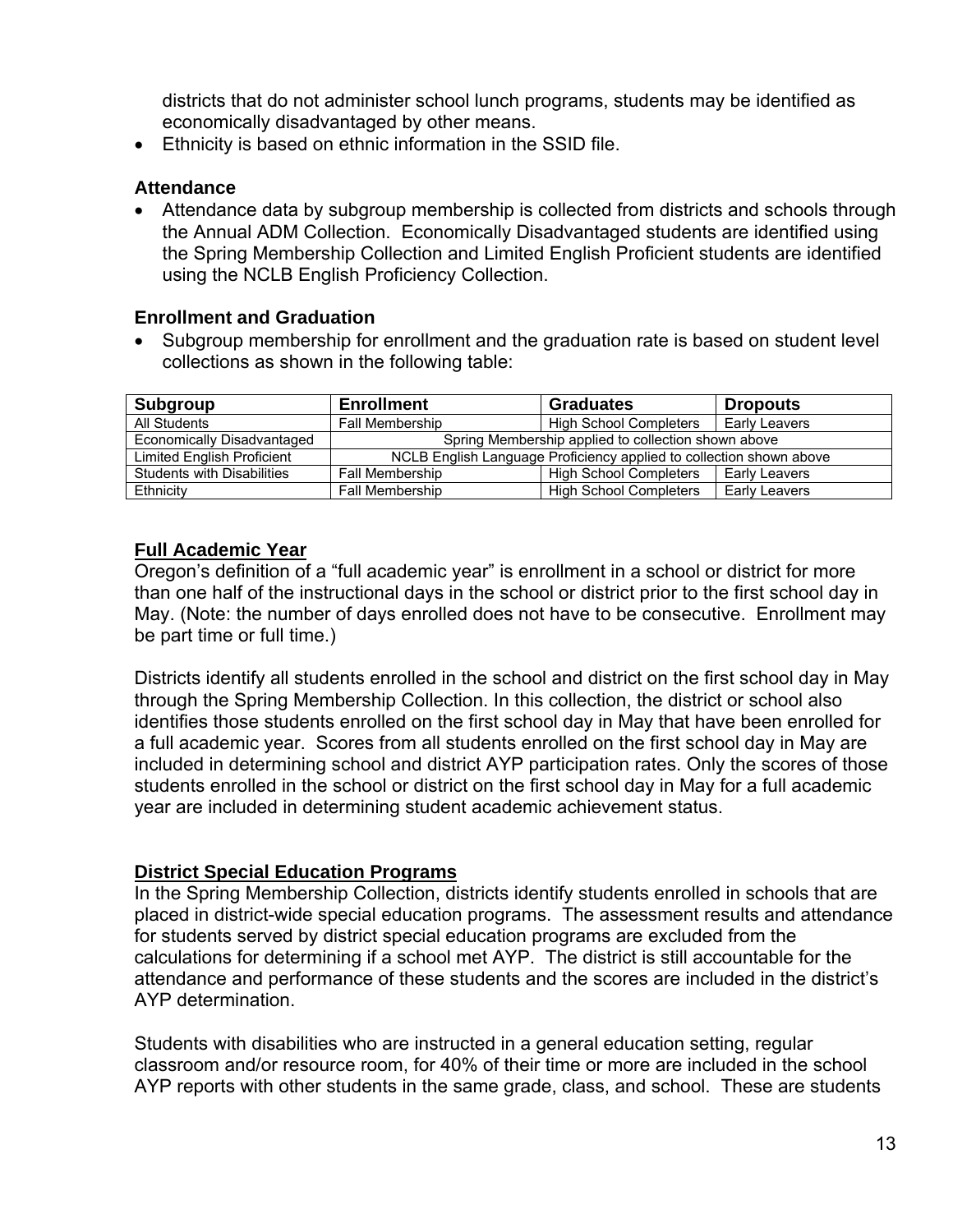who are reported on the December Special Education Child Count (SECC) in the special education federal placement categories of

- "instruction in regular classes" (including special education and related services instruction and support provided in a resource room for less than 21% of the student's instructional day) [Federal Placement Code = 30] or
- "instruction in regular class, with resource room support" (including special education and related services instruction and support provided in a resource room environment for 21-60% of the student's instructional day) [Federal Placement Code = 31].

Students with disabilities who are instructed in a general education classroom for less than 40% of their time will be included only in district level AYP reports (district = district of residence). These are students who are reported in one of the following district special education placements [Federal Placement Code = 32 or higher]: separate class (placement in which students are served more than 60% of their school day away from the general education classroom environment); special schools (including public and private residential and day placements); hospitals and institutions; and homebound (not home schooled).

#### **VII. AYP Calculations and Determinations**

#### **Statewide Targets for All Schools and Districts**

The school or district as a whole must meet each indicator target for the school or district to be designated as *meeting AYP,* except as noted. In each subject, a total of 42 test scores from the two most recent years combined is required to make the determination of AYP. Schools and districts with less than 42 test scores or fewer than a total of 84 students enrolled during the two most recent years combined will require additional data in order to determine their AYP designations. The following table shows the targets, definitions, and data sources for each AYP indicator.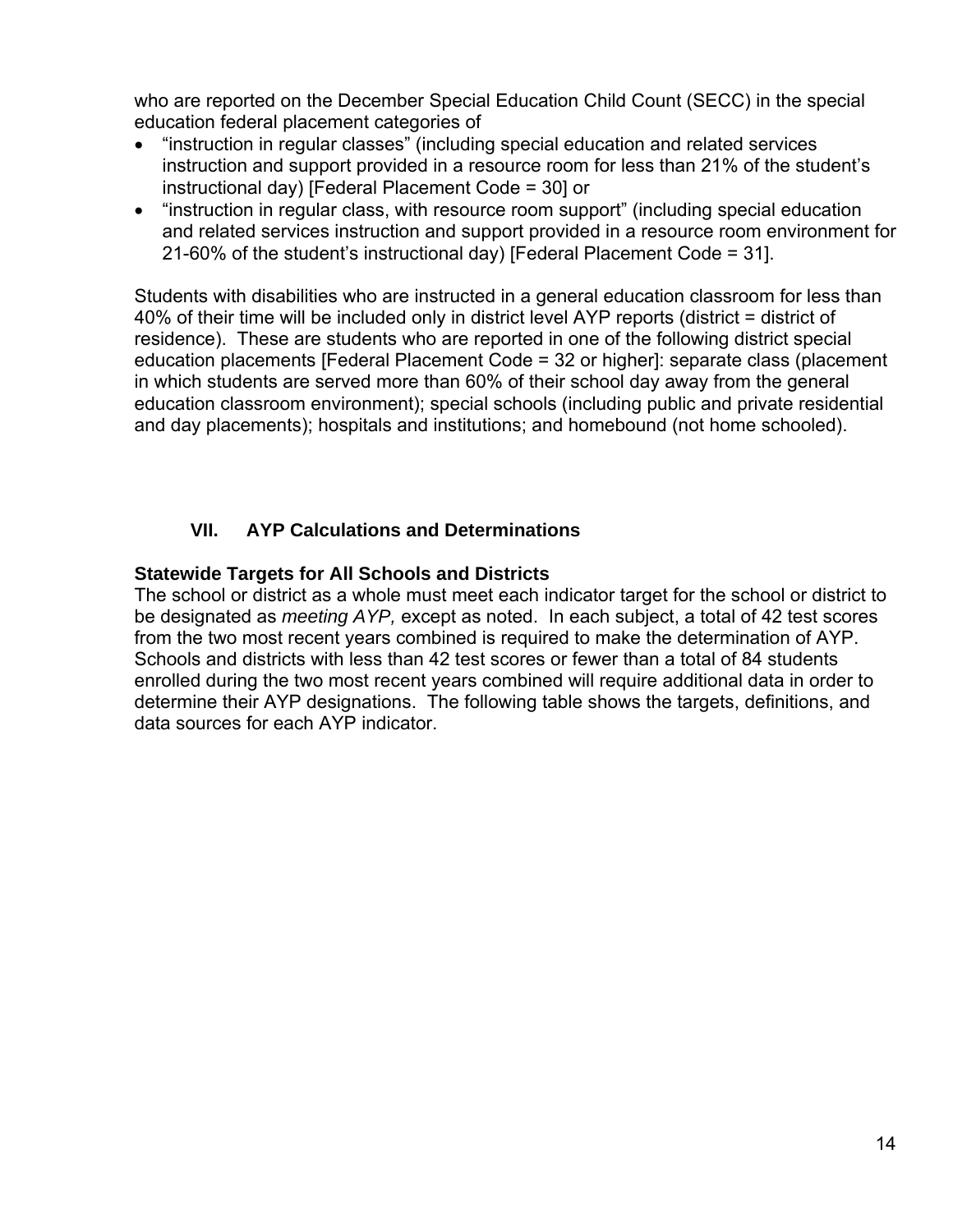### **AYP Designation Indicators and Targets**

| <b>Indicator</b>                                                                                                                                                | <b>NCLB</b><br><b>Requirement</b>                                                                                     | <b>Oregon Target and Definition</b>                                                                                                                                                                                                                                                                                                                                                                                                                                                                                      | <b>Data Source</b>                                                                                                                                                                                   |
|-----------------------------------------------------------------------------------------------------------------------------------------------------------------|-----------------------------------------------------------------------------------------------------------------------|--------------------------------------------------------------------------------------------------------------------------------------------------------------------------------------------------------------------------------------------------------------------------------------------------------------------------------------------------------------------------------------------------------------------------------------------------------------------------------------------------------------------------|------------------------------------------------------------------------------------------------------------------------------------------------------------------------------------------------------|
| Participation in<br>statewide<br>assessments                                                                                                                    | 95%                                                                                                                   | 95% of all students in school or district or state<br>Number of valid test scores from all students<br>enrolled in the school on the first school day in<br>May divided by (The expected number of tests<br>from students enrolled on the first school day in<br>May - the number of students without test scores<br>that were not enrolled during the testing<br>window(s) for the assessment $-$ the number of<br>records from students with administration code<br>of 6 (Home Schooled/Foreign Exchange<br>students)) | Spring Membership<br>Collection and OSA<br>results for 2005-2006 and<br>2004-2005                                                                                                                    |
| <b>Academic Status</b>                                                                                                                                          | Baseline:<br>2000-2001 +<br>2001-2002<br>performance<br>of students at<br>20 <sup>th</sup><br>percentile<br>statewide | <b>ELA 50% = Reading + Writing OSA</b><br>Math 49% = Math + Math Problem Solving OSA<br>Number of test scores that meet or exceed state<br>standards divided by number of test scores from<br>students enrolled for a full academic year on the<br>first school day in May                                                                                                                                                                                                                                               | Spring Membership<br>Collection and OSA<br>results for 2005-2006 and<br>2004-2005 from students<br>enrolled for a full<br>academic year                                                              |
| <b>Academic Growth</b><br>(Required only if<br>Academic Status target is<br>not met.)                                                                           | Safe Harbor                                                                                                           | From prior year to current year, reduce by 10%<br>the percentage of test scores not meeting<br>standards.<br>The percentage of 2005-2006 test scores<br>meeting standards compared to the percentage<br>of 2004-2005 test scores meeting standards                                                                                                                                                                                                                                                                       | Spring Membership<br><b>Collection and OSA</b><br>results for 2005-2006 and<br>2004-2005 from students<br>enrolled for a full<br>academic year from<br>students enrolled for a full<br>academic year |
| Attendance for<br>elementary and<br>middle schools.<br>(Required for subgroups<br>only if Academic Status<br>target is not met.)                                | Other<br>Academic<br>Indicator                                                                                        | 92.0% Equivalent to Satisfactory student<br>behavior rating on Oregon School and District<br>Report Cards.<br>Total days students in grades 1-12 are present<br>divided by (total days present+ total days absent)                                                                                                                                                                                                                                                                                                       | <b>Annual ADM collections</b><br>for 2004-2005 and<br>2005-2006                                                                                                                                      |
| <b>Graduation for</b><br>high schools,<br>schools with grade<br>12, and districts.<br>(Required for subgroups<br>only if Academic Status<br>target is not met.) | Other<br>Academic<br>Indicator                                                                                        | 68.1% Equivalent to percentage of Oregon 9th<br>grade students who receive a regular diploma<br>within 4 years.<br>Number of students graduating with a regular<br>diploma divided by (number of students<br>graduating with a regular diploma $+$ number of<br>dropouts in grades $9 - 12$ )                                                                                                                                                                                                                            | Early Leavers and<br><b>High School Completers</b><br>surveys for 2003-2004<br>and 2004-2005*                                                                                                        |

\* Data for 2005-2006 are not available for determining AYP for this indicator.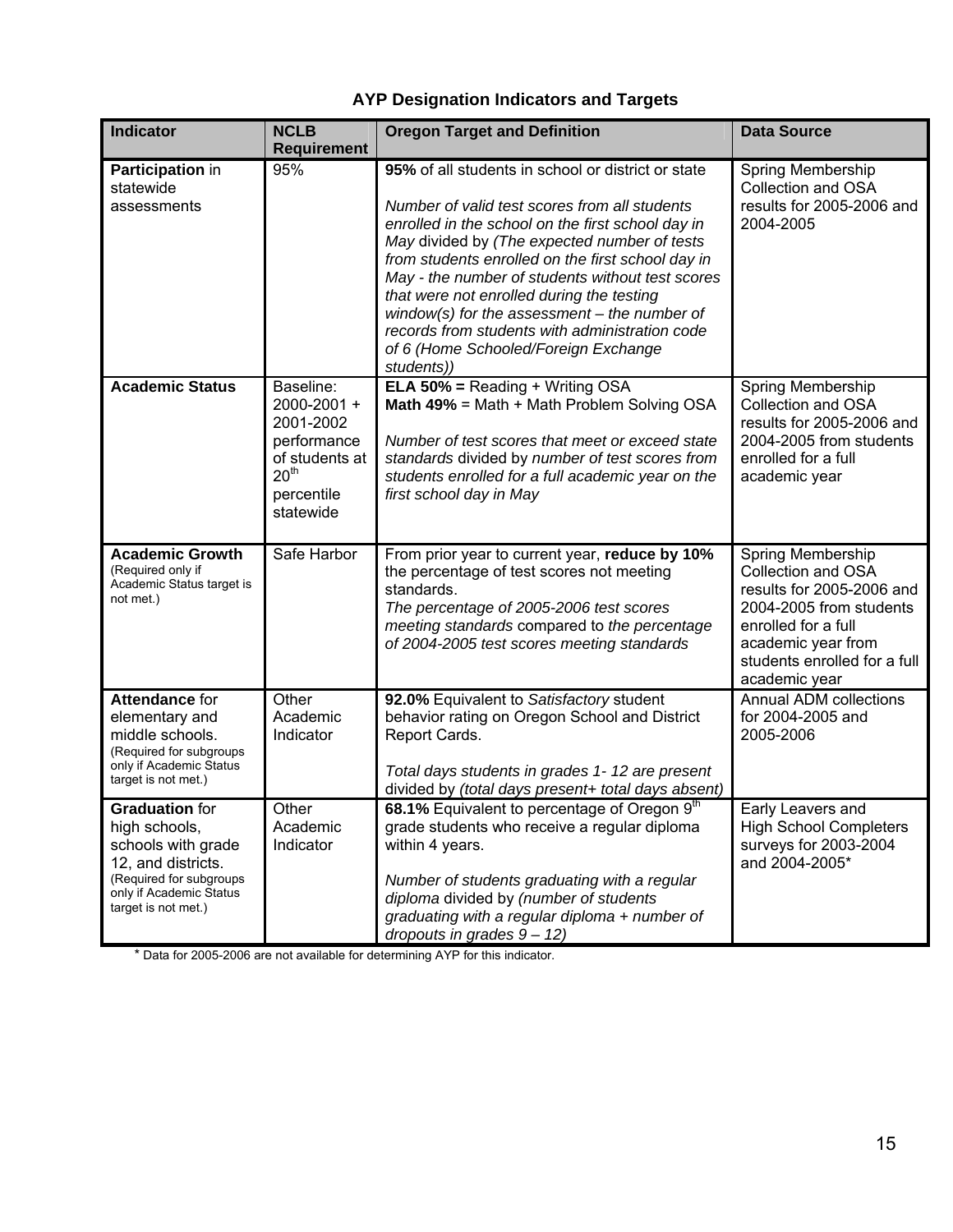#### **Participation**

For any school or subgroup within a school to be designated as *meeting AYP*, the school participation in statewide assessments must be 95% or greater. If the participation rate falls below the 95% level for the school as a whole or for any subgroup, the school is designated as *not meeting AYP*. These same requirements apply when determining if a district or the state meet AYP.

*For 2005-06, ODE has requested the following amendments to the State's Accountability Workbook:* 

- *Districts, schools, and disaggregated groups may meet the participation target if the participation rate in either the most current year exceeds the state target or if the combined (current year and prior year) participation rate exceeds the state target.*
- *Students will be omitted from the participation rate calculation when such students cannot take the State assessment during the entire testing window, including the makeup dates, because of a significant medical emergency.*

#### **Academic Status Indicators**

To meet the requirements of the law, Oregon set the statewide baseline for determining AYP as the percentage of students at the  $20<sup>th</sup>$  percentile that were meeting or exceeding state standards. Data from the 2000-2001 and 2001-2002 statewide assessments were combined across grade levels and used to determine the baseline. For 2005-2006 AYP determinations:

- The single **English/Language Arts** target for all schools in the state and also all subgroups is *50% of test scores meeting or exceeding standards*. Statewide assessments in Reading Knowledge and Skills and Writing are used to measure the progress toward this goal.
- The single **Mathematics** target for all schools in the state and also all subgroups is *49% of test scores meeting or exceeding standards*. Statewide assessments in Math Knowledge and Skills and Math Problem Solving are used to measure the progress toward this goal.

With the goal being that all students will meet or exceed academic standards in 2013-2014 as measured by statewide assessments, each state was required by Federal law to set annual targets for the percentage of students meeting or exceeding state academic performance standards. The targets are required to increase over time and at equal intervals, but not necessarily to increase annually. The annual academic targets for all Oregon schools are listed in the following chart by subject and school year.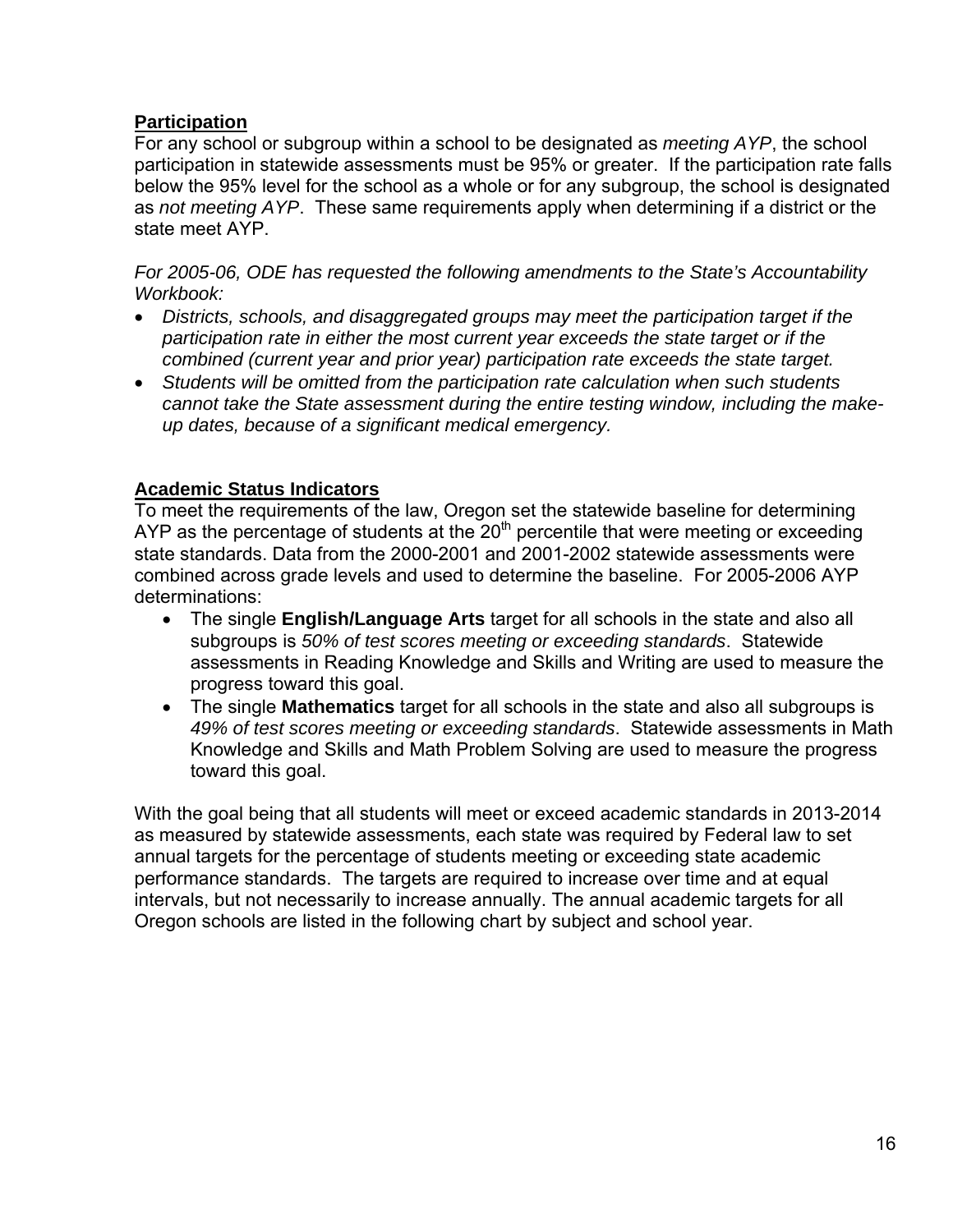#### **Statewide Academic Targets for All Schools**

| <b>School Year</b> | English/<br><b>Language</b> | <b>Mathematics</b> | <b>School Year</b> | English/<br><b>Language</b> | <b>Mathematics</b> |
|--------------------|-----------------------------|--------------------|--------------------|-----------------------------|--------------------|
|                    | <b>Arts</b>                 |                    |                    | <b>Arts</b>                 |                    |
| 2002-2003          | 40%                         | 39%                | 2008-2009          | 60%                         | 59%                |
| 2003-2004          | 40%                         | 39%                | 2009-2010          | 60%                         | 59%                |
| 2004-2005          | 50%                         | 49%                | 2010-2011          | 70%                         | 70%                |
| 2005-2006          | 50%                         | 49%                | 2011-2012          | 80%                         | 80%                |
| 2006-2007          | 50%                         | 49%                | 2012-2013          | 90%                         | 90%                |
| 2007-2008          | 60%                         | 59%                | 2013-2014          | 100%                        | 100%               |

The school or district and also subgroups must have the target percentage of students meeting or exceeding the standards to be designated as *meeting AYP*. The same requirements apply to the district and the state.

#### **Academic Growth: Safe Harbor**

Schools and districts that do not meet the academic status targets may qualify as meeting AYP under another provision of the NCLB law called safe harbor. Using safe harbor, a **school or district or any subgroup** that reduces its percentage of student test scores not meeting the standards by 10% or more, from the prior year to the current year, will be designated as *meeting AYP*, as long as the school, district, or subgroup also meets the target for the other academic indicator of graduation or attendance and the participation target. Please note the provision of safe harbor applies also to the other academic indicators, but the rules for its application to the other academic indicators are different.

#### **Other Academic Indicators: Attendance and Graduation**

States are required to establish targets for the other academic indicators used to determine whether a school has met adequate yearly progress. NCLB requires states to include graduation in determining AYP for high schools. This is also the other academic indicator used to determine district AYP. Oregon selected attendance as the other required indicator for elementary and middle schools. Under NCLB, states are not required to increase the targets for the other indicators over time. In the future, Oregon will review statewide attendance and graduation rates and may adjust the targets for these other academic indicators.

- **Attendance for elementary and middle schools:** The attendance target was set at 92.0%. This target is equivalent to a student behavior rating of *satisfactory* on the current school and district report cards.
- **Schools with grade 12:** The graduation target was set at 68.1%. This target is the historically Oregon statewide average of the percentage of  $9<sup>th</sup>$  grade students receiving regular diplomas within four years.

Note that graduation data are from 2003-2004 and 2004-2005. Data for 2005-2006 are not available until January 2006.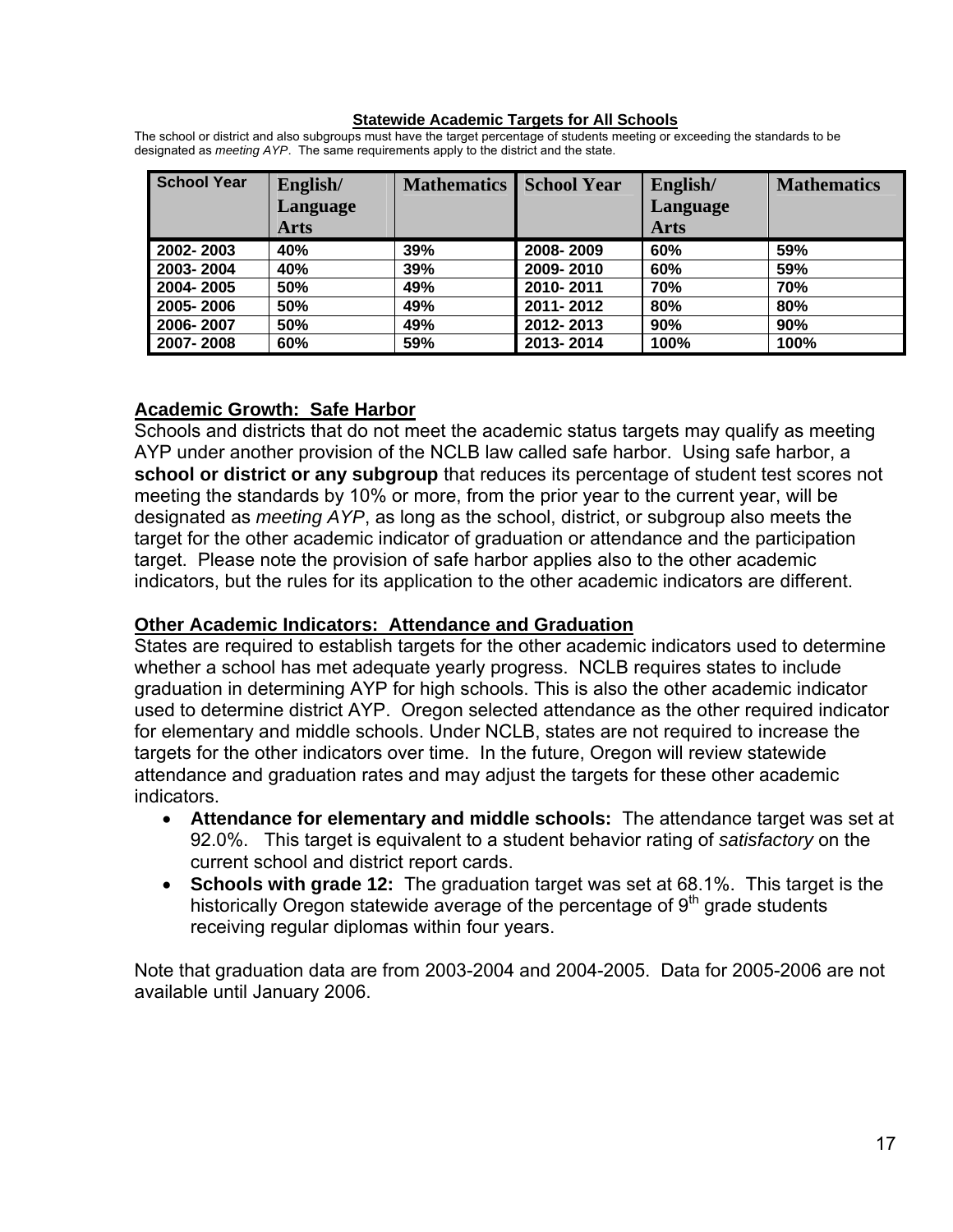#### **How AYP is Determined for Schools, Districts, or the State**

If the school as a whole (the group "all students") meets 1) the participation requirement, 2) the yearly academic achievement targets in English/Language Arts and Mathematics, and 3) the target for other academic indicator of attendance (for schools without grade 12) or graduation rate (for schools with grade 12) and all subgroups of students meet the participation and yearly academic achievement targets in English/Language Arts and Mathematics, the school is designated as *meeting AYP*. (This determination applies only to those subgroups that meet the minimum cell sizes discussed below.) If the school as a whole, or any subgroup of students, does not meet any one of the targets for any one indicator, the school is designated as *not meeting* AYP, unless the school or subgroup makes "safe harbor" as described below. These same requirements apply when determining if a district or the state met AYP.

#### **Minimum Cell Size (Minimum n) for Accountability Purposes**

In order to be certain that AYP determinations are valid and reliable, a minimum cell size (minimum n) has been established by the state. The minimum cell size for each indicator is listed in the table below. To calculate a school or district cell size, use the data from the past two school years and combine results from all included tests (see chart in section IV.) in the school or district.

| <b>AYP Decision</b>                                           | Minimum Cell Size (Minimum n) Required                                                                                                      |
|---------------------------------------------------------------|---------------------------------------------------------------------------------------------------------------------------------------------|
| Participation:<br>English/Language Arts and Mathematics       | 40 expected tests from benchmark grades = All required<br>tests for all benchmark grades combined for the two<br>most recent years combined |
| Academic Achievement<br>English Language Arts and Mathematics | 42 tests from benchmark grades = All tests for all<br>benchmark grades combined for the two most recent<br>vears combined                   |
| Attendance                                                    | 84 students enrolled in grades $1 - 12$ during the two<br>most recent years combined                                                        |
| Graduation                                                    | 84 students enrolled in grades $9 - 12$ during the two<br>most recent years combined                                                        |

For schools and districts that do not meet the minimum n of 42 tests in each content area in the two most current years, ODE will "look back" and include assessment results from the two years prior to the two most current years. After the release of preliminary AYP designations in August, the Department will work with very small schools and districts for which there are insufficient data to produce a final AYP designation. It will be necessary to identify additional assessment results from tests that are aligned with Oregon's academic standards in English/Language Arts and Mathematics, as well as other data, to calculate a valid AYP designation. Districts may also submit additional data for schools that do not enroll students at grades in which Oregon Statewide Assessments are administered.

In the case of very small schools and districts, in which four years of data for Grades 9 -12 does not produce a minimum cell size of 84 students for the graduation indicator, attendance data will be used, and the attendance indicator will replace the graduation indicator.

Please see XI. Special Situations for more information relating to small schools and districts.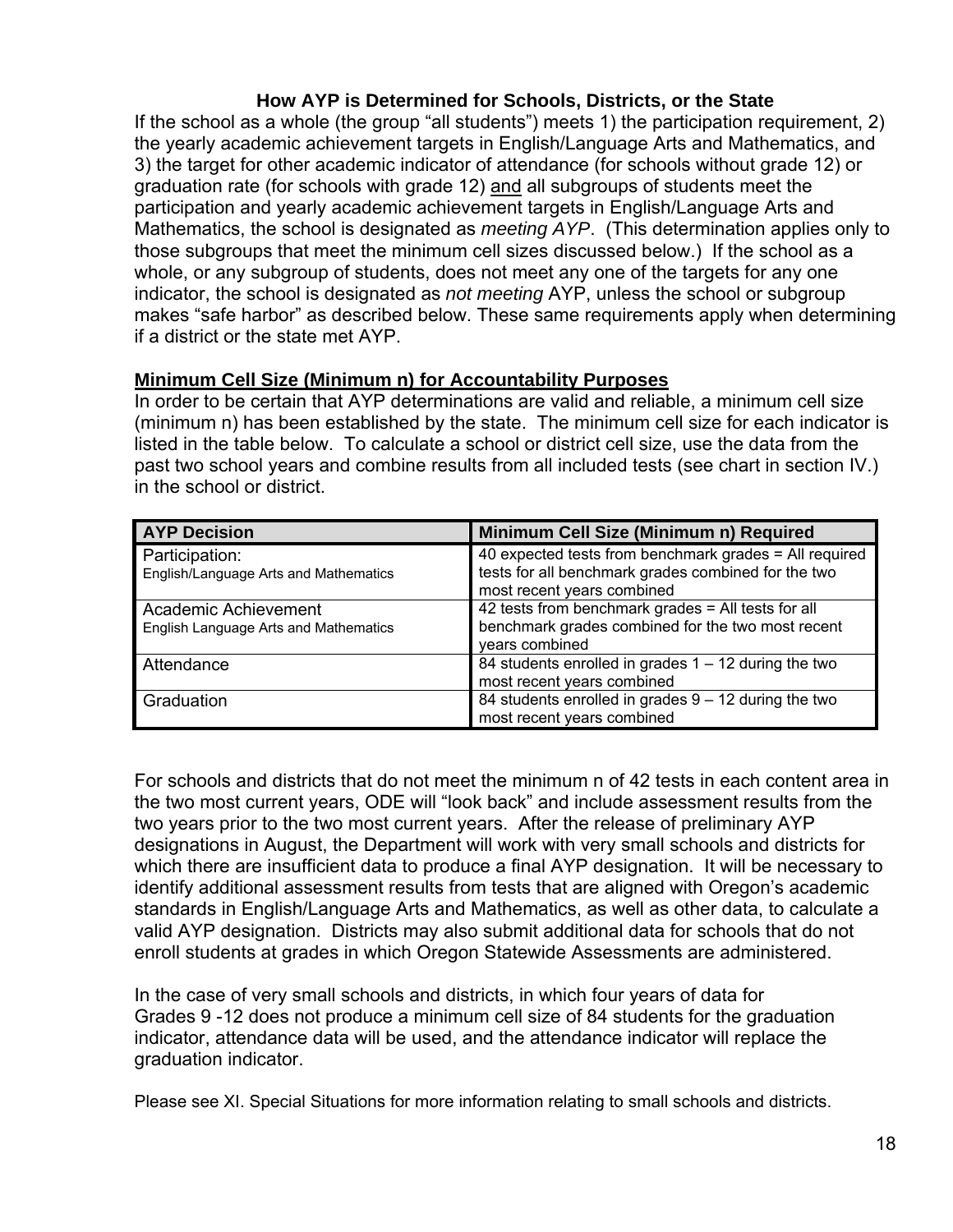#### **Participation Requirement**

A student is expected to participate in all required state tests that assess the content areas in which the student received instruction paid for by the state school fund. This includes registered home schooled students, privately schooled students, tuitioned students or any other students who are exempted from compulsory school attendance, and who are attending public schools or programs part time, if the student is claimed by any district for the equivalent ADM and the student received instruction provided by the district in the state content standards during the 2005-2006 school year.

For any school or subgroup within a school to be designated as *meeting AYP*, the school participation in statewide assessments must be 95% or greater. If the participation rate falls below the 95% level for the school as a whole or for any subgroup, the school is designated as *not meeting AYP*. These same requirements apply when determining if a district or the state meet AYP.

The AYP participation denominator is based on students enrolled on the first school day in May as identified in the Spring Membership Collection. A participation record is generated for each required test at the grade at which the student is enrolled and filled with the highest test score to date for the student. Records with an administration code of 6 (Home Schooled/Foreign Exchange Student) are removed from the participation denominator. Any record without a valid test score that the district identifies in Student Staging as from a student enrolled on the first school day in May who was not enrolled during the testing window(s) (administration code of 8) will also be removed from the participation denominator. The records for students identified in the Participation Collection as enrolled in district special education programs are removed from the school's participation denominator.

Registered home schooled students, private school students, tuitioned students and students attending public or private alternative programs that are not claimed by any district for ADM or did not receive instruction from the district in the state content standards during the 2005-06 school year are not required to be assessed. Test scores or virtual records indicating non-participation from these students are excluded from district and school report card and AYP calculations by marking the student's answer sheet or test record in Student Staging with Administration Code 6. Note: Any student may request to participate in state tests. The scores of registered home schooled, private school students, or tuitioned students for whom any district does not claim or receive ADM are excluded from a district's assessment, AYP, or report card calculations or reports when the student's answer sheet or test record in Student Staging is marked with Administration Code 6.

Students that attempt but do not complete a test (answer at least one question in each section of a knowledge and skills test or begin a response in a performance assessment) will be counted as participating and not meeting standard for AYP and report card calculations. Incomplete CLRAS and extended assessments are counted as nonparticipation and are not included in performance calculations. See the Test Valid Code Table in the Appendix for more detail.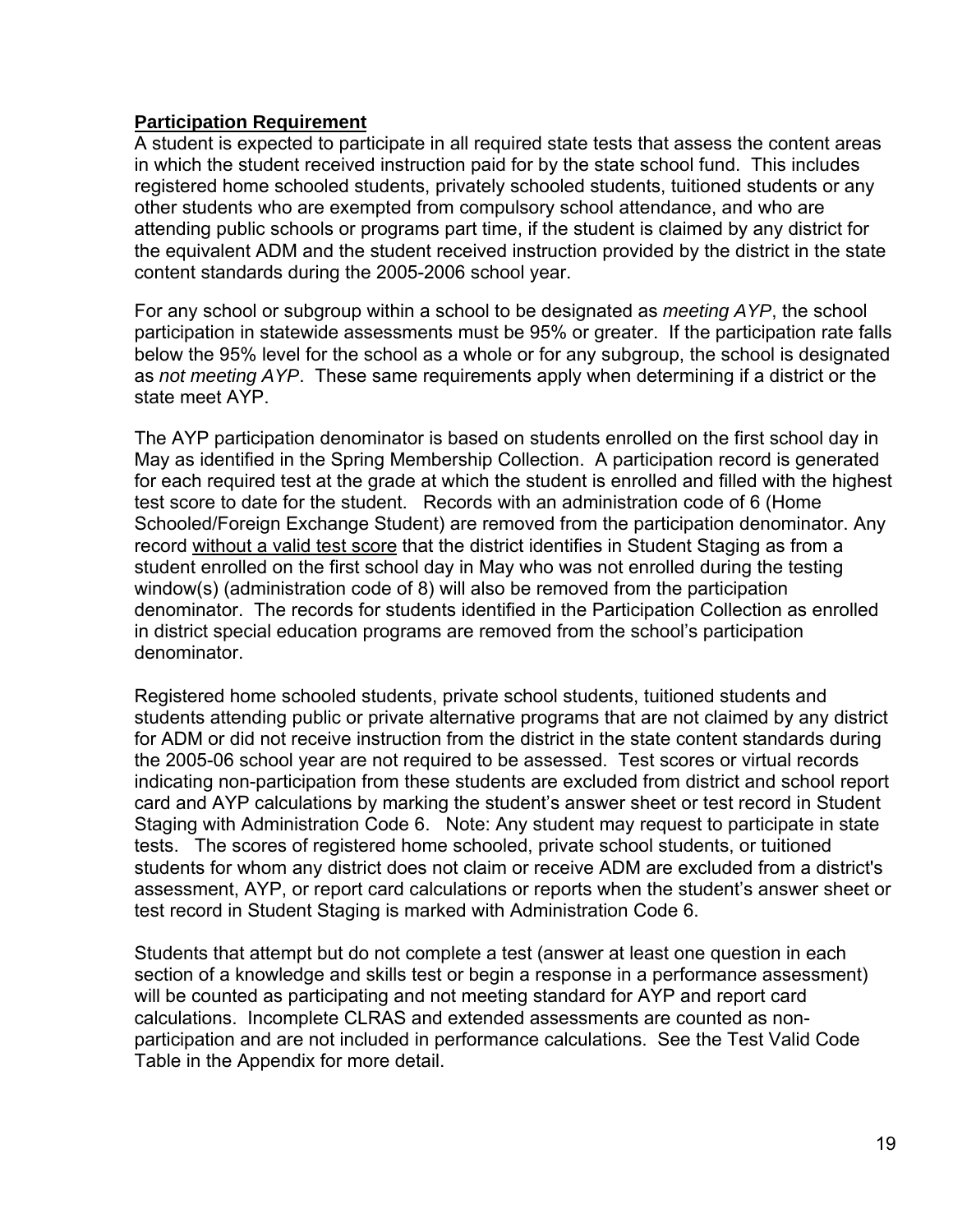#### **2005-2006 Participation Codes**

|                         | <b>Administration Code and Definition</b>                                                                                                                                   | <b>Participation</b><br><b>Indicator</b> | <b>Academic</b><br><b>Achievement</b><br><b>Indicator</b> |
|-------------------------|-----------------------------------------------------------------------------------------------------------------------------------------------------------------------------|------------------------------------------|-----------------------------------------------------------|
| 1                       | Absent (for an extended period of time) or Student Refusal = $A$<br>student who is absent during the entire testing window and make-up<br>testing period.                   | Non-participant                          | Not used                                                  |
| $\overline{\mathbf{3}}$ | <b>Modified – Language =</b> A student who is non-literate in the language<br>of the test and participates in the assessment under modified<br>conditions.                  | Participant                              | Does not meet<br>standard                                 |
| $5\phantom{.0}$         | <b>Modified – Disability = A student with a disability who participates in</b><br>the assessment under modified conditions.                                                 | Participant                              | Does not meet<br>standard                                 |
| 6                       | Home Schooled Student/Foreign Exchange Student                                                                                                                              | Not used                                 | Not used                                                  |
| $\overline{7}$          | <b>Parent Request = A student whose parents request that the student</b><br>not participate in testing for religious or disability related reasons.                         | Non-participant                          | Not used                                                  |
| 8                       | Not Enrolled During Test Window $=$ A student without a valid test<br>score that was enrolled on the first school day in May but not during<br>the school's testing window. | Not used                                 | Not used                                                  |

LEP students during their first year of enrollment in U.S. schools may participate in the state's language arts assessments, but are not required to do so. LEP students during their first year of enrollment in U.S. schools (enrolling after August 15, 2005) that take an English Language Proficiency Assessment will be counted as participating in the reading and writing assessments. LEP students during their first year of enrollment in U.S. schools are required to participate in the state's mathematics and science assessments.

#### **Academic Status Requirement**

For any school or subgroup within a school to be designated as *meeting AYP*, the percentage of assessments in each content area meeting state standards plus the margin of error (see next topic) must exceed the state's academic target (described above). Assessment data from the two most recent years are combined to determine the percentage of tests meeting standards. Only the scores from students enrolled for a full academic vear in the school or district on first school day in May are included when calculating academic status. If the school as a whole or any subgroup does not meet the academic target in either area, the school is designated as *not meeting AYP*.

The highest score of students enrolled at grades 3-8\* with multiple scores for a test during the school year will be credited to the school and district where the student was enrolled on the first school day in May, even if the score was earned in another school and district. **\*** *For 2005-06, ODE has requested the following amendment to the State's Accountability Workbook:* 

• *Results from 05-06 reading and math assessments at grades 4, 6, and 7 will not be included in the calculation of student performance in 05-06 AYP reports or report cards rating formulas, but will be included in 06-07 reports and ratings.* 

The highest score of students enrolled at grade 10 with multiple scores for a test during the school year, with scores that meet the standard during the prior school year, or with scores that meet the standard on a CIM test taken as an  $8<sup>th</sup>$  grader two years prior to the current school year will be credited to the school and district where the student was enrolled on first school day in May, even if the score was earned in another school and district. Scores that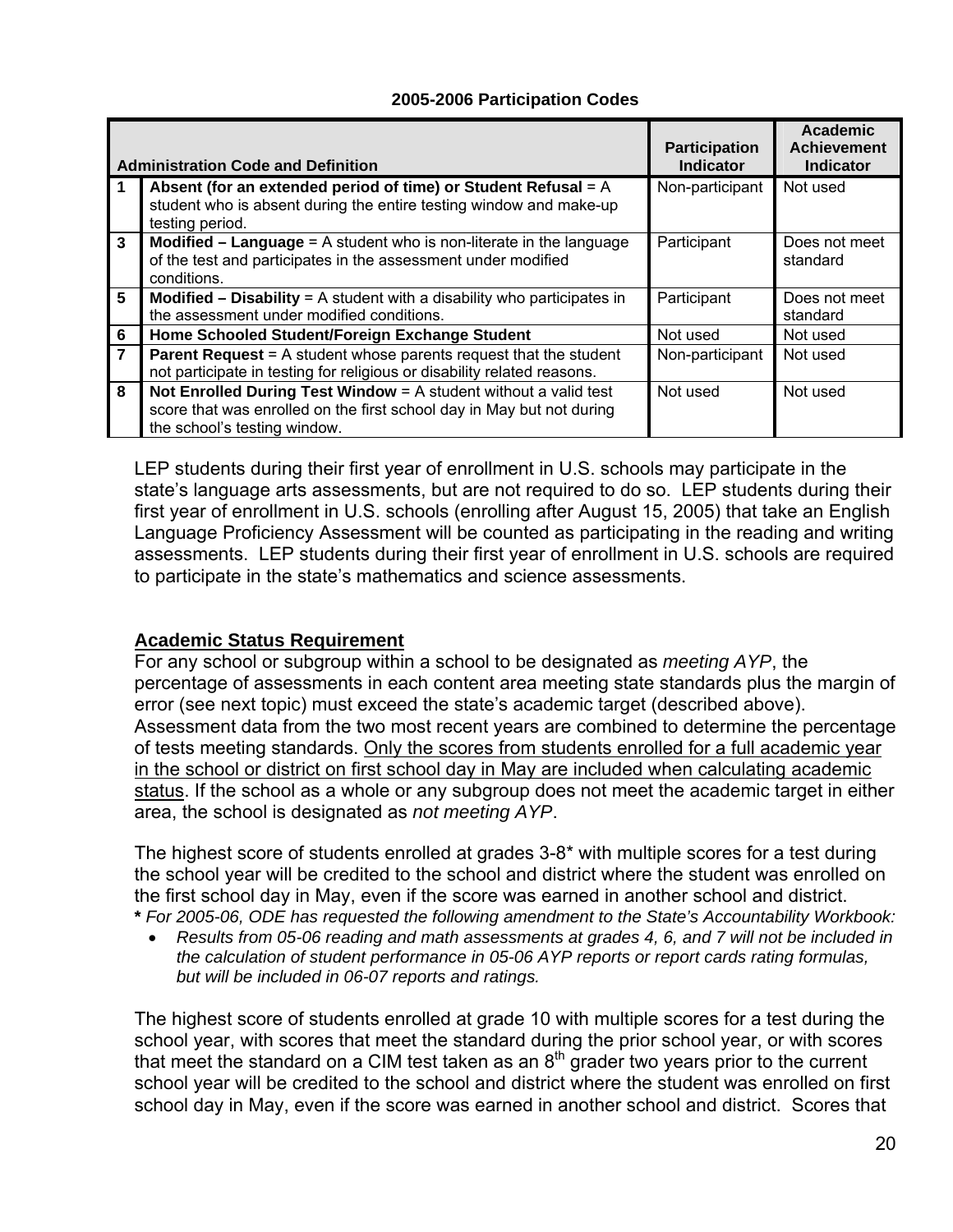conditionally meet the writing standard in prior years are not included in determining a  $10<sup>th</sup>$ grade student's highest score.

The percentage of CLRAS and Extended assessment that meet the alternative achievement standards that can be included in the percentage of tests meeting standard is limited to 1% at the district level. [Title I Final regulations section 200.13 as amended December 9, 2003] For the purpose of determining AYP, the state must reclassify proficient scores above the 1% cap to count as non-proficient when the 1% cap is exceeded by a district. To account for small n, reclassification of proficient test scores as non-proficient will not occur unless the number of test scores in the district meeting the alternative assessment standards exceeds four.

*For 2005-06, ODE has requested the following amendment to the State's Accountability Workbook:* 

*For the 2004-05 and 2005-06 school years, up to 2% of total test scores in the district used to determine AYP may be from students with persistent academic disabilities who meet or exceed performance standards on a targeted assessment below the student's grade level that most appropriately measures their progress toward benchmark standards, when the student's IEP has determined that such an assessment is appropriate and when the assessment is taken under standard conditions with or without accommodations.* 

*For the purpose of determining AYP, the state must reclassify proficient scores above the 2% cap to count as non-proficient when the 2% cap is exceeded by a district. To account for small n, reclassification of proficient test scores as non-proficient will not occur unless the number of test scores in the district meeting the performance standards exceeds eight.*

Assessment results of LEP students during their first year of enrollment in U.S. schools (enrolling after August 15, 2005) are not included in calculating academic status of a school or district.

Assessments offered by the state in a student's native languages are considered standard administration, and scores from eligible students meeting the performance standard count as meeting standard in AYP calculations. Eligible students, as defined in *NCLB Section 1111(b)(3)(C)(ix-x)* are students who 1) have been educated in the United States for three or fewer consecutive years and 2) have not yet reached a sufficient level of English language proficiency such that being tested in English would produce a valid and reliable score. After three years, a district may determine on a case-by-case basis that a student has not yet reached a level of English language proficiency sufficient to yield valid and reliable information on what such a student knows and can do on the English or side-byside version of the assessment. At that time, the student may continue to respond in his/her native language for up to an additional two years. For 2005-06, the following assessments in a student's native language are offered:

- Writing in Spanish at grades 4, 7, and 10
- Reading in Spanish at grade 3
- Juried assessments

These same requirements apply when determining if a district or the state meet AYP.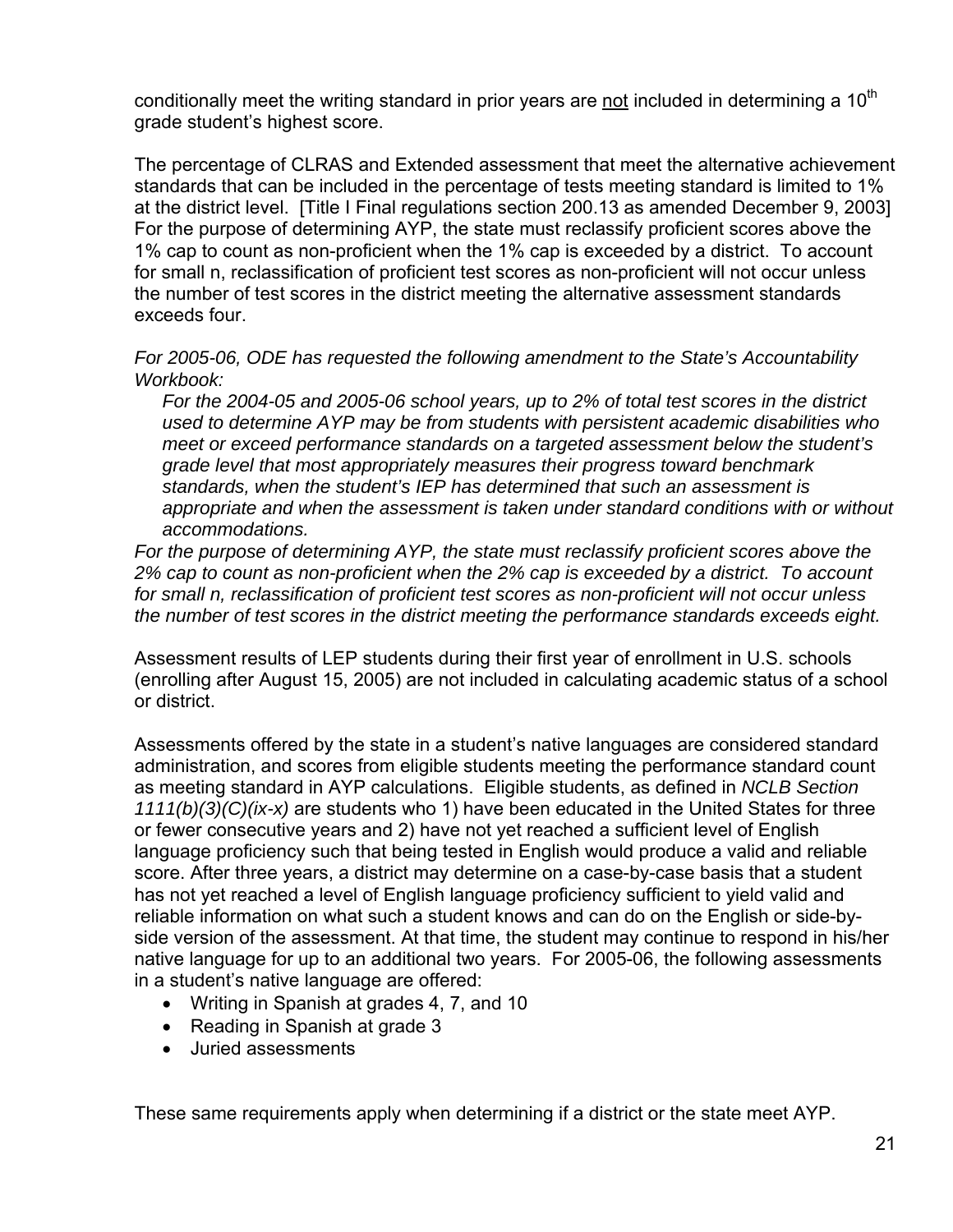#### **Margin of Error**

In applying the principle that decisions about AYP are valid and reliable, Oregon and a number of other states include *margin of error* in determining whether a school met the annual targets. The purpose of using margin of error is to ensure that the final decision, about whether a school or subgroup of students did not meet the academic status targets, is as accurate as possible, with 99% confidence.

Given that the school and each subgroup of students returning 42 or more tests over two years must meet the state targets in both English/Language Arts and Mathematics, a school may have to reach as many as 20 or more academic targets in order to be designated as *meeting AYP*. Therefore, it is critical that each of these decisions be as accurate as possible. If a school or group of students in a school does not score within the margin of error of the target for the given size of the group, it is only then determined to not meet the achievement status target. For reporting purposes, the margin of error is added to the achievement status of the school or subgroup. If the "adjusted status" exceeds the state target, the school or subgroup is designated as *meeting* the achievement status target.

The margin of error is larger for groups that barely surpass the minimum number of tests required to determine AYP (42 discussed above), and the margin of error is smaller as the number of tests increases. A table of sample targets for schools and districts follows. [Other states have chosen not to use margin of error in their AYP calculations, and instead increase the minimum cell size necessary to make decisions about AYP. However, by increasing the minimum cell size, more subgroups of students in schools are excluded from AYP calculations.]

| <b>Number of Tests</b><br>(n) | Margin of $Error =$<br>$233*\sqrt{(0.25/(n/2))}$ |
|-------------------------------|--------------------------------------------------|
| 42                            | 25.42                                            |
| 100                           | 16.48                                            |
| 200                           | 11.65                                            |
| 300                           | 9.51                                             |
| 400                           | 8.24                                             |
| 500                           | 7.37                                             |
| 600                           | 6.73                                             |
| 700                           | 6.23                                             |
| 800                           | 5.83                                             |
| 900                           | 5.49                                             |

#### **Margin of Error for Selected Numbers of Tests**

#### **Academic Growth: Safe Harbor**

Schools and districts that are identified as *does not meet* the academic status target may qualify as *meeting AYP* under another provision of the NCLB law called safe harbor. Using safe harbor, a school or district or any subgroup that reduces its percentage of tests not meeting the standards by 10% or more, from the prior year to the current year, will be designated as *meeting AYP*, as long as the school, district, or subgroup also meets the target for the other academic indicator of graduation or attendance.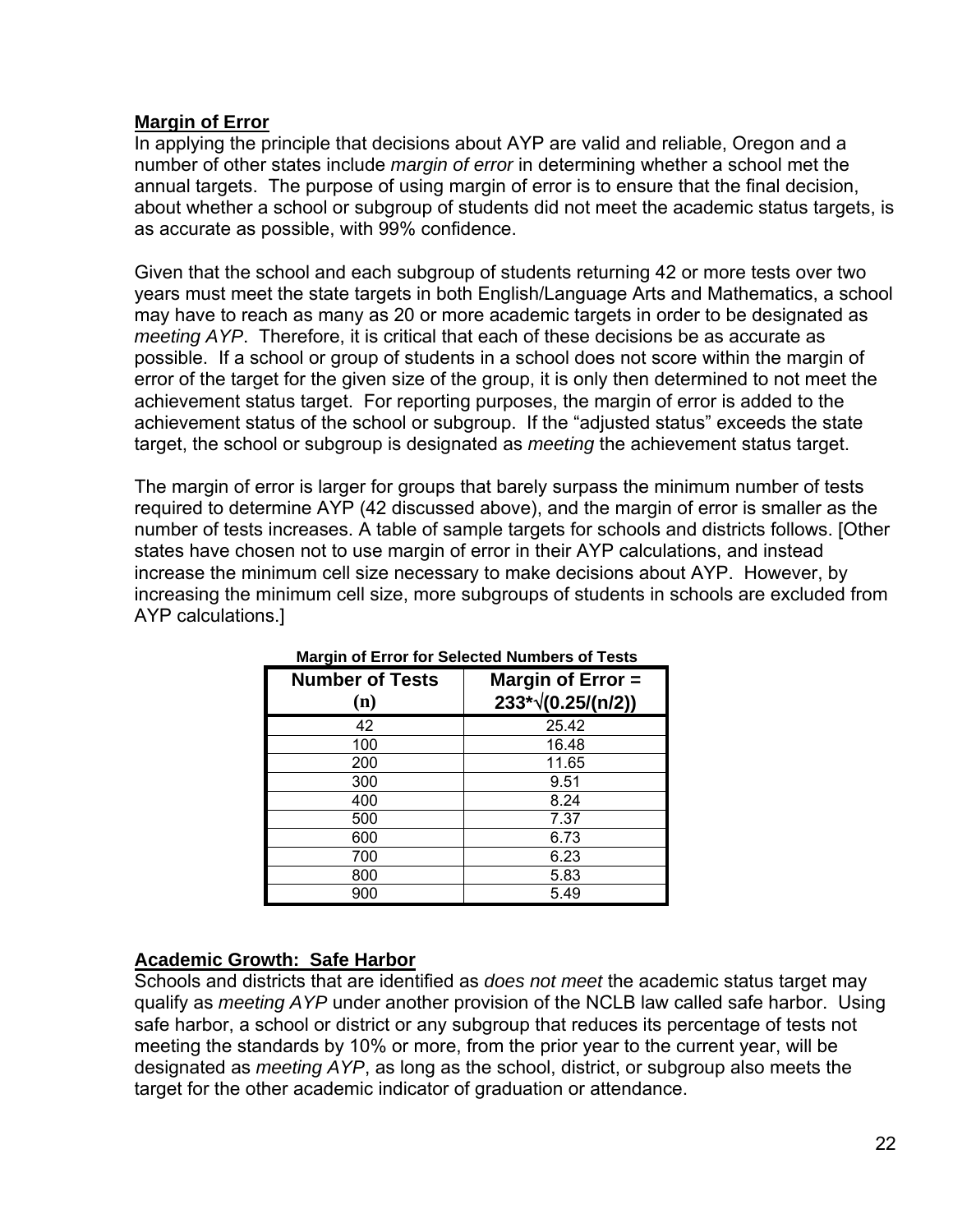Safe harbor requires the following improvement:

- In English/Language Arts and Mathematics, from the previous year to the current year, the percentage of test scores not meeting state academic performance standards must decrease by 10% or more from the previous year AND
- For attendance or graduation rates, the percentage is at or above the target for the two most recent years combined OR for the most current year only.

These same requirements apply when determining if a district or the state met AYP.

#### **Other Academic Indicator Requirement: Attendance or Graduation**

To meet the target requirement for the other indicator, the attendance or graduation rate for the school as a whole or the district as a whole must be at or above the target percentage as a two-year average or at or above the target percentage in the most current year.

- For elementary and middle schools: At or above 92% attendance
- For high schools and schools with grade 12: At or above 68.1% for graduation

Both of these indicators may be met by the two-year weighted average or the rate for the most current year. Note that attendance data for subgroups was first available for the 2004- 05 school year.

#### **Calculation Rules**

The general rule for calculations and displays is to display calculated percentages one decimal place beyond the number of decimal places in the target. This provides for clear determination of whether a group met or did not meet a specific target.

• Assessment Data

Percentages are calculated from whole numbers and are not rounded during subsequent calculations or prior to comparisons with targets. Participation rates are rounded and displayed to the nearest whole number. Academic performance decimals and percentages are rounded and displayed to two decimal places in reports. Academic targets are expressed as whole numbers, except the growth target, which varies by school and subgroup, is expressed to two decimal places.

• Attendance and Graduation Data

The calculation of attendance rates and graduation rates (including combined rates) is rounded and displayed to one decimal place and compared to the respective targets, which are expressed to one decimal place.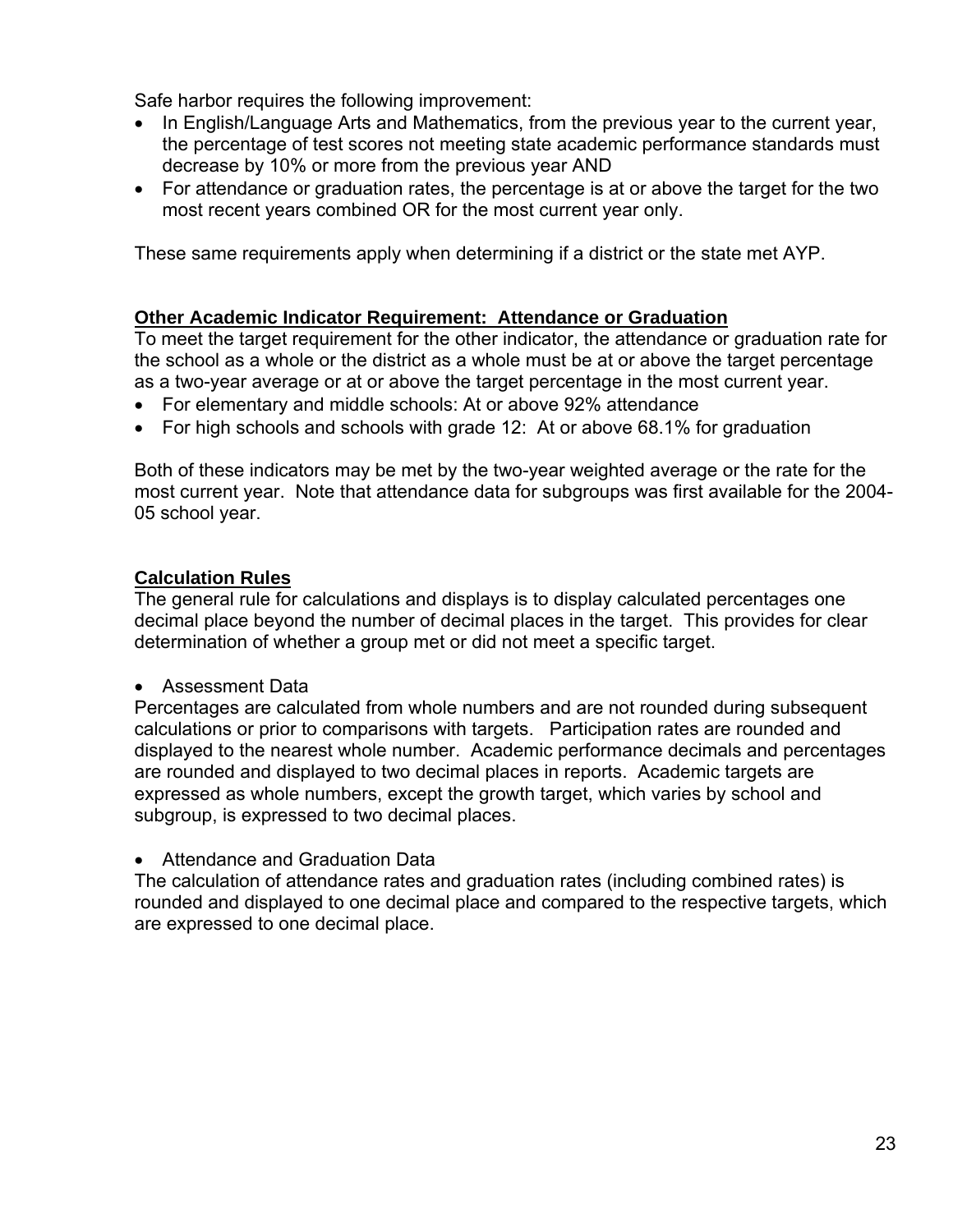#### **VIII. The Preliminary AYP Designations and Additional Data**

In order to comply with NCLB requirements, the public release of preliminary designation of AYP for the 2005-2006 school year is scheduled for August 4, 2006. Districts may request a review of the preliminary determination for the district or any of its schools by providing additional data as outlined in the law. For the AYP designation for the 2005-2006 school year, schools and districts will provide this information during the review period August 1 – August 25.

#### **Preliminary AYP Preview**

Prior to the official release of Preliminary AYP data and designations, there will be a threeday period when schools and districts will be given a courtesy preview of their preliminary AYP data and designations. During this short preview period, **corrections to data will only be made if there is an error on the part of the Department.** Requests to suppress public release of a school or district AYP information will not be considered.

#### **Title I Targeted Assistance Programs**

Under NCLB, districts may choose to evaluate only the progress of students served in Title I-A Targeted Assistance programs to determine if a school met AYP. In the case of Title I schools operating Targeted Assistance programs, schools may elect to include only students served by those programs, unless such review determines that by applying the targeted assistance rule, the school or subgroup is removed from the statewide accountability system due to lack of minimum cell size or other exclusions.

During the review period after preliminary AYP designations, districts may request recalculation of AYP based on tests from students served by a targeted assistance program for any categories in which the school did not make AYP in the preliminary designation. Recalculations will only be made for a category in which the minimum cell size (minimum n) is maintained. Students served by Title I-A Targeted Assistance Programs are identified using the Title I flag in the Spring Membership Collection.

#### **Schools with Insufficient Data**

During the August 5 – September 28 review period, the Department will work with schools and districts for which there are insufficient data to produce a final AYP designation. It will be necessary to identify additional assessment results from tests that are aligned with Oregon's academic standards in English/Language Arts and Mathematics, as well as other data, to calculate a valid AYP designation. Districts may also submit additional data for schools that do not enroll students at grades in which Oregon Statewide Assessments are administered. Please see XII. Special Situations for more information.

#### **Compliance with 1% and 2% Caps**

Prior to August 25, the Department will work with districts to come into compliance with Title I regulations related to inclusion of assessments of the alternate achievement standards in the determination of Adequate Yearly Progress (34 CFR 200.13). According to these regulations, the State must count as non-proficient the number of scores of students that meet the State's alternate assessment standards that exceed 1.0% of all student tests used to determine AYP. Students may meet the alternate achievement standards on either the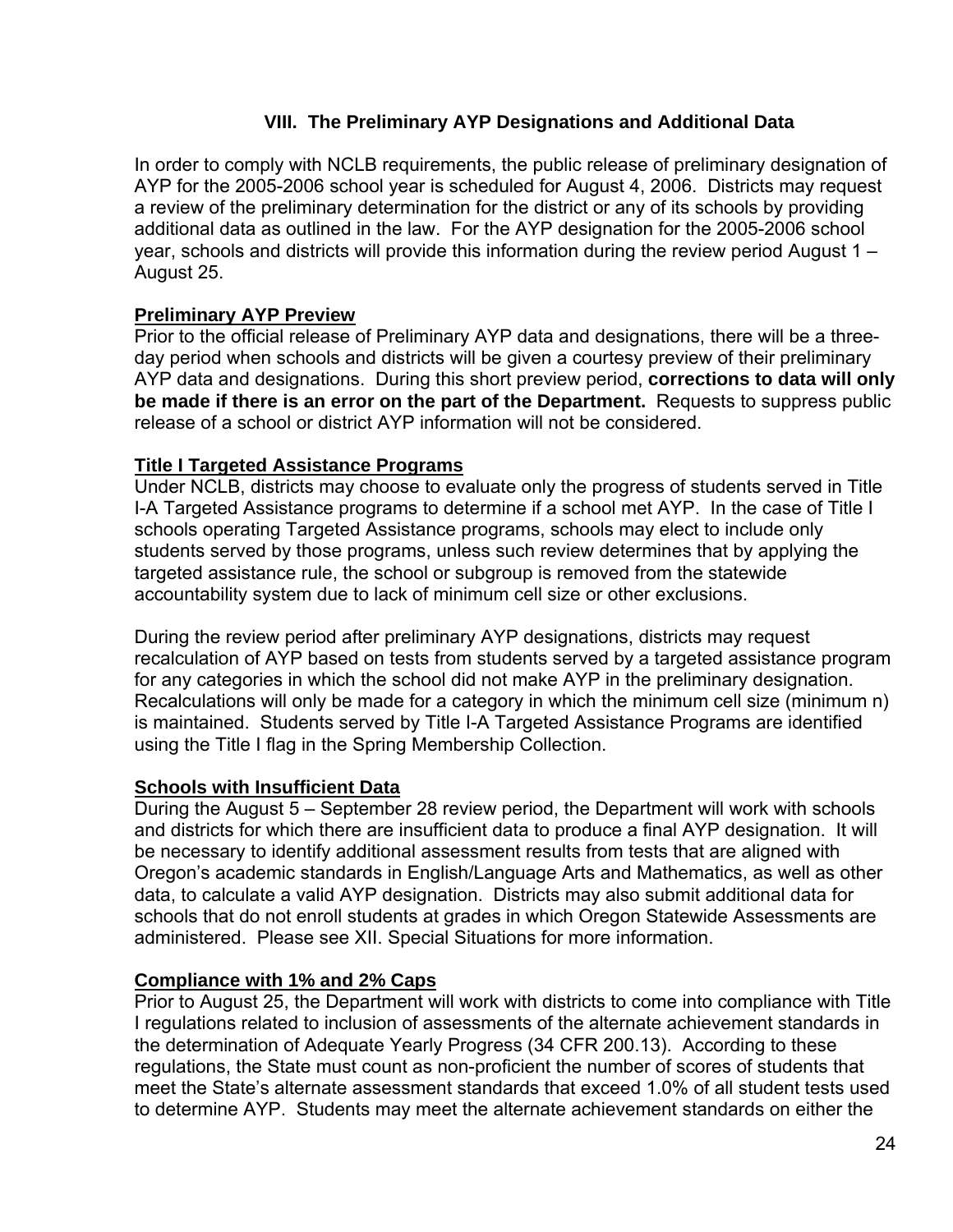CLRAS or extended assessments. Districts will also come into compliance with the 2.0% cap on targeted assessments during this time, provided that the U.S. Department of Education approves the state's amendment to the Accountability Workbook described on page 21.

#### **Review Period**

Prior to August 26, the Oregon Department of Education provides districts with the opportunity to correct student demographic data and supply missing demographic data or test administration codes. Through Student Staging, districts have the opportunity to review and make corrections affecting the 2005-2006 assessment results. During the review period, districts will also have access to student level collections for corrections.

Districts will not have the opportunity to correct assessment, enrollment, graduation, and attendance data used in the 2004-2005 AYP determinations. This data was reported and validated by schools and districts in prior years. A district must file a substantive appeal no later than August 22, 2006 with the Department of Education if it believes a preliminary AYP designation for a school or district in 2005-2006 is inaccurate due to uncorrected errors in the 2004-2005 data.

#### **IX. Final AYP Designation**

After the processing of requests for review, and in some cases the re-determining of the percentage of students meeting AYP indicators, the Oregon Department of Education notifies schools and districts of final AYP designations by August  $30<sup>th</sup>$ . Final AYP designations are also reported on school and district report cards issued on October 13, 2006.

#### **AYP and Report Card Preview**

Prior to the official release of the school and district report cards, there will be a three-day period when schools and districts will be given a courtesy preview of their final AYP data and Report Cards. During this short preview period, **corrections to data will only be made if there is an error on the part of the Department.** New requests for data reviews will not be accepted during the preview period.

#### **Release of the Report Card with AYP Designations**

School and District report cards with final AYP designations and data reflective of any changes during the review period will be released on October 13, 2006. It is the policy of the Oregon Department of Education that report cards will not be reissued following the official release day, unless the Department was in error. If a data error is discovered after the official release day, then data will be corrected only for inclusion on future report cards.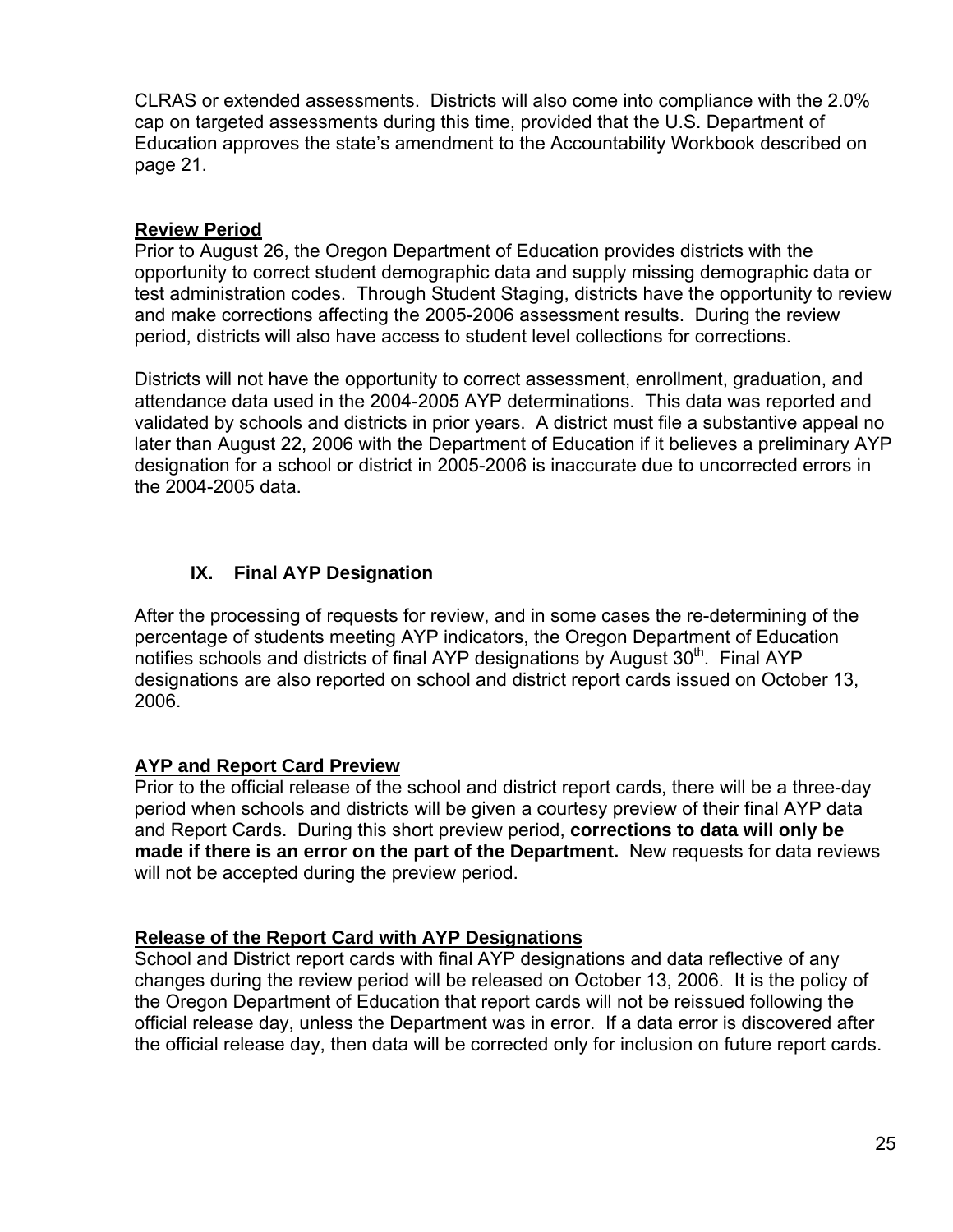#### **X. Relationship to Oregon's School and District Report Cards**

The AYP designations and ratings on the annual school and district report cards are based on similar data but are calculated in different ways.

#### **AYP Designations**

AYP designations indicate whether students in the school as a whole, and also subgroups of students, met the annual academic achievement targets established by the state, with the goal being that all students will demonstrate proficiency on statewide assessments by the 2013-2014 school year. The AYP determination is based on two years of data, and the ratings categories are either *met AYP* or *did not meet AYP,* as required under the No Child Left Behind Act. Only test results of students enrolled on the first school day in May in the school or district for a full academic year are included in performance calculations.

#### **Report Card Ratings**

Report Card ratings reflect whether a school as a whole has achieved at a satisfactory level and has made significant improvement in student academic achievement during the past four years. Schools receive an overall rating and component ratings in student performance, student behavior, improvement, and school characteristics. Unlike the AYP designation which is based on the percentage of test scores meeting the state's academic standards, the report card ratings recognize the progress of schools in increasing the number of students exceeding state standards over time, as well as reducing the number of students that are farthest from meeting academic standards. The school report card ratings are based on a five-point scale ranging from *exceptional* to *unacceptable* and meet the requirements of Oregon law.Only test results of students taking a standard administration of a test are included in performance calculations.

#### **Comparison of Ratings**

AYP designations and report card ratings provide schools, parents, and communities with different views of schools and districts based on similar data. For schools, districts, and the state to meet AYP, all students as a whole, and also subgroups, must meet performance targets in each content area and also participation requirements and targets for attendance or graduation. If any one group misses a single target in any one category, this results in a designation of *not meeting AYP*. In contrast, the report card overall rating is based on performance and improvement over time in all categories by students in the school as a whole, and the ratings in each separate category are combined for an overall rating. The report card operates under a compensatory system while the AYP determination is based on a conjunctive system of AYP determinations.

#### **Reporting of AYP and Non-AYP Data**

NCLB requires states, districts, and schools to report a variety of data in report cards that are disseminated to parents and available to the general public. In addition to the data that are used to determine the AYP status of a school, district, or the state, additional information about the safety of schools, the quality of the staff, the availability of technology, and data on how well English Language Learners are acquiring proficiency in English is to be disseminated.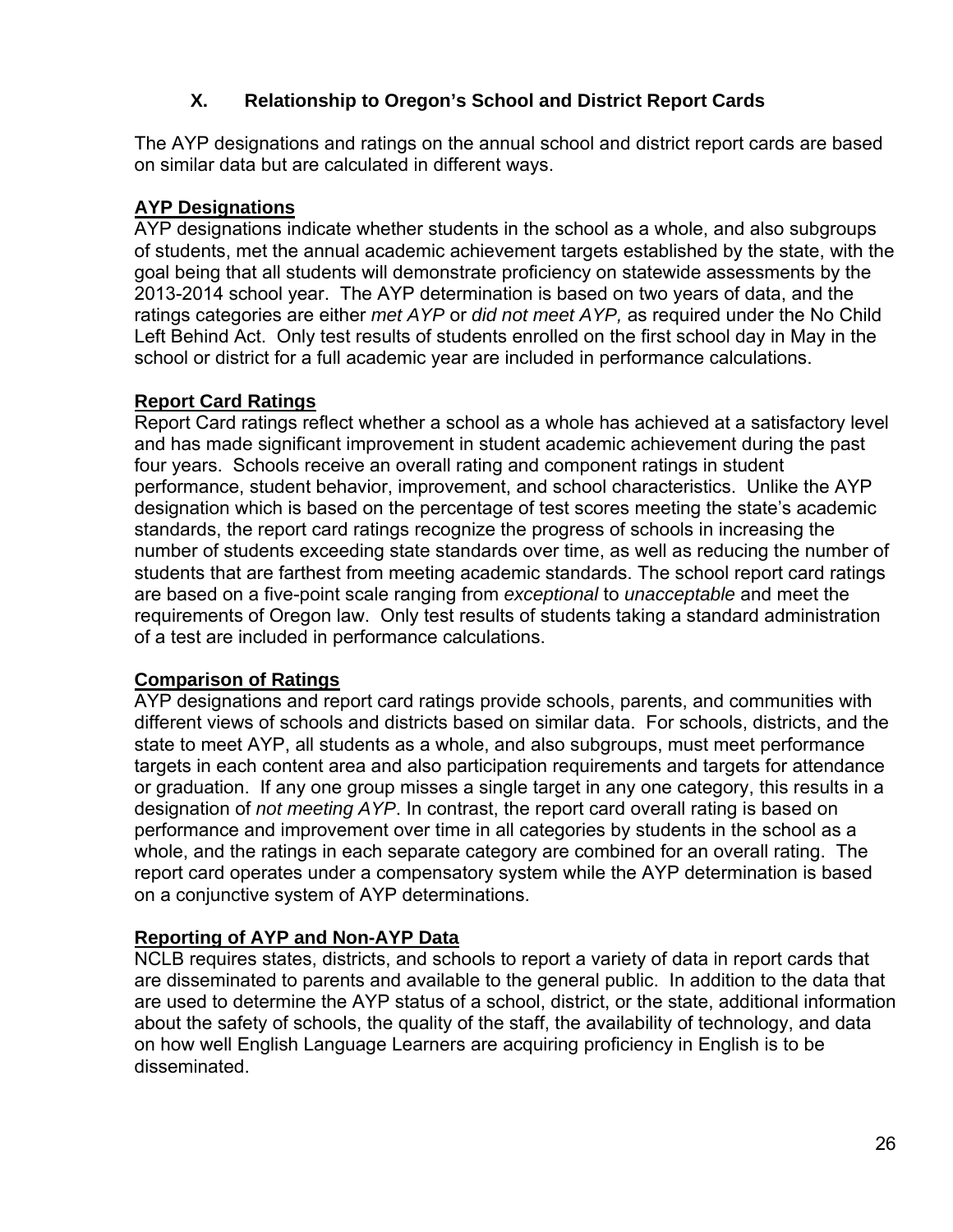Because much of this data is already required by Oregon legislation for school report cards, or supplements data already reported on school and district report cards, the Department produces a consolidated report card meeting both state and federal timelines and requirements.

#### **XI. Special Situations**

#### **Accountability for All Student Results**

Districts in Oregon provide students with a wide variety of educational settings to address the unique learning needs of individual students. Consistent with the guiding principle that all students and schools are included in the state's accountability system, Oregon's accountability system includes measurement of the achievement of all students from these diverse settings, as well as through diverse assessment options.

All public schools open on the first school day in May that have operated for a "full academic year" including charter schools, alternative schools, state operated schools, and correction facilities in Oregon receive AYP reports each year with AYP designations, if sufficient data (at least two years of data with minimum cell sizes met) are available. An AYP report without an AYP designation will be issued to schools with only one year of data.

District-administered programs, as well as other public and private programs including Magnet/Special Programs, Special Education, and Professional/Technical do not receive AYP reports based specifically on the students enrolled in their programs. Data generated by students enrolled in these programs is included in the resident school and/or district determination of AYP based on whether the school or district initiated student placement in the program. The achievement of these students is also included in the determination of whether the state *met AYP*. Please see the appendix for definitions of schools and programs and how to determine the difference between a program and a school.

Students enrolled in private schools, home schooled students, tuition students, first year foreign exchange students, and students in private alternative programs not receiving instruction in core academic areas assessed by the Oregon Statewide Assessments are not included in the determination of AYP.

#### **AYP Reports for New Schools**

New schools will receive AYP ratings when they have operated for two years. High schools may have two years of assessment data (from 2004-2005 and 2005-2006) but only one year of graduation data (from 2004-2005, the most current data available). If the school has not administered state assessments in the first two years of operation, AYP determinations will be made based on feeder patterns (see below) or the first year the school administers state assessments. Districts must provide data for any school that does not administer benchmark assessments for which there is no clear feeder pattern. Preliminary AYP designations will be issued in each of these cases, and the Oregon Department of Education will work with districts to ensure that final AYP determinations for these schools are valid based on the data supplied by the district.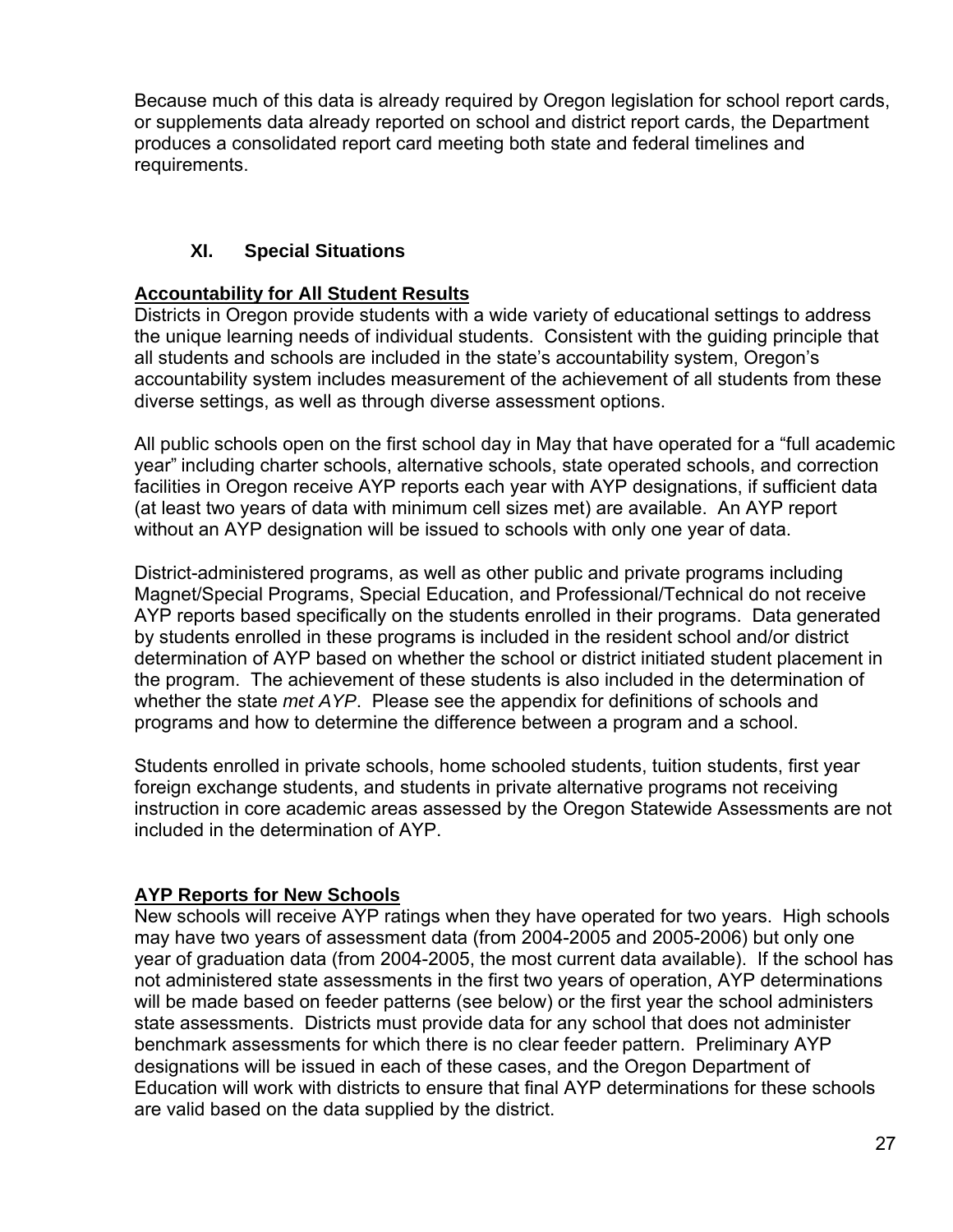Students enrolled in new or reconfigured schools will be included in the district's AYP determination during the first year of the schools' operation, but the school will not receive an AYP rating. Oregon Department of Education policy states that if the enrollment of a school changes by more than 40% due to boundary changes, consolidation of schools, or changes in benchmark grades in a school, it is considered a new school. Districts request new school designations and provide supporting evidence for the designation prior to the end of May each school year.

#### **Very Small Schools and Districts**

A number of small schools and districts may not meet minimum cell size requirements for participation, assessments, and attendance or graduation, even after combining four years of data. In these cases, districts and schools will provide additional data during the review period in order to determine a final AYP designation.

For additional assessment data, schools or districts can submit

- Two additional years OSA data or
- Local assessments that assess student achievement of state content standards and, for grades 4, 6, 7, and 9, are reported on a scale aligned with the Oregon Statewide Assessments. The Oregon Department of Education will assist schools and districts in identifying local assessments that meet these criteria.

*For 2005-06, ODE has requested the following amendment to the State's Accountability Workbook:* 

• *Results from 05-06 reading and math assessments at grades 4, 6, and 7 will not be included in the calculation of student performance in 05-06 AYP reports or report cards rating formulas, but will be included in 06-07 reports and ratings.* 

*After preliminary AYP reports are generated, ODE will include the results of these assessments for those schools and districts that do not have sufficient data to determine an AYP designation.* 

For additional graduation and attendance data, schools or districts can submit

- Two additional years of attendance or graduation data to reach the minimum cell size or
- Data on other academic indicators approved by the Oregon Department of Education

If the school or district is still unable to meet the minimum cell size after applying one of the options above, then the school or district may waive the minimum required cell sizes and request an AYP determination with the additional data included. In this circumstance, academic AYP targets will be based on the margin of error for 42 students.

Please note that AYP will be determined for any subgroups that meet the minimum cell size, after including additional assessments or years of data, by following the procedures described above. The additional assessment, attendance, or graduation data beyond the two most current years used to make an AYP determination for a school will not be used in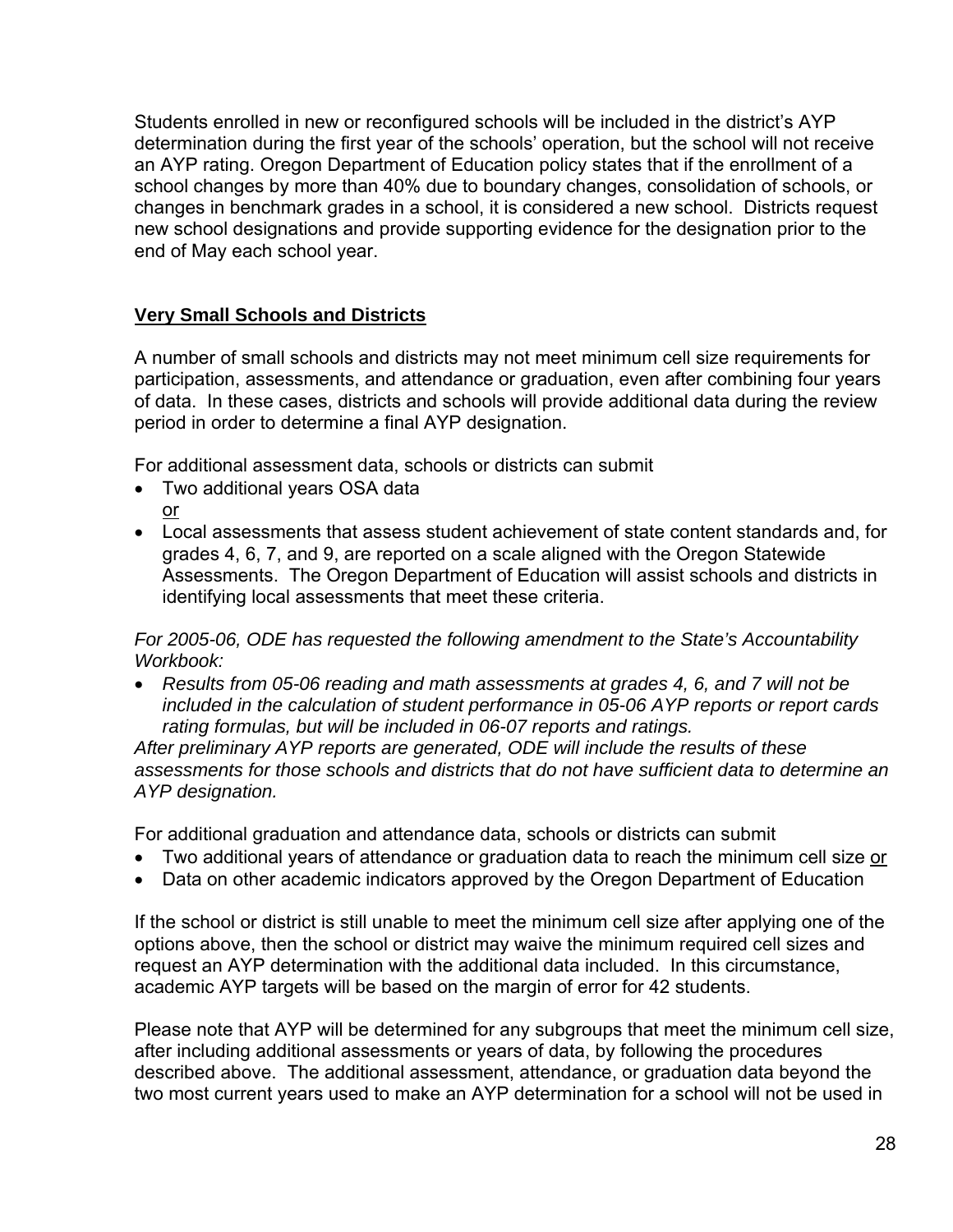determining the district's AYP designation unless needed to attain the minimum reliable cell size for the district.

#### **Schools Without Benchmark Grades**

The preliminary designation for the sending school will be the same preliminary designation as the single receiving school into which the largest group of students was promoted, as identified by the district.

During the review period, a district may request review of the preliminary AYP designation for the sending school using one of the alternatives listed below.

- The sending school's attendance plus the results of third grade assessments, of only the students sent to the receiving school by the sending school, may be used to determine AYP. The sending school may choose to limit the identified students to those that attended the sending school for a full academic year. K-2 Targeted Assistance Schools may also elect to look only at the third grade assessment results of students served by the sending school for any groups designated as not making AYP in the preliminary determination.
- For Kindergarten-only schools: The results of assessments of foundation skills in reading and mathematics that are administered locally and are aligned with the Oregon Statewide Content Standards and have pre-determined, standard passing levels may be used to determine AYP. The Department of Education will provide assistance to districts in identifying and determining which Kindergarten assessments meet these criteria.

#### **Other Substantive Reasons**

The law states that if a principal or a majority of parents feels that an AYP designation for a school is in error for *statistical or other substantive reasons*, the principal may provide supporting evidence to the district, and the district shall consider that evidence before making a final AYP determination.

Substantive appeals for AYP designations will be considered when:

- The written request from the superintendent or his/her designee is received at the ODE within 18 calendar days of the public release of preliminary AYP reports.
- The school is determined to not meet AYP based on unique events that could not be predicted and/or controlled by the school or district
- The data issue contributing to the substantive appeal could not otherwise be remedied through district corrections of related data.

Substantive appeals will not be considered when based on:

- Problems that could be have been avoided based on correction to student test records or student level data
- Challenges to state policy and rules, federal law, regulations or non-regulatory guidance or provisions described in the State's Accountability Workbook
- Lack of knowledge of policies outlined in the AYP/RC manuals and/or the Assessment Administration Manual or numbered memos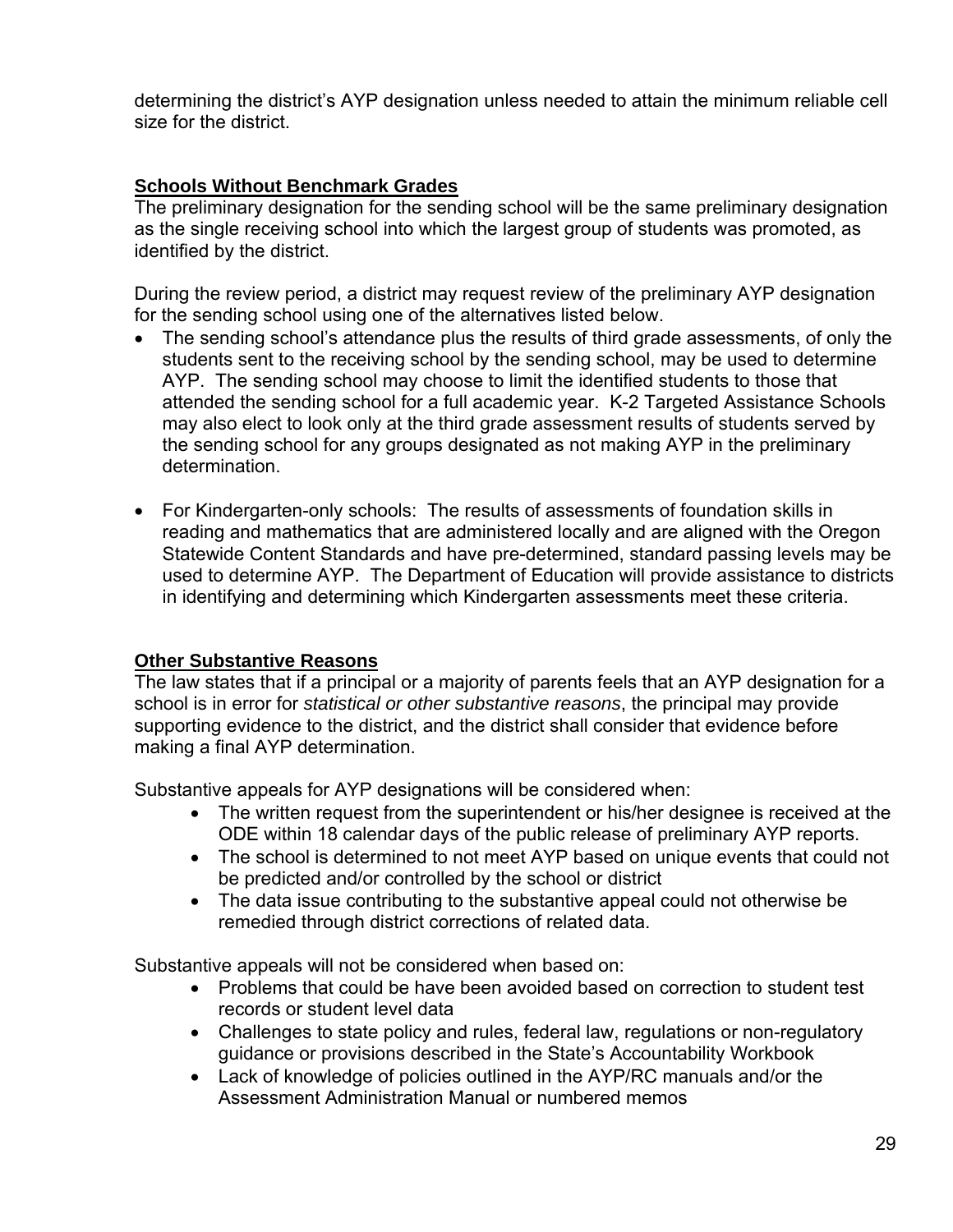The Superintendent of Public Instruction will appoint a committee of at least 8 members of the educational community to serve annually to review district requests for substantive appeals of school AYP determinations. The committee will review appeals based on

- The district's description of the issue
- The district's history related to the issue
- Availability of alternatives to mitigate instances of the issue

The committee's decision regarding appeals will be final.

It should be acknowledged that an extraordinary school tragedy that occurs near or during a testing window (e.g., school fire, school shooting) could significantly impact the results of assessments, the participation rate, or the actual testing window. These extraordinary events will be evaluated by both the district and the Oregon Department of Education and considered on an individual basis.

#### **XII. Title I Notification Requirements**

Under NCLB, schools and districts that are designated as *not meeting AYP* in the first year face no sanctions; however, sanctions begin at the end of the second year for Title I schools or districts that are designated as *not meeting AYP* for the second consecutive year in the same area. Schools that are identified for school improvement (that is, schools not meeting AYP in the same content area for two consecutive years) and their districts have an obligation to provide parents with information about AYP and improvement efforts. These required notifications include the following.

| <b>Deadline</b>                                                     | <b>Action</b>                                                                                                                                                                                                                                                                                                                                                                                                                                                                                                                                                                                                                                                                                                                                                                                                                                                                                                                                                                                                                                                            |
|---------------------------------------------------------------------|--------------------------------------------------------------------------------------------------------------------------------------------------------------------------------------------------------------------------------------------------------------------------------------------------------------------------------------------------------------------------------------------------------------------------------------------------------------------------------------------------------------------------------------------------------------------------------------------------------------------------------------------------------------------------------------------------------------------------------------------------------------------------------------------------------------------------------------------------------------------------------------------------------------------------------------------------------------------------------------------------------------------------------------------------------------------------|
| "promptly" after identification<br>for school improvement           | In a language the parents can understand, a district shall provide to<br>parents of each student enrolled in a school identified for school<br>improvement, corrective action, or restructuring<br>explanation of what the identification means, and how the school<br>compares in terms of academic achievement to other elementary<br>schools or secondary schools served by the district and the<br>State:<br>reasons for the identification;<br>explanation of what the school identified for school improvement<br>is doing to address the problem of low achievement;<br>explanation of what the district or State educational agency is<br>doing to help the school address the achievement problem;<br>an explanation of how the parents can become involved in<br>$\bullet$<br>addressing the academic issues that caused the school to be<br>identified for school improvement; and<br>explanation of the parents' option to transfer their child to another<br>$\bullet$<br>public school or to obtain supplemental educational services for<br>their student |
| Before the first day of school                                      | The district must offer public school choice to every student<br>enrolled in the identified school.                                                                                                                                                                                                                                                                                                                                                                                                                                                                                                                                                                                                                                                                                                                                                                                                                                                                                                                                                                      |
| After approval by the district<br>of the school improvement<br>plan | The district must publish and disseminate to the parents of each<br>student in the identified school and to the general public,<br>information about any action taken by the school and the district to<br>address the problems that led to identifying the school for<br>improvement. Explain how the school or district will address the<br>problem of low achievement in the school.                                                                                                                                                                                                                                                                                                                                                                                                                                                                                                                                                                                                                                                                                  |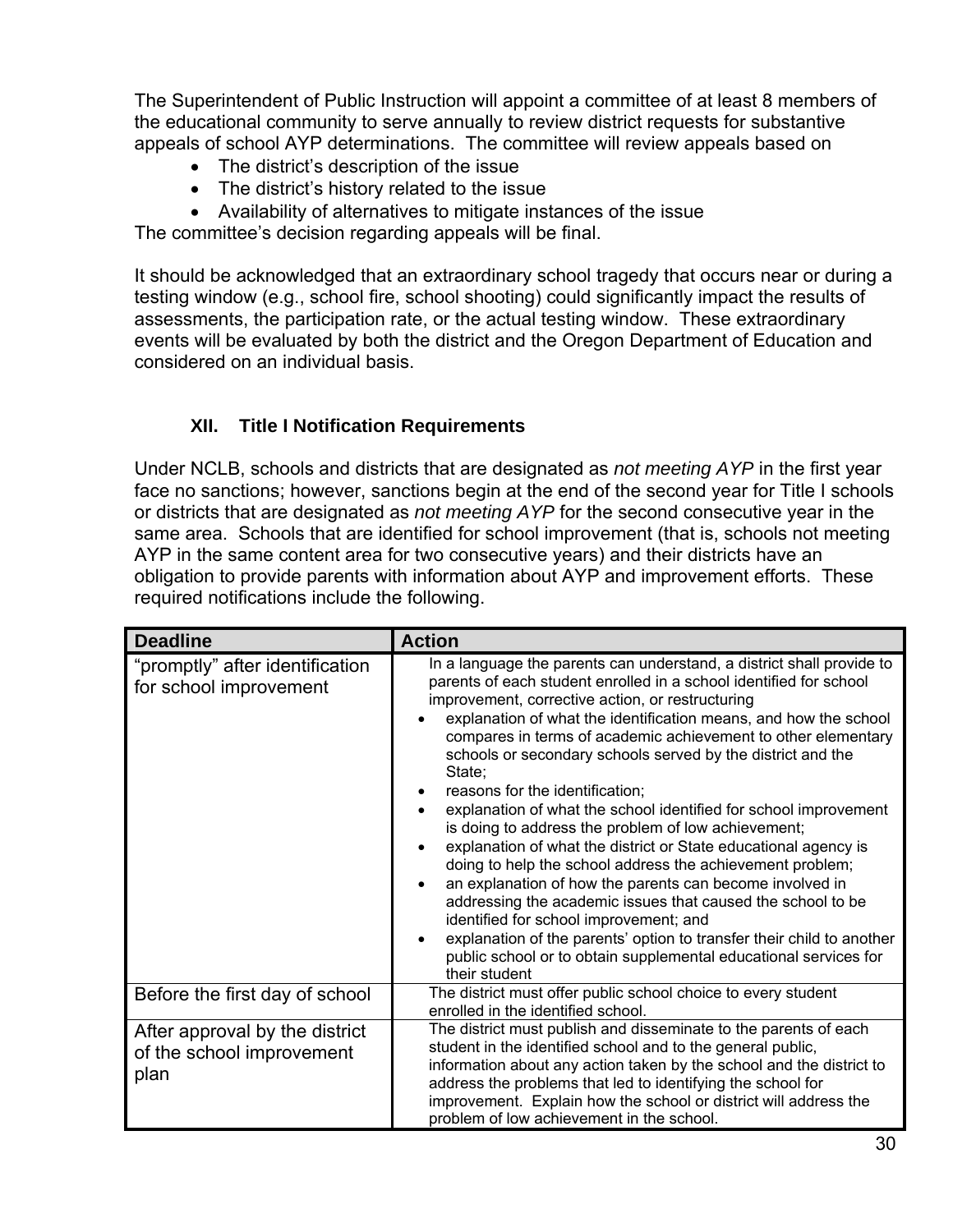The State is responsible for producing and disseminating district AYP reports as well as any corrective actions taken by the State. The determination of AYP designations for schools and the production of AYP reports are district responsibilities under NCLB. The Oregon Department of Education calculates the AYP designations for schools as a service to districts.

#### **XIII. Accountability for Schools and Districts Designated as** *Not Meeting AYP*

NCLB requires that a state must have a single accountability system and that the states hold schools and districts accountable for the academic achievement of their students. All schools, districts, and the state are accountable for meeting AYP each year. Mandatory consequences contained in the federal law apply only to schools that receive Title I funding. However, all schools and all districts not yet meeting Adequate Yearly Progress targets are expected to improve; and school, local district and state plans will be revised to reflect the needs identified in the AYP analysis.

Title I of the *No Child Left Behind Act* provides funding on a per student basis based upon 2000 census percentages of low-income families in local districts. These funds must be targeted to schools with low-income students and are designed to provide supplemental services to students to assist them in meeting state academic standards. Schools, that receive Title I funds and that are identified as not meeting Adequate Yearly Progress targets in all categories for the first time, have one year to address the identified problems and to improve. The local district may use its Title I and other federal funding sources to develop revised school and district improvement plans to address the targeted needs. In addition to Title I funds, districts receive federal funding under the *No Child Left Behind Act* for

- professional development, enhancing teacher quality and improving the use of technology (Title II);
- improving services to students with limited English skills (Title III);
- and development of innovative programs (Title V).

In addition, many districts receive additional *No Child Left Behind Act* funding through competitive grants for School Improvement funds, Comprehensive School Reform funds, School-University partnerships, Safe and Drug Free Schools, 21<sup>st</sup> Century Learning Community program (after school program); Reading First grants for early childhood literacy; Math-Science partnership program and others. Districts also receive other federal funding support in addition to No Child Left Behind in areas of special education and professional-technical education. It is an expectation that local districts use these funds to address the areas in need of improvement identified in the AYP analysis.

#### **Accountability for Title I Schools**

Title I schools that do not meet AYP for one year are not required to implement mandatory federal consequences of school choice or supplemental service (described below). However, the district is required to provide assurance to the Oregon Department of Education that all federal requirements for implementation of the various provisions of *No Child Left Behind Act* are in place. The district will be expected to revise its description of how it will use its federal funding to target the needs of the school or district identified in the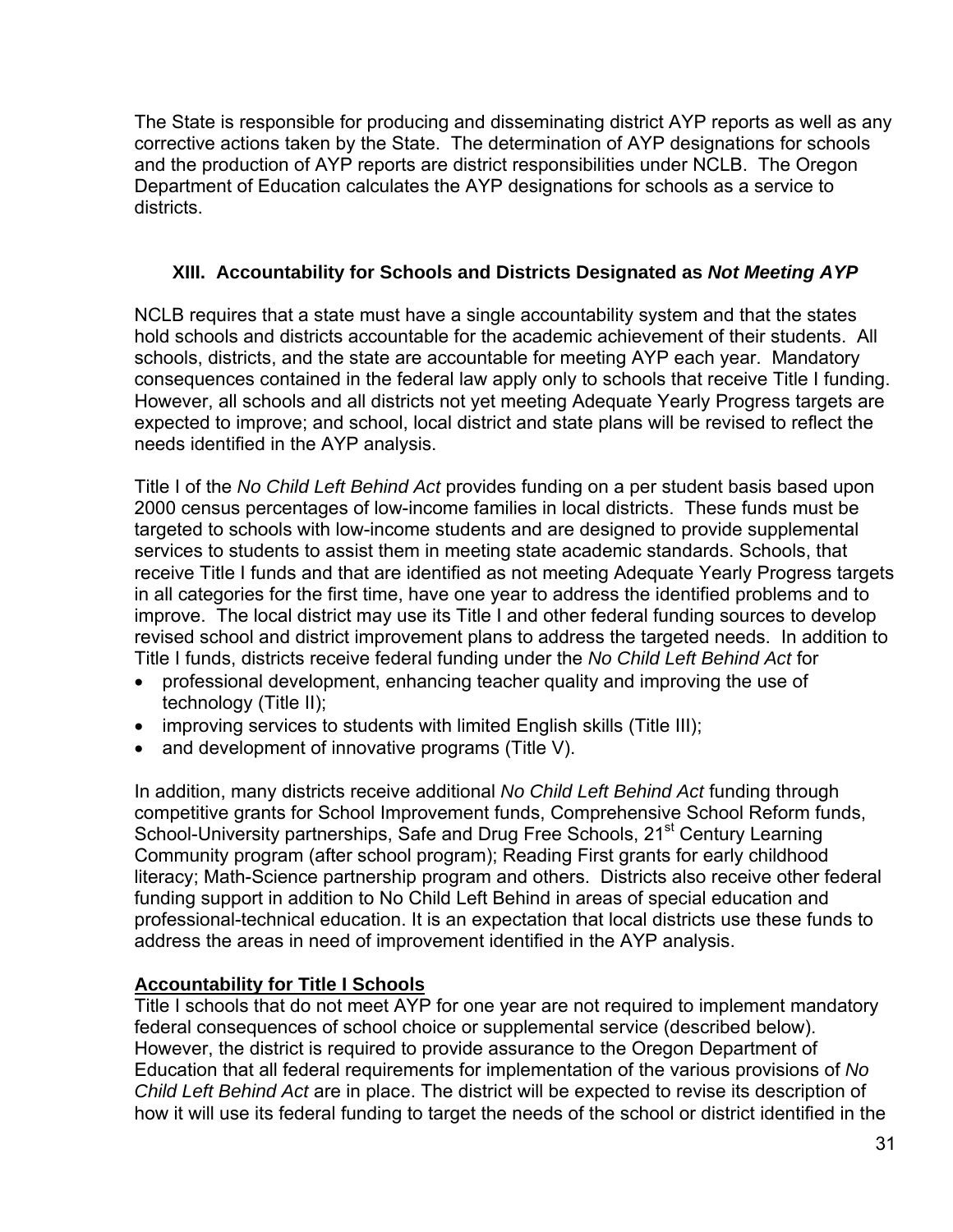AYP analysis. The revision of these plans is due in October. The Oregon Department of Education will monitor program compliance.

The Oregon Department of Education is required by the U.S. Department of Education to establish targets for expected rates of growth for every school in order to close the achievement gap. The Oregon Department of Education will provide technical assistance and support, along with other key partners such as ESDs, universities, community-based organizations, and professional organizations. Working in shared accountability partnerships among the Oregon Department of Education, districts, schools, and other partners, the education community will utilize a "capacity building" process that leads to better understanding of the nature of student achievement in the districts, analysis of effective strategies, and development of plans that will lead to student success. The expected outcome is a deeper organizational understanding of how to improve student achievement.

Under NCLB, sanctions begin at the end of the second year for Title I schools or districts that are designated as *not meeting AYP* for the second consecutive year. The severity of the required consequences increases with each year's designation of *not meeting AYP* as outlined in the chart below. [Additional details about sanctions that apply to Title I schools that are designating as *not meeting AYP* may be found in the Appendix.]



**FLOW CHART FROM ADEQUATE YEARLY PROGRESS & SCHOOL IMPROVEMENT**

Please note. If a Title I school identified for sanctions meets AYP in the area for which the school was identified the following year, then the school stays at the previous year's sanctions level.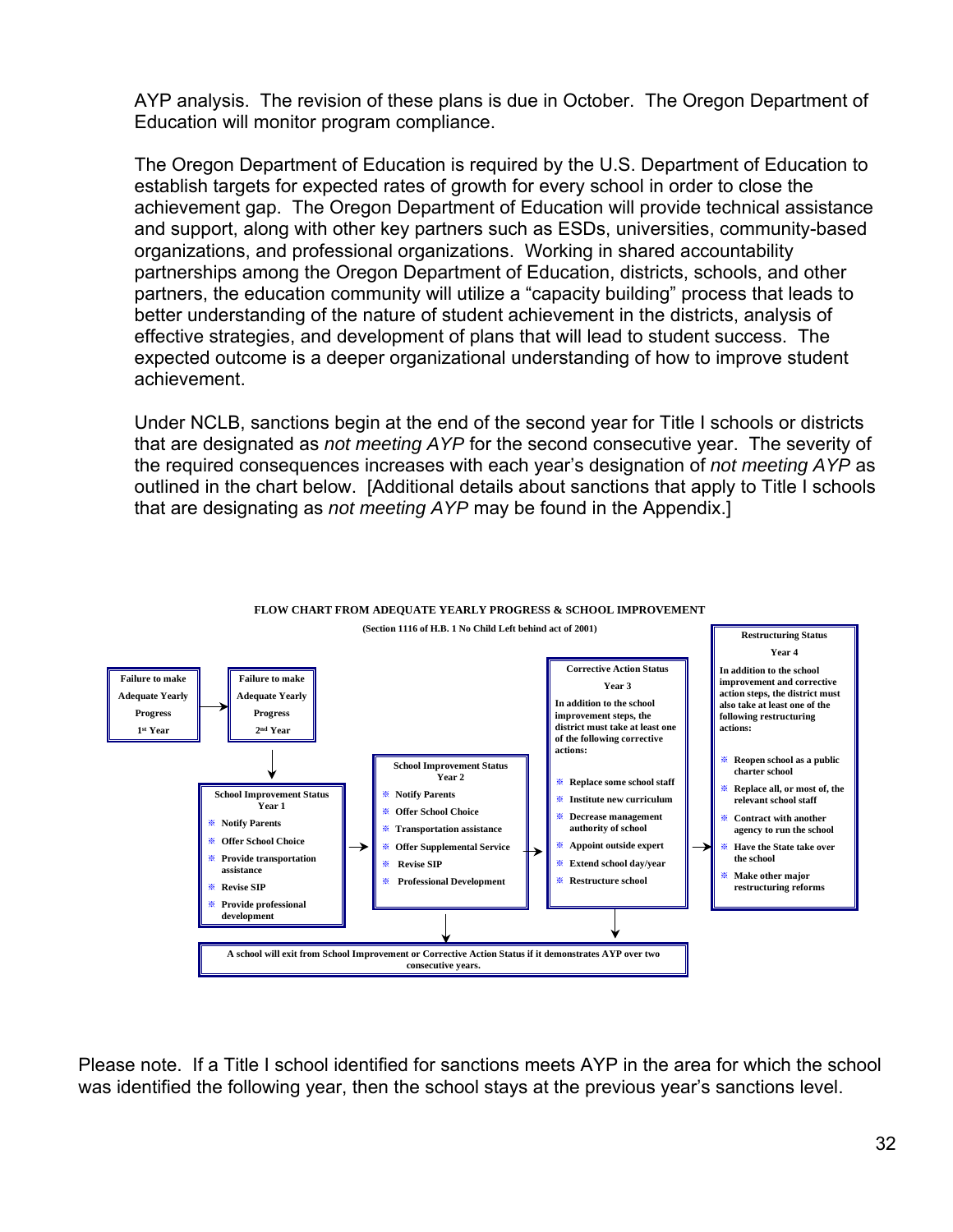#### **Accountability for Schools Not Receiving Title I Funds**

Even though mandatory consequences required in the *No Child Left Behind Act* do not apply to schools that do not receive Title I funds, all schools are expected to help all students reach state standards. The Oregon Department of Education is developing policy and processes for schools not yet meeting Adequate Yearly Progress but that do not receive federal Title I funds. These processes and procedures include assistance in revising school and district plans to address targets identified in the AYP analysis. With the exception of Title I funds that may only be used in eligible schools, districts receive other federal funds that can be used on a district basis. These funds were described earlier in this section. Expected growth targets for all schools will be identified in order for every school to close the achievement gap. The Oregon Department of Education will provide technical assistance to districts, in collaboration with other partners, to develop school and district improvement plans that target these resources to the identified needs. The Oregon Department of Education will offer suggestions for the use of federal funds that provide support for schools that are not eligible for Title I funds.

#### **Accountability for Districts**

Under NCLB, sanctions begin at the end of the second year for Title I districts that are designated as *not meeting AYP* for the second consecutive year in the same content area. The severity of the sanctions increases with each year's designation of *not meeting AYP* as outlined in the chart below.



#### **Flowchart for Adequate Yearly Progress and District Improvement**  (Section 1116 of No Child Left Behind)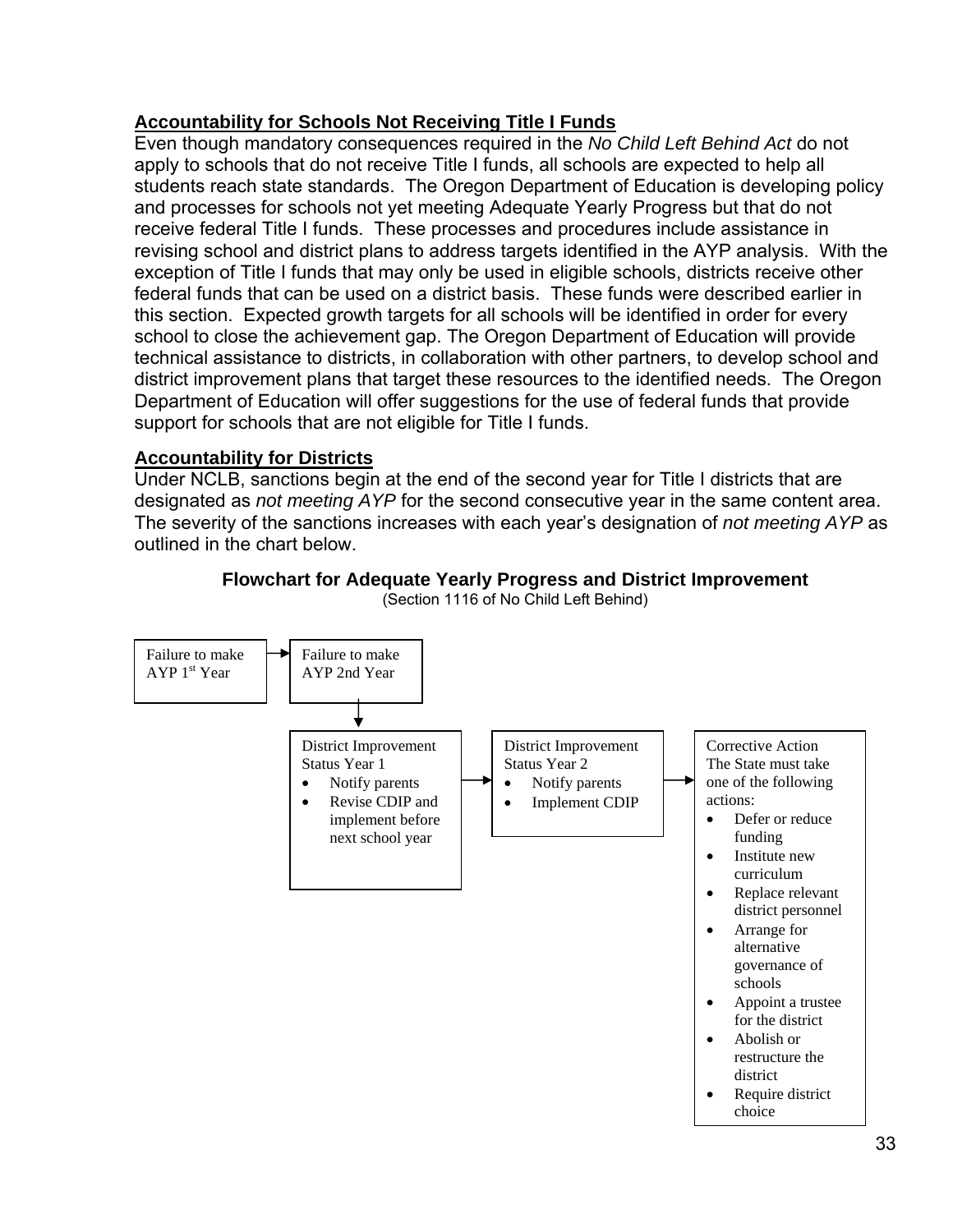Please note.

- For districts in which AYP is calculated by grade span, the district is designated as *not meeting AYP* in English/Language Arts or Mathematics only when one or more groups of students do not meet AYP at the elementary grades span, the middle grades span, and the high school grades span.
- If a district receiving Title I funds identified for sanctions meets AYP in the area that caused the district to be identified for improvement the following year, then the district stays at the previous year's sanctions level.
- If a district meets AYP in the area that caused the district to be identified for improvement the following two consecutive years, the district is no longer identified for improvement or corrective action.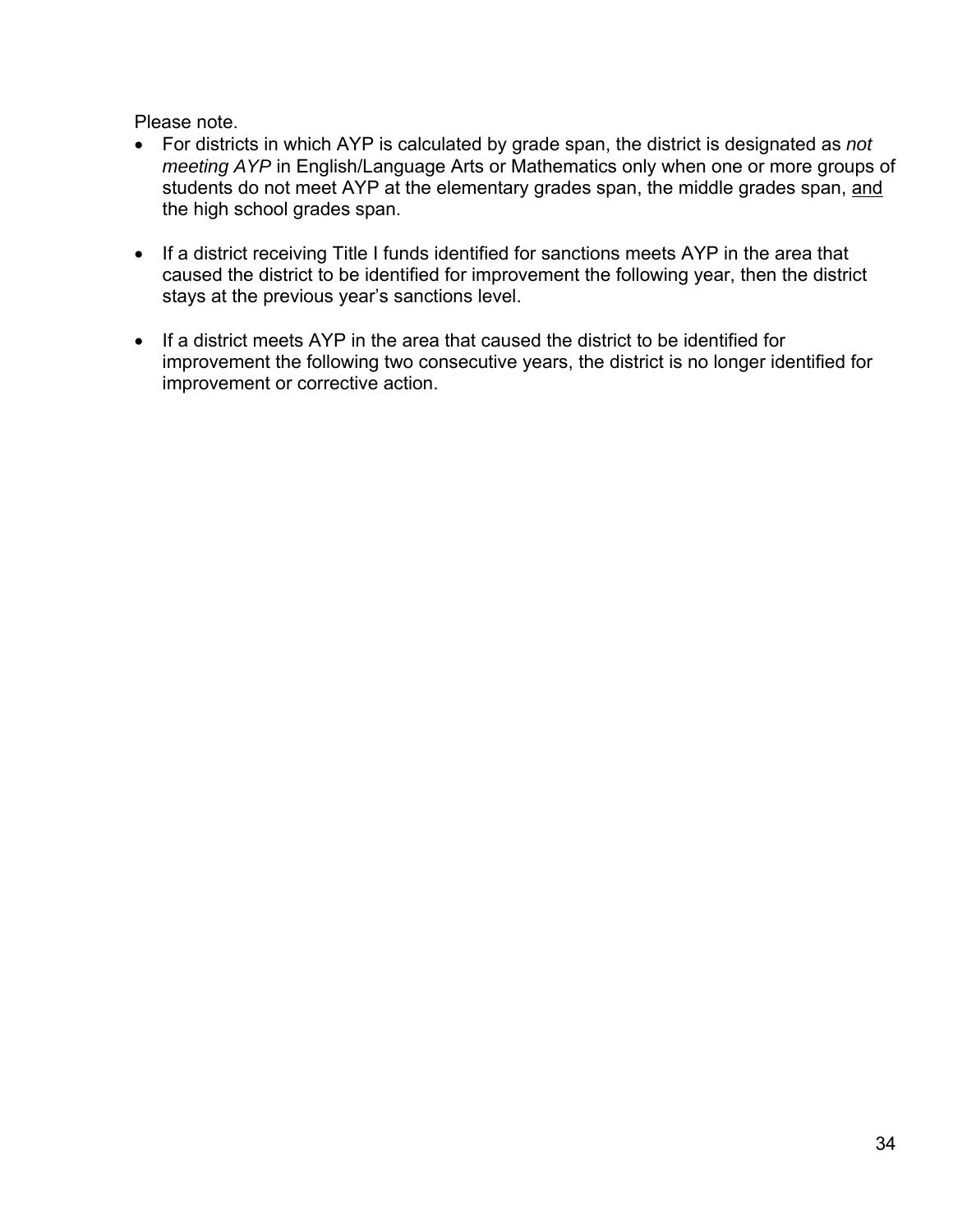#### **XIV. AYP Determination Flowchart**

The following flowchart portrays the logic for determining AYP and the multiple requirements a school or district must meet in order to be designated as *meeting AYP*.



35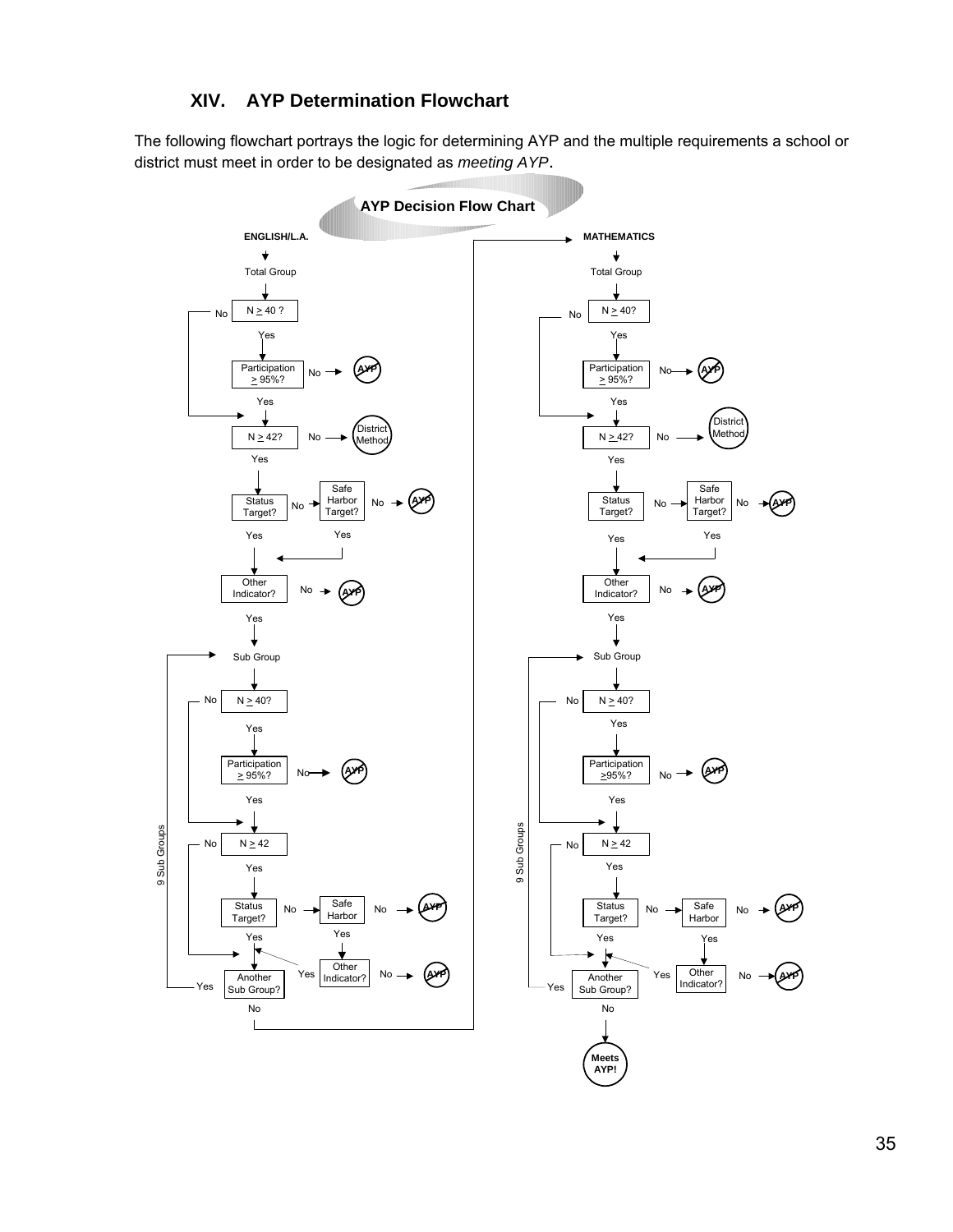#### **XV. For Further Information**

- Additional information about AYP and NCLB can be found at the Oregon Department of Education's website: [http://www.ode.state.or.us/search/results/?id=198.](http://www.ode.state.or.us/search/results/?id=198) Information includes links to federal guidance, Oregon's Accountability Workbook, sample reports, and other links.
- **A Toolkit For Communicating About Adequate Yearly Progress** produced by the Oregon School Boards Association provides educational professionals, administrators, parents, and communities with relevant and reliable information regarding federal Adequate Yearly Progress (AYP) requirements, details on how AYP relates specifically to Oregon's schools, and how to communicate school building results to a variety of audiences. The free toolkit can be downloaded at [www.osba.org](http://www.osba.org/)
- Email questions about AYP to avp.reports@state.or.us
- Call the Oregon Department of Education at (503) 378-3600 ext. 2287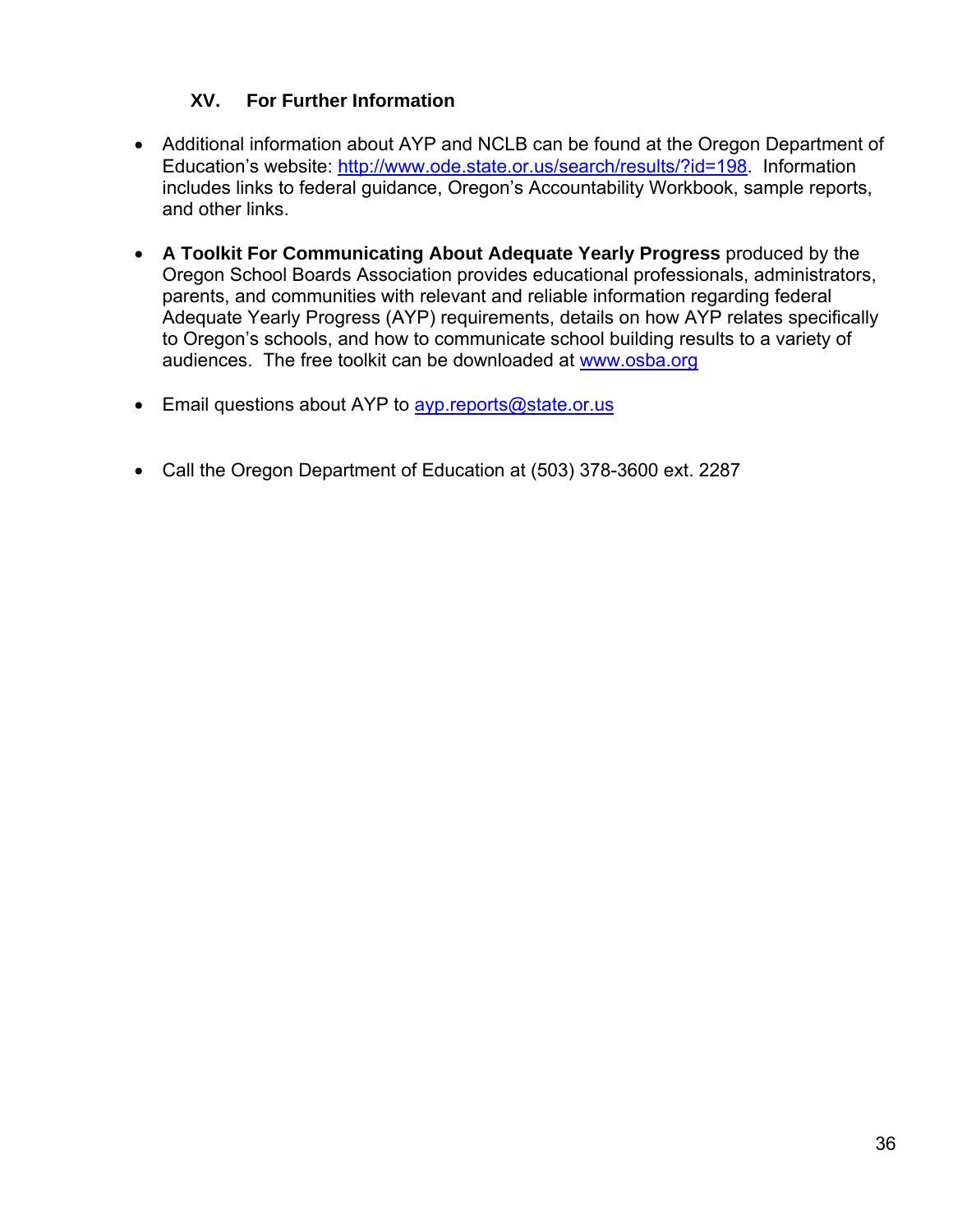## **AYP Resources**

|                | For a Live Person at ODE                                                                                                                                                                                                                                                                                                                | <b>To Send a Direct Message</b>                                                                                                                                                                                                                                                                                                                     | <b>To View or Download AYP</b><br><b>Reports</b>                                                                                                                                                                                                                                                                                                                                                         |  |  |
|----------------|-----------------------------------------------------------------------------------------------------------------------------------------------------------------------------------------------------------------------------------------------------------------------------------------------------------------------------------------|-----------------------------------------------------------------------------------------------------------------------------------------------------------------------------------------------------------------------------------------------------------------------------------------------------------------------------------------------------|----------------------------------------------------------------------------------------------------------------------------------------------------------------------------------------------------------------------------------------------------------------------------------------------------------------------------------------------------------------------------------------------------------|--|--|
| $\blacksquare$ | <b>AYP Questions:</b><br>Jon Bridges, Manager, OAIS<br>503.378.3600 x2287<br>jon.bridges@state.or.us<br><b>Assessment Policy</b><br>Questions:<br>Tony Alpert, Director, OAIS<br>503.378.3600 x2656<br>Tony.alpert@state.or.us<br><b>Technical Questions:</b><br><b>ODE Help Desk</b><br>503.378.3600 x2645<br>ode.helpdesk@state.or.us | To send a direct message or<br>question to the AYP mailbox:<br>ayp.reports@state.or.us                                                                                                                                                                                                                                                              | Navigate to the ODE AYP<br>$\blacksquare$<br>and Report Card download<br>page on the ODE Web Site:<br>http://www.ode.state.or.us/d<br>ata/reportcard/reports.aspx<br>Select a school district from<br>$\blacksquare$<br>the drop down list<br>Click the link for the desired<br>$\blacksquare$<br><b>AYP Report or Report Card</b>                                                                       |  |  |
|                | For information about<br>accountability and support to<br>districts and schools                                                                                                                                                                                                                                                         | <b>To Download or View AYP</b><br><b>Supporting Documents</b><br>and Tools                                                                                                                                                                                                                                                                          | <b>For Communication Materials</b>                                                                                                                                                                                                                                                                                                                                                                       |  |  |
| П<br>п         | Cathryn Gardner, Educ. Spec.<br>503.378.3600 x2221<br>Cathryn.gardner@state.or.us<br>Helen Maguire, Director Ell<br>503.378.3600 x4504<br>Helen.maguire@state.or.us<br>Salam Noor, Assistant Supt.<br>503.378.3600 x2230<br>salam.noor@state.or.us                                                                                      | Navigate to the ODE<br>٠<br><b>AYP and Report Card</b><br>download page on the<br><b>ODE Web Site:</b><br>http://www.ode.state.or.u<br>s/data/reportcard/reports.<br>aspx<br>Hover over "AYP/NCLB<br>$\blacksquare$<br>Menu at the top of the<br>page and select "AYP<br>Home Page"<br>Click the link for the<br>$\blacksquare$<br>desired resource | Navigate to the ODE AYP<br>п<br>and Report Card download<br>page on the ODE Web Site:<br>http://www.ode.state.or.us/d<br>ata/reportcard/reports.aspx<br>$\blacksquare$<br>Hover over "AYP/NCLB<br>Menu at the top of the page<br>and select "AYP Home<br>Page"<br>Click on the link to "AYP<br>$\blacksquare$<br>Tools"<br>or<br>Visit the Oregon School<br>$\blacksquare$<br><b>Boards Association:</b> |  |  |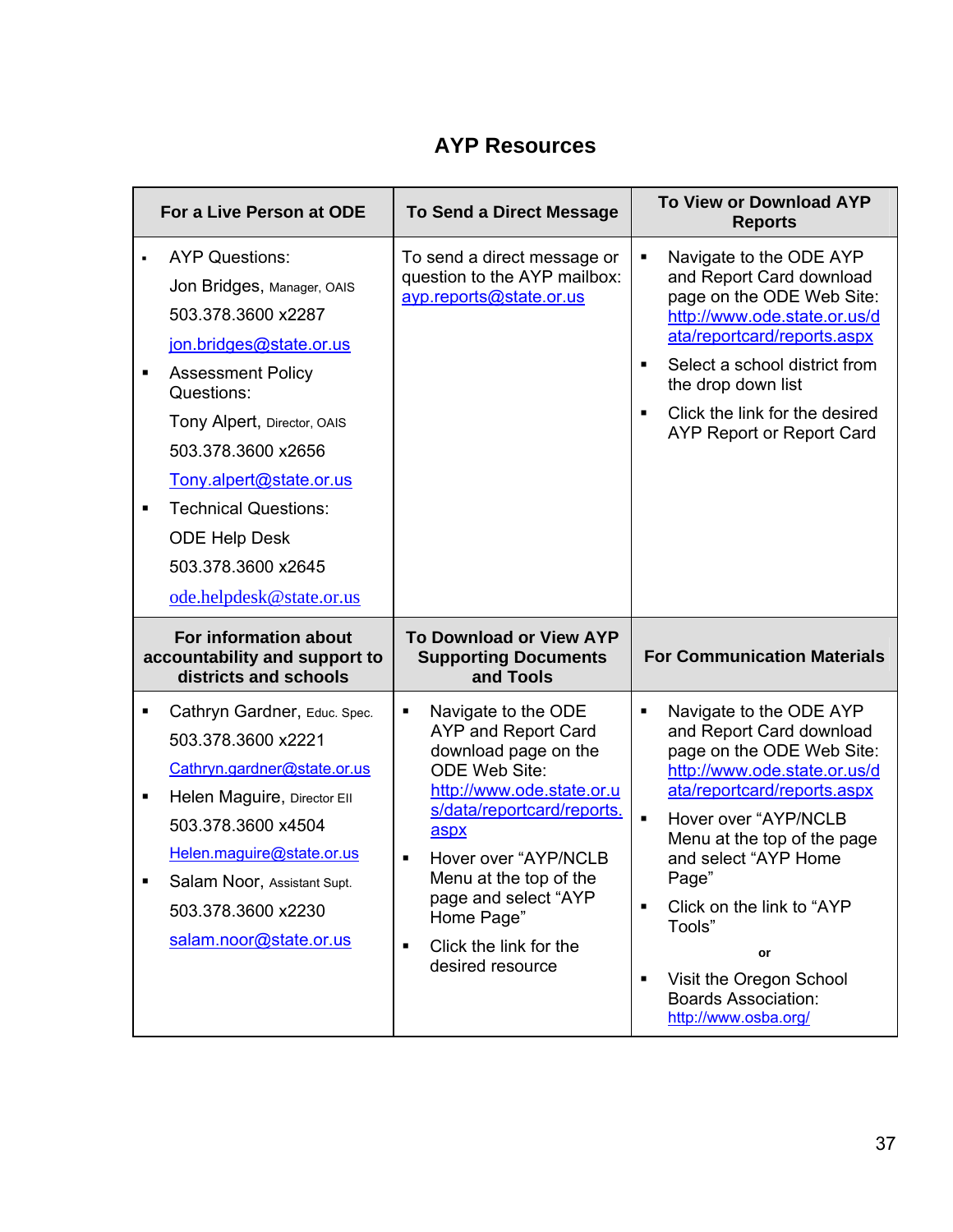#### **XVI. Appendix**

#### **School and Program Characteristics**

The following list of questions can be used to distinguish between a program and a school.

If the answer to any of the following questions is YES, the organization will be identified as a program, not a school.

- Is the educational component of the organization secondary to the primary purpose of the organization, which is other than education?
- Do students enrolled in the organization remain members of the regular school that assigned them?
- Do students attend generally on a part-time basis?
- Are students referred by another public school and expected to be enrolled only for a limited duration, after which they are expected to return to the original school?
- Does the curriculum differ from the standard K-12 curriculum? (OAR 581-22-420 and OAR 581-22-425)
- Does the curriculum offered cover only a selected portion of the standard K-12 curriculum? (OAR 581-22-420 and OAR 581-22-425)
- Is the organization registered with the Oregon Department of Education as a private alternative program?

If the answer to any of the following questions is NO, the organization will be identified as a program, not a school.

- Does the institution administer the Oregon statewide assessment tests at benchmark grades?
- Does the secondary (grade 9-12) organization offer a diploma? (OAR 581-22-102(11) (except high schools in their first year of operation).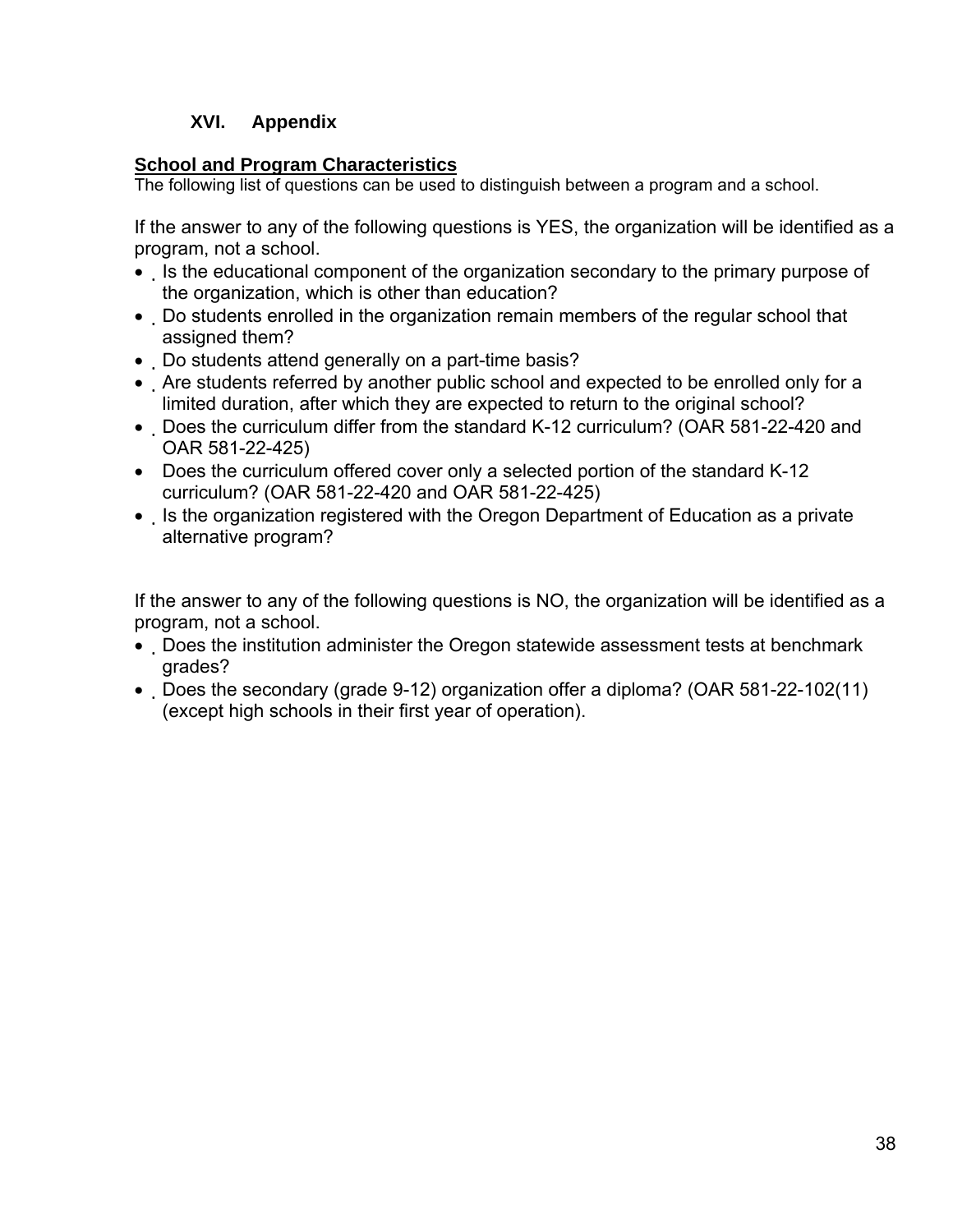#### **Comparison of AYP and Report Card Data Sources and Definitions**

An abbreviated comparison of the similarities and differences of the two systems follows in the chart below.

| <b>Data Element</b>                   | 2005-2006 AYP Designation:                                                                                                                                                                                                                                                                                                                                                                                                                                                                                                                                                                                                                                                                   | 2005-2006 School and District                                                                                                                                                                                                                                                                                                                                                                                                                                                                                                                                                                                                                                                                          |
|---------------------------------------|----------------------------------------------------------------------------------------------------------------------------------------------------------------------------------------------------------------------------------------------------------------------------------------------------------------------------------------------------------------------------------------------------------------------------------------------------------------------------------------------------------------------------------------------------------------------------------------------------------------------------------------------------------------------------------------------|--------------------------------------------------------------------------------------------------------------------------------------------------------------------------------------------------------------------------------------------------------------------------------------------------------------------------------------------------------------------------------------------------------------------------------------------------------------------------------------------------------------------------------------------------------------------------------------------------------------------------------------------------------------------------------------------------------|
| <b>Data Source</b>                    | <b>Definitions and Sources of Data</b>                                                                                                                                                                                                                                                                                                                                                                                                                                                                                                                                                                                                                                                       | <b>Report Cards:</b><br><b>Definitions and Sources of Data</b>                                                                                                                                                                                                                                                                                                                                                                                                                                                                                                                                                                                                                                         |
| <b>Participation</b>                  | Number of valid test scores from all students<br>enrolled in the school on First school day in<br>May divided by (The expected number of tests<br>from students enrolled on First school day in<br>May - the number of students without test<br>scores that were not enrolled during the testing<br>window(s) for the assessment $-$ the number of<br>records from students with administration code<br>of 6 (Home Schooled/Foreign Exchange<br>students))                                                                                                                                                                                                                                   | Number of valid test scores from all students<br>enrolled in the school on First school day in<br>May divided by (The expected number of tests<br>from students enrolled on First school day in<br>May - the number of students without test<br>scores that were not enrolled during the testing<br>window(s) for the assessment $-$ the number of<br>records from students with administration code<br>of 6 (Home Schooled/Foreign Exchange<br>students) - test records with administration<br>code of 7 (parent refusal))                                                                                                                                                                            |
| <b>Data Source</b>                    | Designations based on the following OSA tests<br>administered in 2004-2005 and 2005-2006 to<br>students enrolled in the school or district on<br>the first school day in May:<br>Reading grades 3, 4, 5, 6, 7, 8, 10<br>Math grades 3, 4, 5, 6, 7, 8, 10<br>$\bullet$<br>Writing grades 4, 7, 10                                                                                                                                                                                                                                                                                                                                                                                             | Designations based on the following OSA tests<br>administered in 2005-2006 to students<br>enrolled in the school on the first school day in<br>May:<br>Reading grades 3, 4, 5, 6, 7, 8, 10<br>$\bullet$<br>Math grades 3, 4, 5, 6, 7, 8, 10<br>$\bullet$<br>Writing grades 4, 7, 10<br>$\bullet$                                                                                                                                                                                                                                                                                                                                                                                                       |
| <b>Academic</b><br><b>Assessments</b> | Number of tests meeting or exceeding<br>standards divided by Total number of tests<br>Note: Scores on writing and math problem<br>solving performance assessments that are<br>reported as Conditionally Meets are not<br>counted as meeting the standard for the<br>purposes of calculating AYP.<br>Student test scores from modified<br>assessments count as does not meet the<br>standard.<br>Student test scores from extended <sup>^</sup> ,<br>CLRAS^, and target down~ assessments<br>count as meet the standard.<br>Scores of students who target up count as<br>meeting the standard if RIT score exceeds<br>the benchmark standard of the grade in<br>which the student is enrolled | Index points assigned, based on number of<br>students in each category of exceeding,<br>meeting, nearly meeting, low, and very low.<br>Note: Scores on writing and math problem<br>solving performance assessments that are<br>reported as Conditionally Meets are not<br>counted as meeting the standard for the<br>purposes of calculating report card ratings.<br>Student test scores from extended,<br>$\bullet$<br>CLRAS, modified, and target down<br>assessments are not included in the<br>calculations of the ratings, except in<br>school characteristics.<br>Scores of students who target up count as<br>$\bullet$<br>meeting the standard for the benchmark in<br>which they are enrolled |
| <b>Data Source</b>                    | Designations based on the following OSA tests<br>administered in 2004-2005 and 2005-2006 to<br>students enrolled for a full academic year in<br>the school or district on the first school day in<br>May:<br>Reading grades 3, 5, 8, 10 $*$<br>$\bullet$<br>Math grades 3, 5, 8, 10 $*$<br>Writing grades 4, 7, 10                                                                                                                                                                                                                                                                                                                                                                           | Schools without grade 10:<br>Ratings based on Knowledge and Skills OSA<br>administered in 2004-2005 and 2005-2006 to<br>students enrolled for a full academic year in<br>the school on the first school day in May:<br>Reading grades 3, 5, 8, 10 <sup>*</sup><br>Math grades 3, 5, 8, 10 $*$<br>Data from 2002-2003 and 2003-2004 also<br>included in the Improvement rating.<br>Schools with grade 10:<br>In addition to the above, ratings based also on<br>Writing Performance Assessments from grade<br>10 students administered in 2004-2005 and<br>2005-2006                                                                                                                                    |
| <b>Attendance</b>                     | Percentage of students attending in grades 1-<br>12<br>Calculated as the ratio of Total Days Present<br>to (Total Days Present + Total Days Absent)                                                                                                                                                                                                                                                                                                                                                                                                                                                                                                                                          | Percentage of students attending in grades 1-<br>12<br>Calculated as the ratio of Total Days Present<br>to (Total Days Present + Total Days Absent)                                                                                                                                                                                                                                                                                                                                                                                                                                                                                                                                                    |
| <b>Data Source</b>                    | Data for 2004-2005 and 2005-2006                                                                                                                                                                                                                                                                                                                                                                                                                                                                                                                                                                                                                                                             | Data for 2004-2005 and 2005-2006 used in<br>calculating the Student Behavior rating.                                                                                                                                                                                                                                                                                                                                                                                                                                                                                                                                                                                                                   |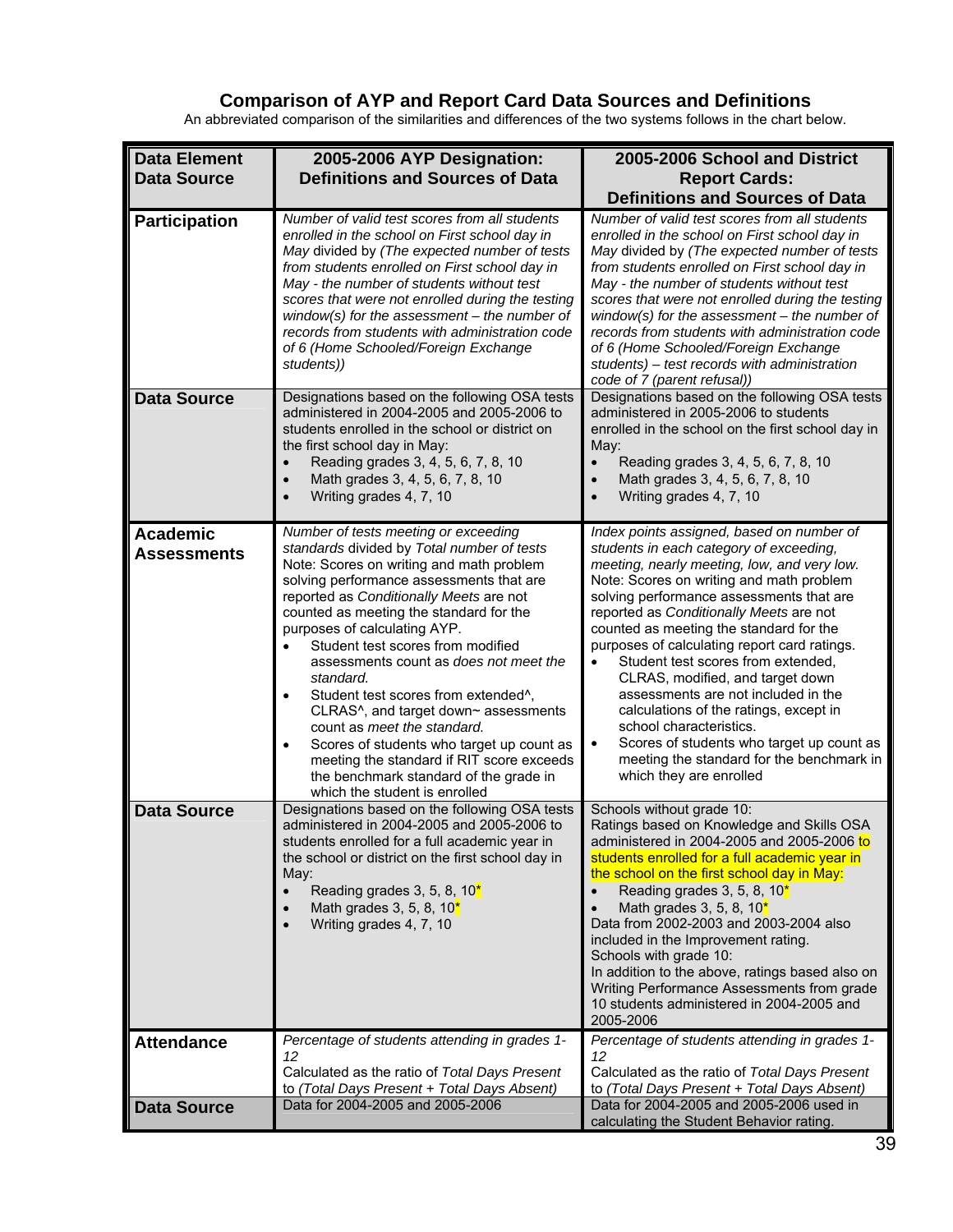|                                   |                                                                                                                                                                                                                                                                                                                                                                                                                                                                                                                                                                                                                                                                                                                                    | Data for 2002-2003 and 2003-2004 also                                                                                                                                                                                                                                                                                                                                                                                                                                                                                                                                                                                                                                                                                                                                       |
|-----------------------------------|------------------------------------------------------------------------------------------------------------------------------------------------------------------------------------------------------------------------------------------------------------------------------------------------------------------------------------------------------------------------------------------------------------------------------------------------------------------------------------------------------------------------------------------------------------------------------------------------------------------------------------------------------------------------------------------------------------------------------------|-----------------------------------------------------------------------------------------------------------------------------------------------------------------------------------------------------------------------------------------------------------------------------------------------------------------------------------------------------------------------------------------------------------------------------------------------------------------------------------------------------------------------------------------------------------------------------------------------------------------------------------------------------------------------------------------------------------------------------------------------------------------------------|
| <b>Dropout Rates</b>              | Dropout data are used to determine graduation<br>rates.<br>Dropouts are students who withdrew from<br>$\bullet$<br>school and did not graduate or transfer to<br>another school that leads to graduation.<br>Dropouts do not include students who: are<br>$\bullet$<br>deceased, are being home schooled, are<br>enrolled in an alternative school or<br>hospital education program, are enrolled<br>in a juvenile detention facility, are enrolled<br>in a foreign exchange program, are<br>temporarily absent because of<br>suspension, a family emergency, or<br>severe health problems that prevent<br>attendance at school, received a GED<br>certificate, received an adult high school<br>diploma from a community college. | included in the Improvement rating.<br>Dropout rates are included in the report card<br>ratings.<br>Dropouts are students who withdrew from<br>$\bullet$<br>school and did not graduate or transfer to<br>another school that leads to graduation.<br>Dropouts do not include students who: are<br>$\bullet$<br>deceased, are being home schooled, are<br>enrolled in an alternative school or<br>hospital education program, are enrolled<br>in a juvenile detention facility, are enrolled<br>in a foreign exchange program, are<br>temporarily absent because of<br>suspension, a family emergency, or<br>severe health problems that prevent<br>attendance at school, received a GED<br>certificate, received an adult high school<br>diploma from a community college. |
| <b>Data Source</b>                | Data for 2003-2004 and 2004-2005                                                                                                                                                                                                                                                                                                                                                                                                                                                                                                                                                                                                                                                                                                   | Data for 2003-2004 and 2004-2005 used in<br>calculating the Student Behavior rating.<br>Additionally, data for 2000-2001 and 2002-<br>2003 included in the Improvement rating                                                                                                                                                                                                                                                                                                                                                                                                                                                                                                                                                                                               |
| <b>Graduation</b><br><b>Rates</b> | Graduation rates are included in the<br>determination of AYP.<br>Graduates are students earning a regular<br>$\bullet$<br>diploma.<br>Students who receive a regular high<br>$\bullet$<br>school diploma that requires at least 22<br>credits to earn are counted.<br>Students who receive modified diplomas<br>$\bullet$<br>based on completion of a special<br>education individualized education plan as<br>well as students who receive credentials<br>that require less than 22 credits to earn, or<br>who finish their senior year but did not<br>receive any credential are not graduates.                                                                                                                                  | Graduation rates are displayed on the report<br>card for information only and are not included<br>in the ratings. Graduates are students earning<br>a regular diploma.<br>Students who receive a regular high<br>school diploma that requires at least 22<br>credits to earn are counted.<br>Students who receive modified diplomas<br>$\bullet$<br>based on completion of a special<br>education individualized education plan as<br>well as students who receive credentials<br>that require less than 22 credits to earn, or<br>who finish their senior year but did not<br>receive any credential are not graduates.<br>The report card also includes the number<br>$\bullet$<br>of graduates who earn a Certificate of<br>Initial Mastery.                             |
| <b>Data Source</b>                | Data for 2003-2004 and 2004-2005<br>Data used in AYP determination.                                                                                                                                                                                                                                                                                                                                                                                                                                                                                                                                                                                                                                                                | Data for 2004-2005<br>Data not used in calculating ratings.                                                                                                                                                                                                                                                                                                                                                                                                                                                                                                                                                                                                                                                                                                                 |

- **\*** *For 2005-06, ODE has requested the following amendment to the State's Accountability Workbook:*
- *Results from 05-06 reading and math assessments at grades 4, 6, and 7 will not be included in the calculation of student performance in 05-06 AYP reports or report cards rating formulas, but will be included in 06-07 reports and ratings.*

*^* The percentage of CLRAS and Extended assessment that meet the alternative achievement standards that can be included in the percentage of tests meeting standard is limited to 1% at the district level.

*~For 2005-06, ODE has requested the following amendment to the State's Accountability Workbook:* 

• *For the 2004-05 and 2005-06 school years, up to 2% of total test scores in the district used to determine AYP may be from students with persistent academic disabilities who meet or exceed performance standards on a targeted assessment below the student's grade level that most appropriately measures their progress toward benchmark standards, when the student's IEP has determined that such an assessment is appropriate and when the assessment is taken under standard conditions with or without accommodations.*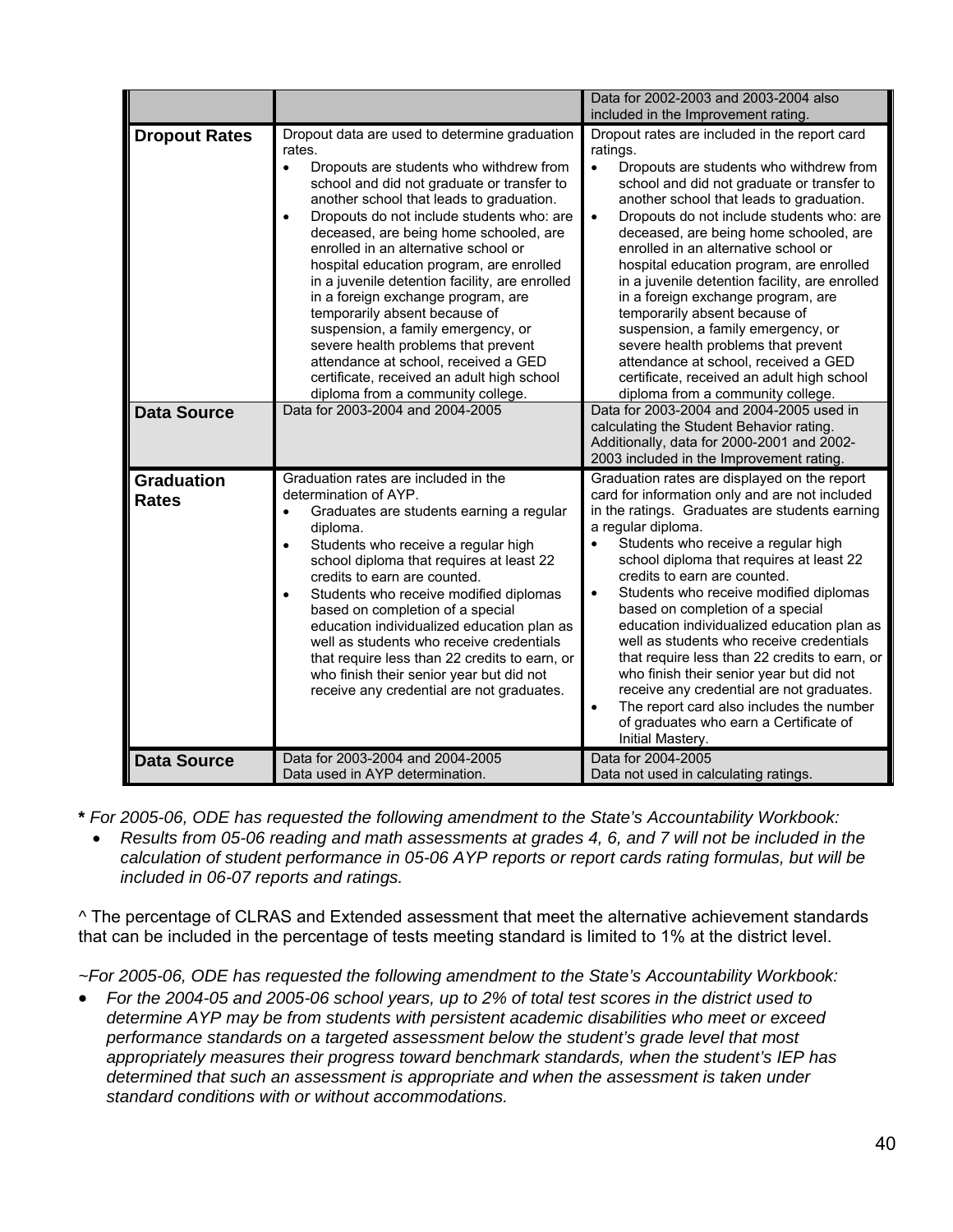#### **NCLB Sanction for Title I Schools Designated as** *Not Meeting AYP*

| Year 1 | Year 2 | Year 3                              | Year 4                                     | Year 5                                                                    | Year 6                                                            | Year 7                                                         |
|--------|--------|-------------------------------------|--------------------------------------------|---------------------------------------------------------------------------|-------------------------------------------------------------------|----------------------------------------------------------------|
| Year 1 | Year 2 | Year 1 School<br><b>Improvement</b> | <b>Year 2 School</b><br><b>Improvement</b> | <b>Year 3 School</b><br>Improvement<br><b>Corrective</b><br><b>Action</b> | Year 4 School<br>Improvement<br><b>Plan</b><br><b>Restructure</b> | <b>Year 5 School</b><br>Improvement<br>Restructuring<br>status |

#### **Not Met AYP Sanctions by Year**

| <b>APY Not</b> | APY Not | <b>APY Not Met</b>                                                                                                                                                                                                                                              | <b>APY Not Met</b>                                                                                                                                                                                                                                                 | <b>APY Not Met</b>                                                                                                                                                                                                                                                                                                                             | <b>APY Not Met</b>                                                                                                                                                                                                                                                                                                                                                                                                                   | <b>APY Not Met</b>                     |
|----------------|---------|-----------------------------------------------------------------------------------------------------------------------------------------------------------------------------------------------------------------------------------------------------------------|--------------------------------------------------------------------------------------------------------------------------------------------------------------------------------------------------------------------------------------------------------------------|------------------------------------------------------------------------------------------------------------------------------------------------------------------------------------------------------------------------------------------------------------------------------------------------------------------------------------------------|--------------------------------------------------------------------------------------------------------------------------------------------------------------------------------------------------------------------------------------------------------------------------------------------------------------------------------------------------------------------------------------------------------------------------------------|----------------------------------------|
| Met            | Met     | <b>Notify Parents</b><br>$\bullet$<br>Offer School<br>$\bullet$<br>Choice<br>Provide<br>٠<br>transportation<br>assistance<br>Revise and<br>$\bullet$<br>implement<br>School<br>Improvement<br>Plan (SIP)<br>Provide<br>$\bullet$<br>professional<br>development | <b>Notify Parents</b><br>Offer School<br>Choice<br>Provide<br>transportation<br>assistance<br>Offer<br>$\bullet$<br>Supplemental<br>Educational<br><b>Services</b><br>(SES)<br>Revise and<br>implement the<br><b>SIP</b><br>Provide<br>professional<br>development | In addition to the<br>school<br>improvement<br>steps, the district<br>must take at least<br>one of the<br>following<br>corrective actions<br>Replace some<br>school staff<br>Institute new<br>curricula<br>Decrease<br>management<br>authority of<br>school<br>Appoint<br>outside expert<br>Extend school<br>day/year<br>Restructure<br>school | Prepare a<br>restructuring plan<br>to implement at<br>least one of the<br>following:<br>Replace all or<br>most of school<br>staff<br>Contract with<br>$\bullet$<br>an outside<br>entity to<br>operate the<br>school as a<br>public school<br>Turn the<br>$\bullet$<br>school over to<br>the SEA for<br>operation<br>Re-open the<br>school as a<br>public charter<br>school<br>Restructure<br>$\bullet$<br>the school's<br>governance | Implement the<br>Restructuring<br>Plan |

For more information on Title I School Improvement Requirements, see the Title I-A School Improvement Resource Manual posted at:<http://www.ode.state.or.us/search/results/?id=95>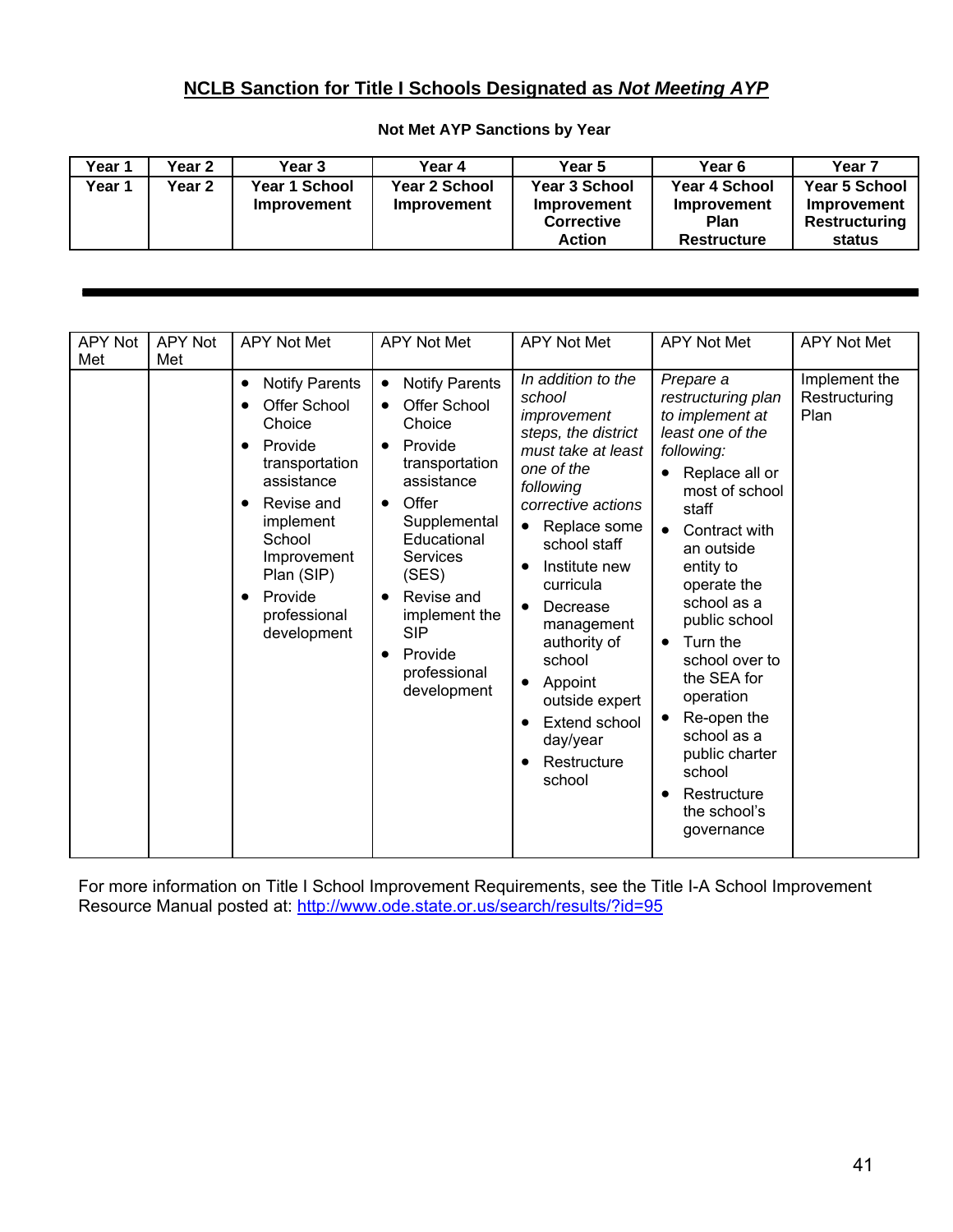## **LEP Subgroup Definition**

|    |                                           |                                                |                         |                          |          | Include in LEPRecCd |
|----|-------------------------------------------|------------------------------------------------|-------------------------|--------------------------|----------|---------------------|
|    |                                           |                                                |                         |                          | LEP      |                     |
|    | <b>Value Definition</b>                   | <b>Start Date</b>                              | <b>Exit Date</b>        | <b>Proficiency Level</b> | subgroup |                     |
|    | beginning LEP (Entry date after August)   |                                                | is blank or >           | is not null and is       |          | 1A                  |
| B  | 15, 2005 and Exit date is blank)          | > 08/15/2005                                   | 5/5/06                  | not proficient*          | Y        |                     |
|    | within 1 to 5 years of LEP start date     |                                                |                         |                          |          | 1B, 1D,             |
|    | (Entry date on or before Aug 15, 2005)    |                                                |                         |                          |          | 2F, 2G              |
|    | and after Aug 15, 2001 and Exit date is   | $\leq 0.0015/2005$                             | is blank $or >$         | is not null and is       |          |                     |
| Y  | blank)                                    | and > $8/15/200$ <sup>1</sup> $\frac{5}{5/06}$ |                         | not proficient*          |          |                     |
|    | experienced LEP (Entry date on or         |                                                |                         |                          |          | 1B, 1D,             |
|    | before Aug 15, 2001 and Exit date is      |                                                | is blank or >           | is not null and is       |          | 2F, 2G              |
| E  | blank)                                    | $\leq 08/15/2001$                              | 5/5/06                  | not proficient*          | Y        |                     |
|    | Not LEP - Exit date is on or before       |                                                |                         |                          |          |                     |
|    | August 15, 2004                           | is not blank                                   | $\epsilon = 08/15/2004$ | Any value                |          |                     |
|    |                                           |                                                |                         |                          |          | 3H                  |
|    | Not LEP - proficient and not served       | is blank                                       | is blank                | is proficient            |          |                     |
| N  |                                           |                                                |                         |                          | N        | 1B, 1D,             |
|    | Not LEP - proficient and not exited       | is not blank                                   | is blank                | is proficient            |          | 2F, 2G              |
|    |                                           |                                                |                         | Is blank when            |          | 1E                  |
|    |                                           |                                                |                         | Proficiency test         |          |                     |
|    | Not LEP – No ELP test data                | is not blank                                   | is blank                | $code = 00$              |          |                     |
|    | Transitioning (Exit date after August     |                                                | > 08/15/2004            |                          |          | 1C                  |
| ΙΤ | 15, 2004)                                 | is not blank                                   | and $\leq$ = 5/5/06     | Any value                |          |                     |
|    | Eligible (not proficient), but not served |                                                |                         | is not null and is       |          | 4N                  |
| Z  | in LEP program                            | is blank                                       | is blank                | not proficient*          | Y        |                     |

| Proficiency Definition by test    | Not proficient | Proficient |
|-----------------------------------|----------------|------------|
| 00Not tested                      | ΝA             | <b>NA</b>  |
| 01 Stanford English language test | 01, 02, 03, 04 | 5          |
| 02Woodcock-Munoz                  | 01, 02, 03, 04 | 5          |
| 03Language Assessment scales      | 01, 02, 03, 04 | 5          |
| 04IPT - IDEA                      | $01 - 08$      | 09, 10     |
| 05Not tested -- on IEP            | 00             | ΝA         |
| 06ELPA*                           | <b>Blank</b>   | <b>NA</b>  |

**\*Students taking ELPA in 2005-06 are assumed to be not proficient.**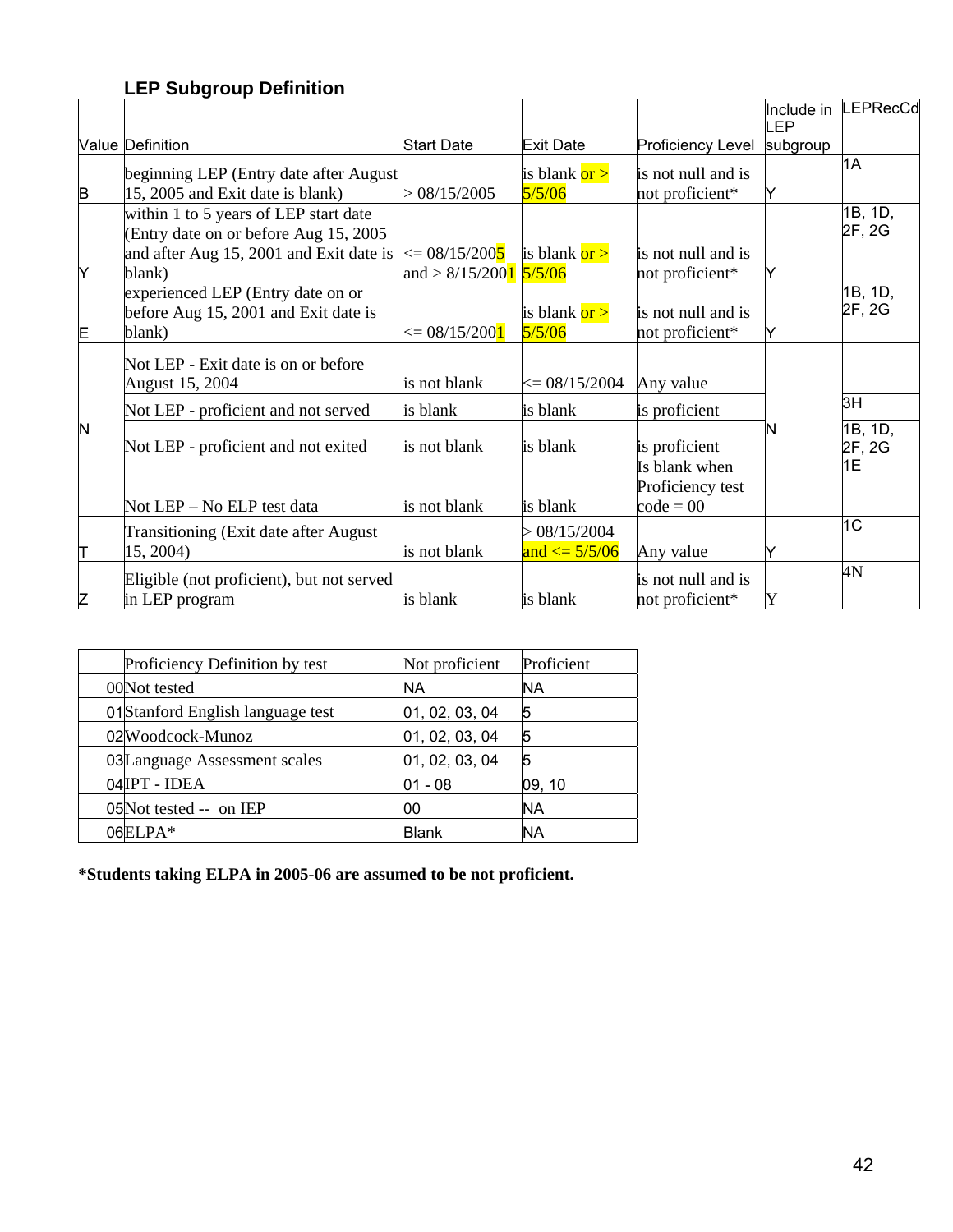## **Definition of TSTVALID Field 2005-06** 3/23/06

| Valid<br><b>TSTVALID</b><br>values | <b>TestType</b>            | <b>Applicable</b><br><b>Subjects</b>                                                                                                             | <b>Definition</b>                                                                                                                     | Valid<br>value<br>s for<br><b>PLG</b><br>or<br>PLB <sup>1</sup> | Valid<br>value<br>s for<br>PL5G<br>or<br>PL5B <sup>2</sup> | Valid<br><b>Values</b><br>for<br>CEXMOD <sup>3</sup> | Use in<br><b>AYP</b><br>Partic.<br>Denomin.    | Use in<br><b>AYP</b><br>Partic.<br>Numerat.          | Eligible<br>for use in<br><b>AYP</b><br>Perform.<br>Denomin. |
|------------------------------------|----------------------------|--------------------------------------------------------------------------------------------------------------------------------------------------|---------------------------------------------------------------------------------------------------------------------------------------|-----------------------------------------------------------------|------------------------------------------------------------|------------------------------------------------------|------------------------------------------------|------------------------------------------------------|--------------------------------------------------------------|
|                                    |                            |                                                                                                                                                  | At least 15 items                                                                                                                     |                                                                 |                                                            |                                                      |                                                |                                                      |                                                              |
| Υ<br>(Yes,<br>Valid<br>Attempt)    | <b>Paper</b>               | MA, RL,<br>SC, SS,<br><b>WR</b>                                                                                                                  | answered per<br>section for MA, RL,<br>SC, SS<br><b>or</b><br>Non-blank<br>response to prompt<br>for WR<br>(SP_Code <> "B"<br>or "1") | D, M,<br>E<br>(8C)<br>for<br>WR)                                | 1, 2, 3,<br>4, 5                                           | blank, 1,<br>3, 5, 6, 7                              | <b>Yes</b><br>except<br><b>CEXMOD</b><br>$= 6$ | <b>Yes</b><br>except<br><b>CEXMOD</b><br>$= 1, 6, 7$ | Yes<br>except<br><b>CEXMOD</b><br>$= 1, 6, 7$                |
|                                    | <b>TESA</b>                | MA, RL,<br>SC, SS,<br><b>WR</b>                                                                                                                  | All items must be<br>answered                                                                                                         | D, M,<br>E.<br>(8C)<br>for<br>WR)                               | 1, 2, 3,<br>4, 5                                           | blank, 1,<br>3, 5, 6, 7                              | Yes<br>except<br><b>CEXMOD</b><br>$= 6$        | Yes<br>except<br><b>CEXMOD</b><br>$= 1, 6, 7$        | Yes<br>except<br><b>CEXMOD</b><br>$= 1, 6, 7$                |
|                                    | <b>Extended</b><br>& CLRAS | Ext MA,<br>Ext RL, Ext<br>WR, Ext<br><b>SC</b><br><b>CLRAS</b><br>MA,<br><b>CLRAS</b><br>RL,<br><b>CLRAS</b><br>SC,<br><b>CLRAS</b><br><b>WR</b> | All items must be<br>answered                                                                                                         | D, M,<br>E                                                      | 3, 4, 5                                                    | blank, 1,<br>3, 5, 6, 7                              | Yes<br>except<br><b>CEXMOD</b><br>$= 6$        | <b>Yes</b><br>except<br><b>CEXMOD</b><br>$= 1, 6, 7$ | <b>Yes</b><br>except<br><b>CEXMOD</b><br>$= 1, 6, 7$         |
|                                    |                            |                                                                                                                                                  | 1 to 14 items                                                                                                                         |                                                                 |                                                            |                                                      |                                                |                                                      |                                                              |
| P<br>(Partial<br>Attempt)          | <b>Paper</b>               | MA, RL,<br>SC, SS<br>(Not<br>applicable<br>for WR)                                                                                               | answered per<br>section for MA, RL,<br>SC, SS<br>(Not applicable for<br>WR)                                                           | $\mathbf D$                                                     | 1                                                          | blank,<br>3, 5, 6                                    | Yes<br>except<br><b>CEXMOD</b><br>$= 6$        | Yes<br>except<br><b>CEXMOD</b><br>$= 1, 6, 7$        | Yes<br>except<br><b>CEXMOD</b><br>$= 1, 6, 7$                |
|                                    | <b>TESA</b>                | MA, RL,<br>SC, SS<br>(Not<br>applicable<br>for WR)                                                                                               | Any incomplete (1<br>or more responses<br>but less than<br>complete) test for<br>MA, RL, SC, SS<br>(Not applicable for<br>WR)         | D                                                               | 1                                                          | blank,<br>3, 5, 6                                    | Yes,<br>except<br><b>CEXMOD</b><br>$= 6$       | Yes<br>except<br><b>CEXMOD</b><br>$= 1, 6, 7$        | Yes<br>except<br><b>CEXMOD</b><br>$= 1, 6, 7$                |

 $\mathbf{r}$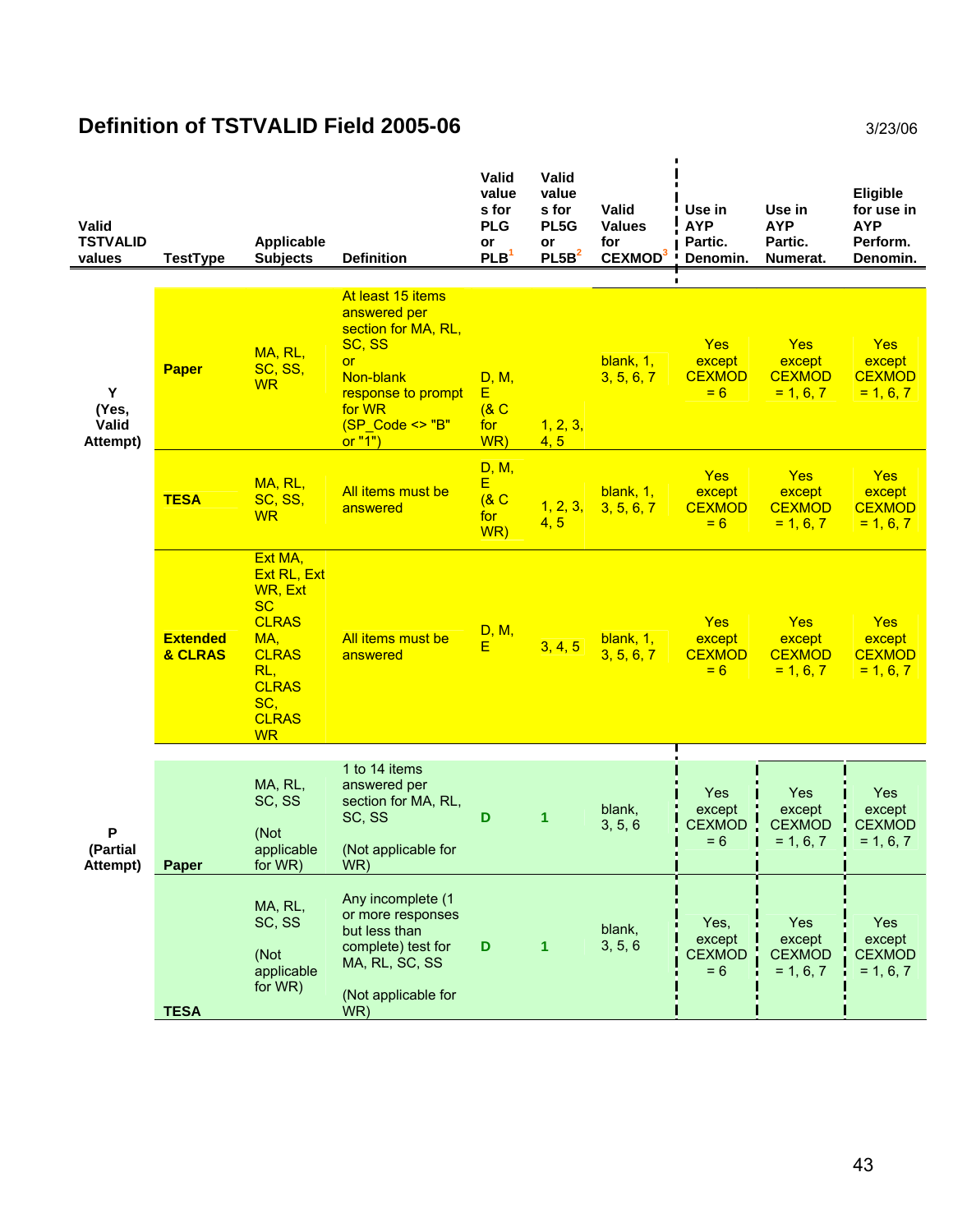|                                                | <b>Definition of TSTVALID Field 2005-06</b> |                                                                                                                                                  |                                                                                                                                                                          |              |             |                                                                       |                                             |           | 3/23/06   |
|------------------------------------------------|---------------------------------------------|--------------------------------------------------------------------------------------------------------------------------------------------------|--------------------------------------------------------------------------------------------------------------------------------------------------------------------------|--------------|-------------|-----------------------------------------------------------------------|---------------------------------------------|-----------|-----------|
|                                                | <b>Extended</b><br>& CLRAS                  | Ext MA,<br>Ext RL, Ext<br>WR, Ext<br><b>SC</b><br><b>CLRAS</b><br>MA,<br><b>CLRAS</b><br>RL,<br><b>CLRAS</b><br>SC,<br><b>CLRAS</b><br><b>WR</b> | <b>NA</b>                                                                                                                                                                | <b>NA</b>    | <b>NA</b>   | <b>NA</b>                                                             | <b>NA</b>                                   | <b>NA</b> | <b>NA</b> |
| $\boldsymbol{\mathsf{N}}$<br>(Non-<br>Attempt) | Paper                                       | MA, RL,<br>SC, SS<br><b>WR</b>                                                                                                                   | No items answered                                                                                                                                                        | $\mathsf{N}$ | $\pmb{0}$   | 1, 3, 5, 6,<br>7, 8<br>(If no<br>Admin<br>Code,<br>Record<br>deleted) | Yes,<br>except<br><b>CEXMOD</b><br>$= 6, 8$ | <b>No</b> | No        |
|                                                | <b>TESA</b>                                 |                                                                                                                                                  | Not applicable<br>(NA)                                                                                                                                                   | <b>NA</b>    | <b>NA</b>   | <b>NA</b>                                                             | <b>NA</b>                                   | <b>NA</b> | <b>NA</b> |
|                                                | <b>Extended</b>                             | Ext MA,<br>Ext RL, Ext<br>WR, Ext<br><b>SC</b><br><b>CLRAS</b><br>MA,<br><b>CLRAS</b><br>RL,<br><b>CLRAS</b><br>SC,<br><b>CLRAS</b>              | Any incomplete<br>test for MA, RL,<br>SC, WR                                                                                                                             | $\mathsf{N}$ | $\mathbf 0$ | 1, 3, 5, 6,<br>7,8<br>(If no<br>Admin<br>Code,<br>Record<br>deleted)  | Yes,<br>except<br><b>CEXMOD</b><br>$= 6, 8$ |           |           |
|                                                | & CLRAS                                     | <b>WR</b>                                                                                                                                        |                                                                                                                                                                          |              |             |                                                                       |                                             | <b>No</b> | <b>No</b> |
| $\mathsf{v}$<br>(Virtual<br>Record)            | <b>ODE</b><br>created                       | MA, RL,<br>SC, SS,<br><b>WR</b>                                                                                                                  | <b>Expected test</b><br>matching<br>Participation<br>Collection was "not<br>attempted                                                                                    | blank        | blank       | blank, 1,<br>6, 7, 8                                                  | Yes,<br>except<br><b>CEXMOD</b><br>$= 6, 8$ | <b>No</b> | <b>No</b> |
|                                                | Footnotes:                                  | for WR only)                                                                                                                                     | Performance levels for Grade (PLG) and Performance levels for<br>Benchmark (PLB) valid values:<br>$D = Does Not Meet; M = Meets; E = Exceeds; (C = Conditionally Meets)$ |              |             |                                                                       |                                             |           |           |

2 Numeric 5-Level Performance levels for Grade (PL5G) and Performance levels for Benchmark (PL5B) valid values: 1=Very Low; 2=Low; 3=Nearly Meets; 4=Meets; 5=Exceeds

3 Calculated Administration Code (CEXMOD) valid values:

 1 = Absent; 3 = Modified-Language; 5 = Modified-Disability 6 = Not Enrolled/Home schooled; 7 = Parent Refusal; 8 = Not enrolled at

May 1 school during available testing window(s)